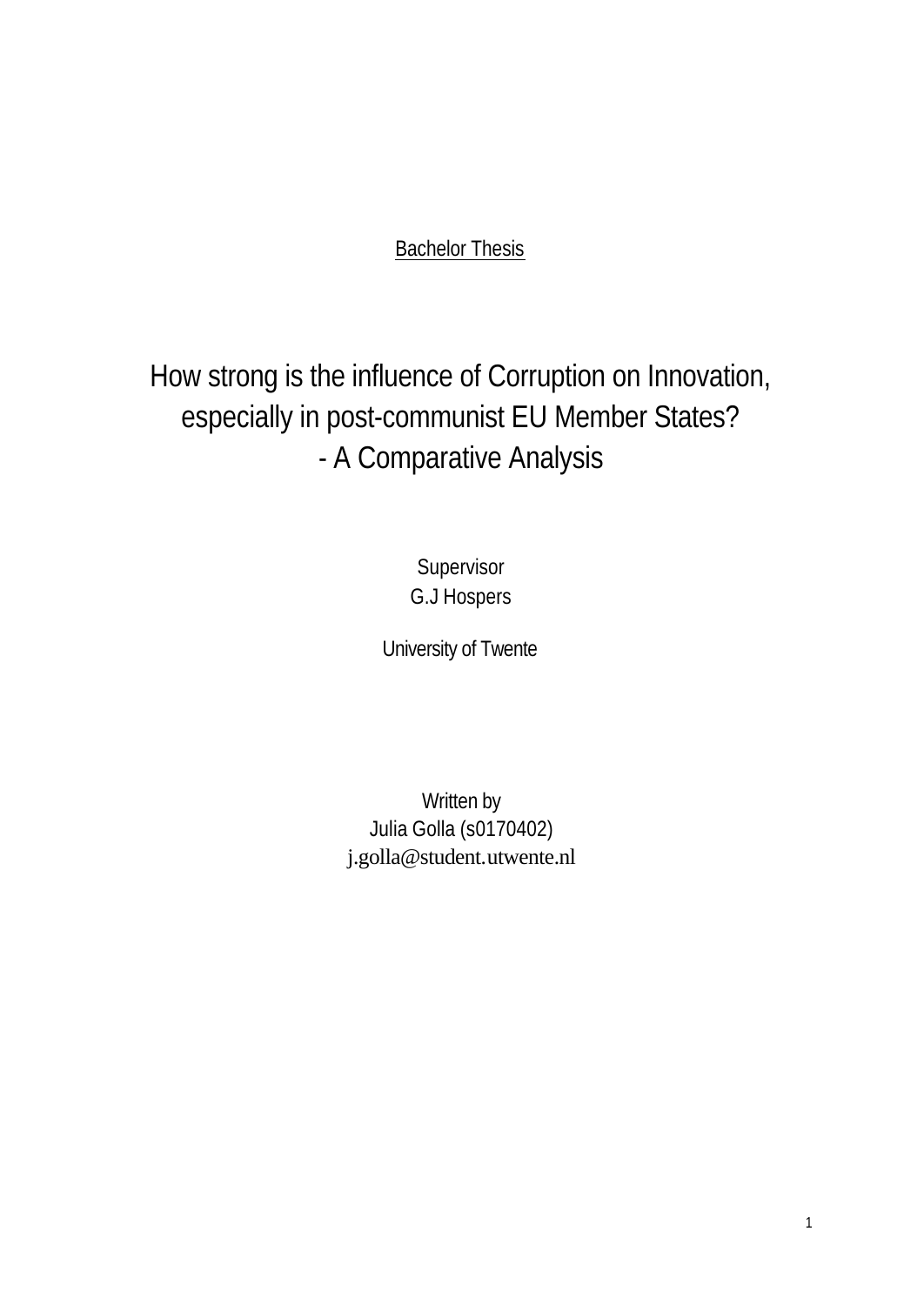# TABLE OF CONTENTS

| 1. |  |
|----|--|
| 2. |  |
|    |  |
|    |  |
| 3. |  |
|    |  |
|    |  |
|    |  |
|    |  |
|    |  |
|    |  |
|    |  |
|    |  |
|    |  |
|    |  |
|    |  |
|    |  |
|    |  |
| 4. |  |
|    |  |
|    |  |
|    |  |
|    |  |
|    |  |
|    |  |
|    |  |
|    |  |
|    |  |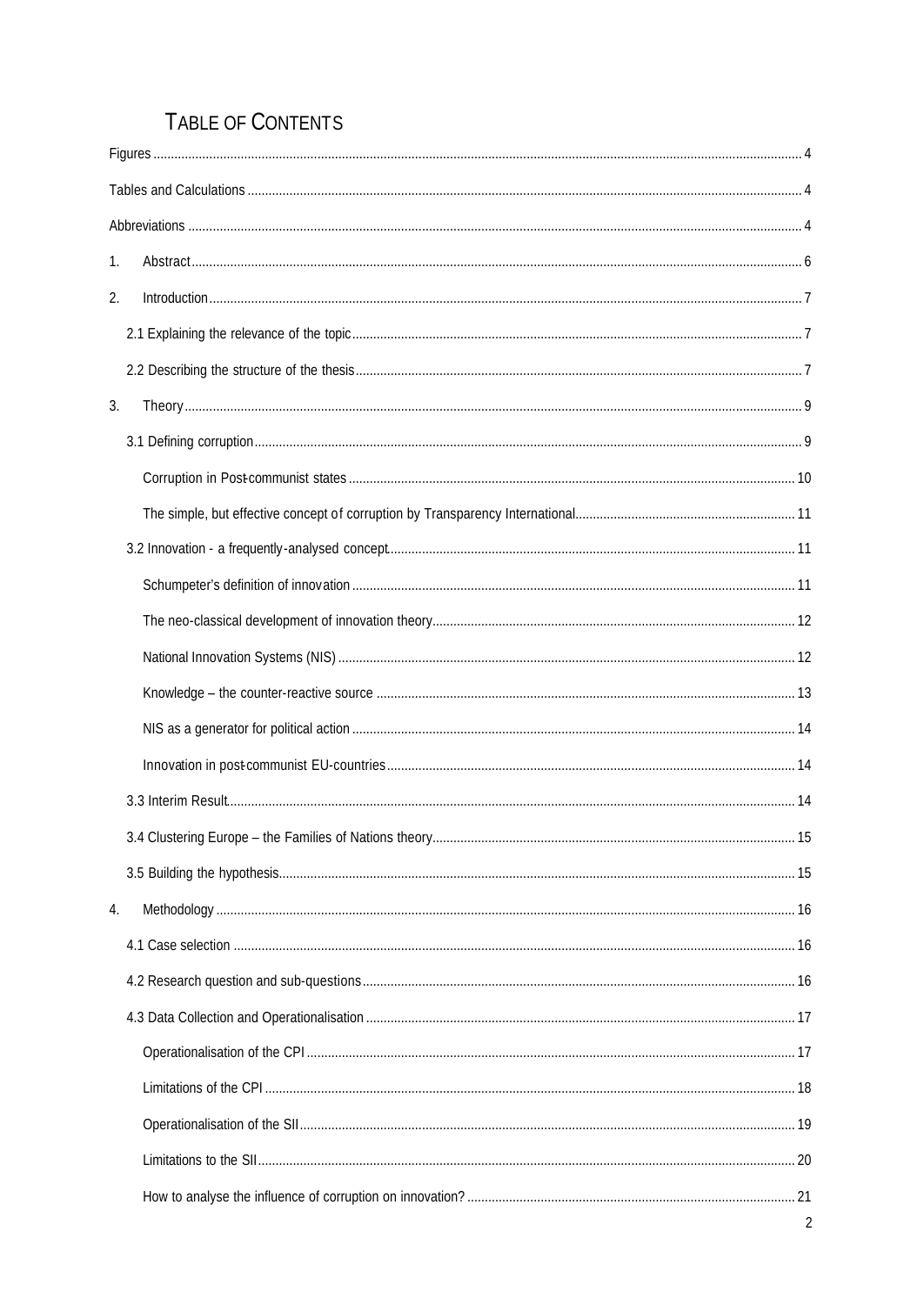| 5.             |  |
|----------------|--|
|                |  |
|                |  |
|                |  |
|                |  |
|                |  |
|                |  |
|                |  |
|                |  |
| 6.             |  |
|                |  |
|                |  |
|                |  |
| 7 <sub>1</sub> |  |
| 8.             |  |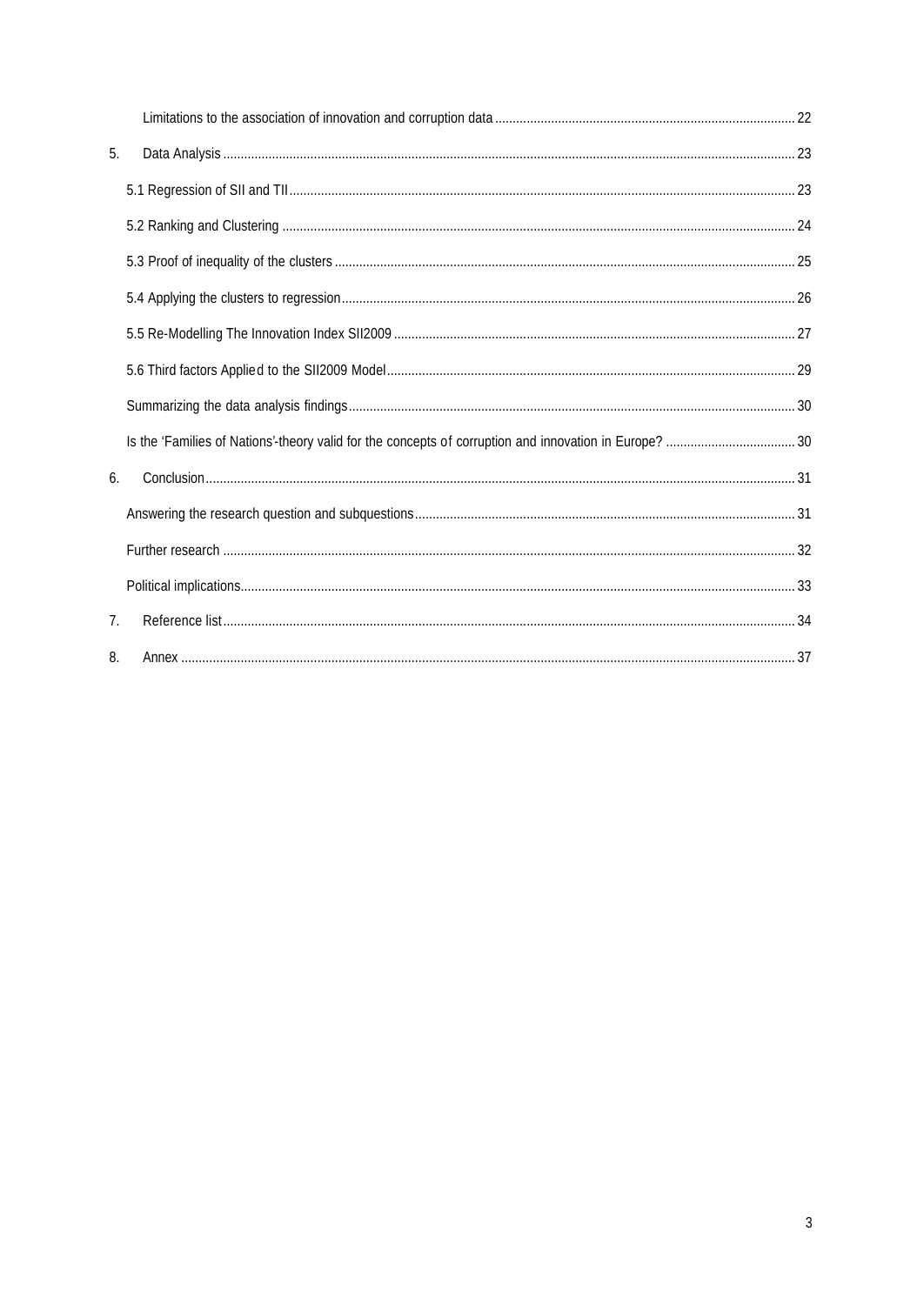## **FIGURES**

# TABLES AND CALCULATIONS

| TABLE 1 Clustering. |  |
|---------------------|--|
|                     |  |

# **ABBREVIATIONS**

**Countries' Names**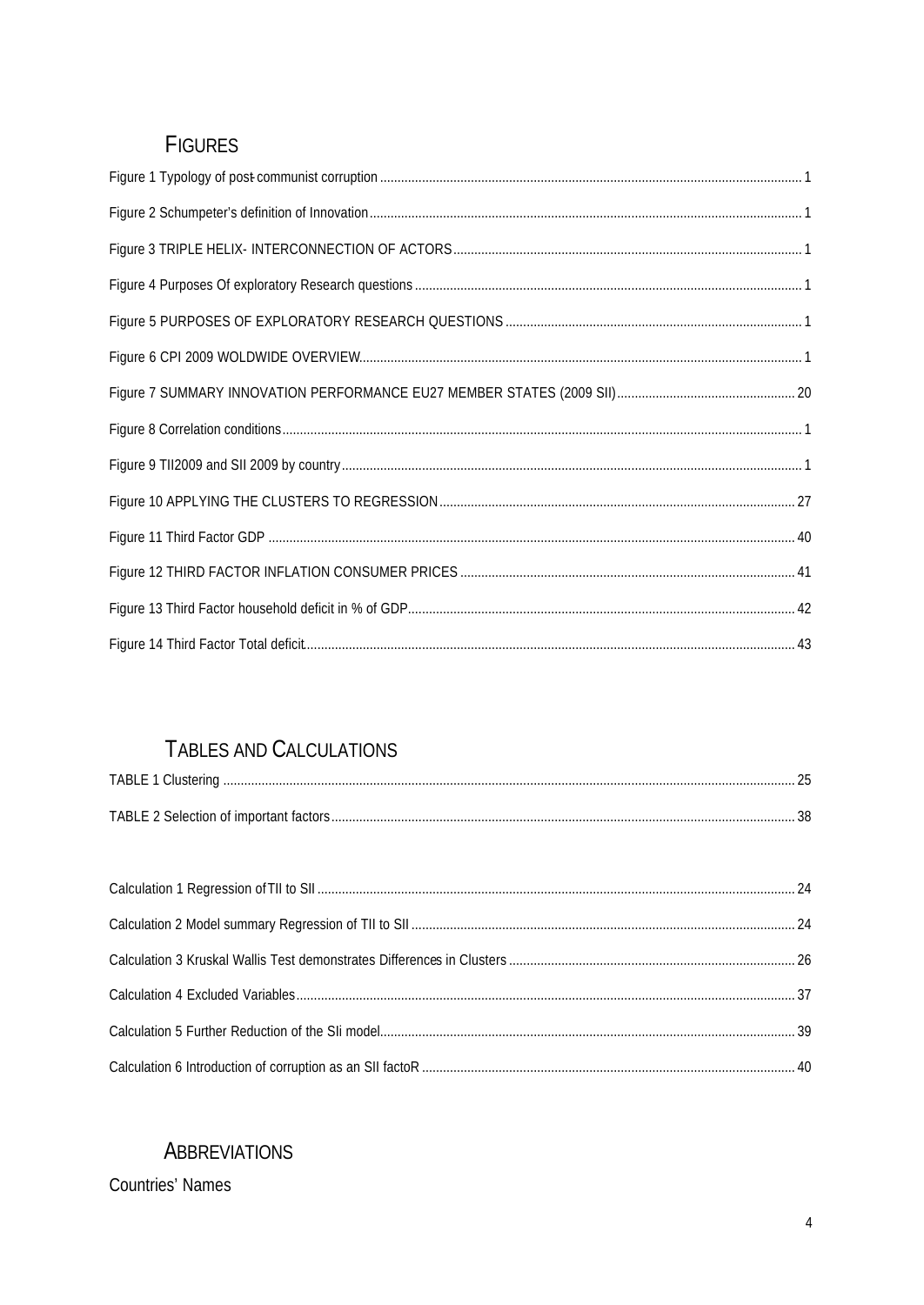| <b>AT Austria</b>     | IS Iceland         |
|-----------------------|--------------------|
| <b>BE Belgium</b>     | IT Italy           |
| <b>BG Bulgaria</b>    | LT Lithuania       |
| <b>CH Switzerland</b> | LU Luxembourg      |
| <b>CY Cyprus</b>      | LV Latvia          |
| CZ Czech Republic     | MT Malta           |
| <b>DE Germany</b>     | NL Netherlands     |
|                       | NO Norway          |
| DK Denmark            | PL Poland          |
| EE Estonia            | PT Portugal        |
| <b>ES Spain</b>       | RO Romania         |
| <b>FI</b> Finland     | RS Serbia          |
| <b>FR France</b>      | RU Russia          |
| <b>GR</b> Greece      | <b>SE Sweden</b>   |
| HR Croatia            | SI Slovenia        |
| <b>HU Hungary</b>     | <b>SK Slovakia</b> |
| <b>IE</b> Ireland     | <b>TR Turkey</b>   |
|                       | UK United Kingdom  |

| <b>CPI</b> | <b>Corruption Perception Index</b>                  |
|------------|-----------------------------------------------------|
| TII2009    | Corruption Perception Index used in the calculation |
| -11        | Transparency International                          |
| EU-CEE     | <b>EU Central and Eastern Economies</b>             |
| SII        | SummaryInnovationIndex                              |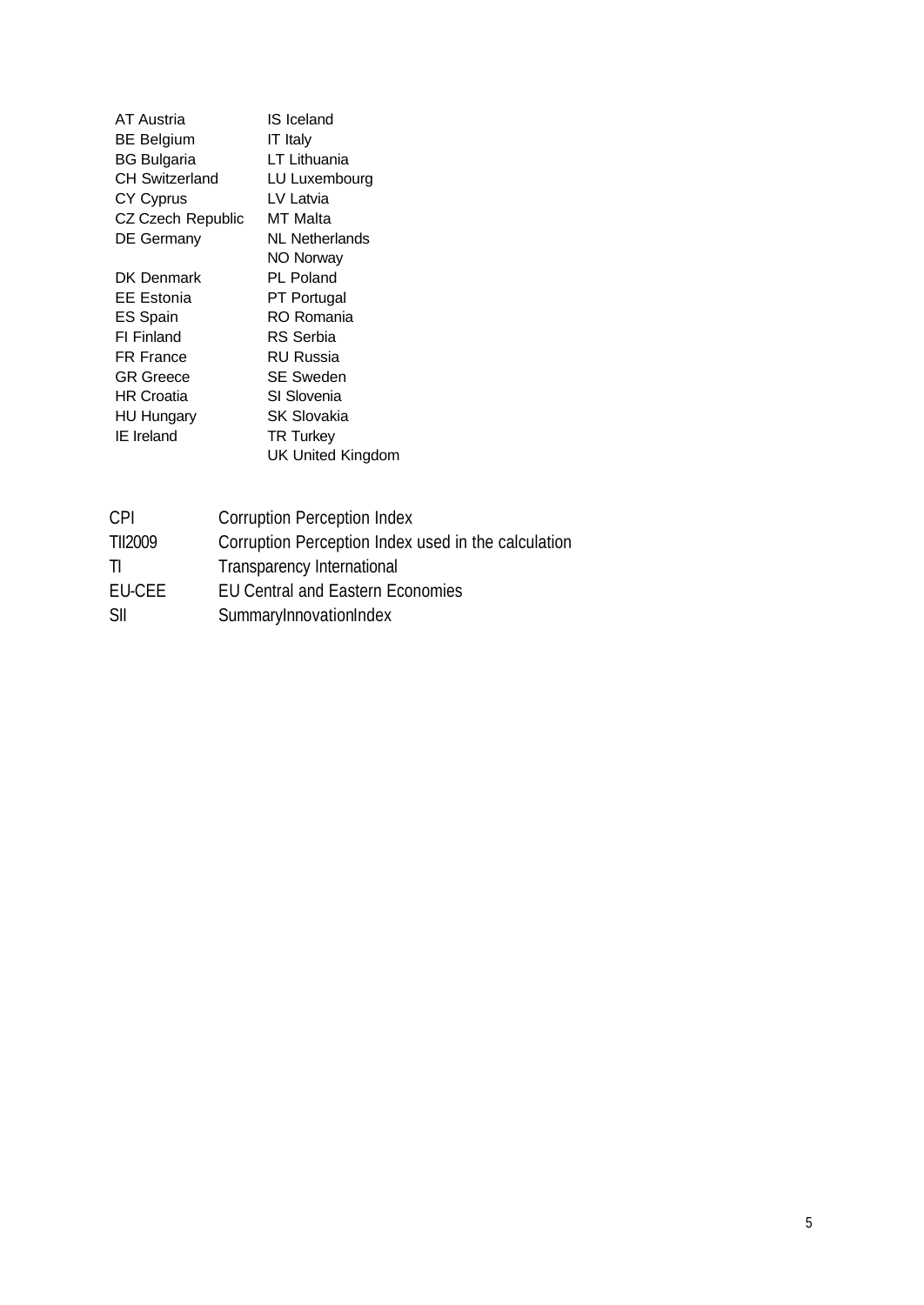## 1. ABSTRACT

Corruption is not a topic only concerning developing or underdeveloped countries. It is present in the EU and it has growing tendencies as the current disaster in Greece shows. Nowadays especially the former east block states which accessed the EU in 2004 and 2007 are fighting against corruption on all possible levels of governance. But until now these transition economies are not effective enough to fight against corruption. What is alarming, is that the Corruption perception index (CPI) measured by Transparency International (TI) is even increasing since the accession of the transition economies to the EU (TI, 2010). The declining degree of accountability in public administration of these new Member States might be caused by the growing opportunities for abusing stated funds or other illicit profitmaking offered by the EU.

On the other hand these funds (ERDF, Cohesion, ESF) from the EU, are supporting EU cohesion especially in integrating the EU10 countries. As a consequence they should play an important role in economic convergence to the old Member States. However, we must ask the question if this money is responsibly invested? According to the information of the European Innovation Scoreboard (EIS) the progress of the transition economies in the field of innovation is still rather low some voices even from the scientific point of view state that innovation in some regions of EU-CEE is just a tool to fraudulently obtain money from the EU. "The Polish system of regional policy is (…) almost exclusively focused on the absorption of the European Union funds" (Grosse, 2006: 62).

These kinds of statements are strongly burdening to the coherent trust of the (core) EU States among each other. To find out what are the real reasons for low improvement in the sector of innovation in EU transition economies it is necessary to analyse possible obstacles to innovation. This research will conduct exactly this analysis while it is dedicated to a rather sensitive topic: the topic of corruption and its relation to innovation. So I will ask the question if there is a scientifically significant relationship between the factors corruption and innovation. We will do a direct comparison of quantitative data of innovation and corruption for a realistic overview to reveal the influence of corruption on innovation. But we also know the limitations of the figures. Both fields of research are not yet discovered scientifically as related topics. Even though it seems to be logical that a corrupt society damps the possibilities for innovators not only from the economic side but also from the governmental part of society, the factor of corruption is not yet officially considered as an obstacle to innovation. We will see that there is really a connection between the level of innovation and corruption and that new member states in general suffer more from the influence of corruption to innovation. But also some mediterranean states are highly affected by high corruption and low innovation rates.

This research might help to pave the way for more attention to the indicator 'corruption' in the context of innovation e.g. in implementation as parameter in EU's EIS. Moreover it identifies that a country's past or its long-established structures must be taken into account when EU actors try to solve problems like low innovation in the post-communist, new member states.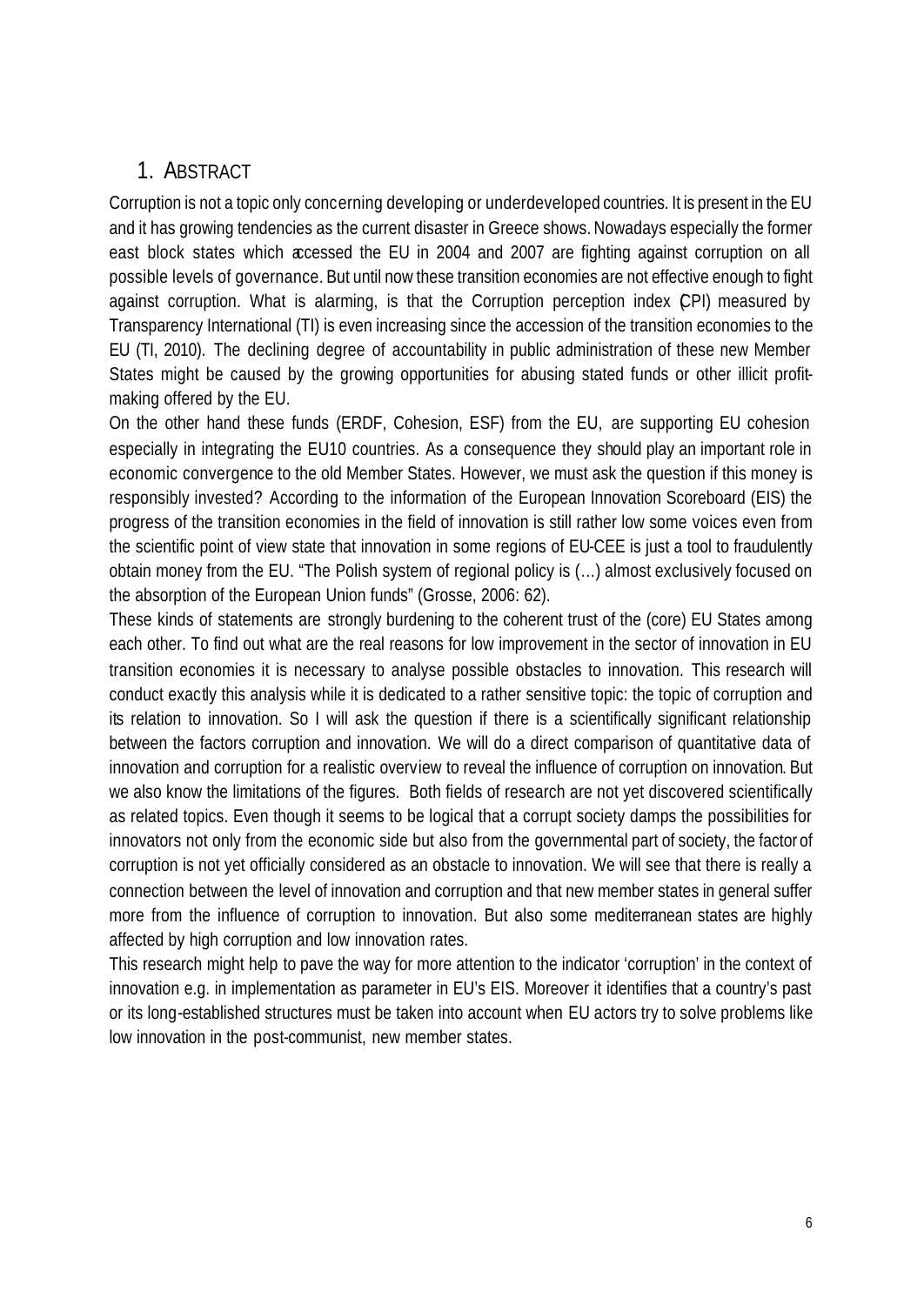## 2. INTRODUCTION

### 2.1 EXPLAINING THE RELEVANCE OF THE TOPIC

Concerning the increase of the perceived corruption in Transition Economies since their accession to the EU (TI, 2010), it is necessary to ask on which fields of life corruption has impact. When I dealt with the topic of regional Innovation during my stay abroad in Krakow I found out that no official regional innovation programme considers the topic of corruption worth mentioning, even though corruption is seen as a big problem concerning economic growth. I looked at the local, national and European analyses and reports related to innovation and none of them considered corruption as a factor influencing innovation. But from my economic reasoning I derive that corruption has big impact on economy. And economic indicators are mainly used to measure innovation. Now I am asking why innovation and corruption is never brought into relation.

Is this subject too sensitive? Or do local and national officials in the new member states not want to convey the picture of a corrupt economy in front of the European Union observers? Or is it the other way round: The European Union does not want to have too much attention on the topic of corruption in relation with the New Member States? Maybe just not to threaten the feeling of solidarity and inner coherence in the Union which is necessary for the financially support of weaker economies. On the other hand I am convinced that hushing up the topic of corruption and its influence on the conversion of regions and nations in Central and Eastern Europe is a political disaster. There might be a situation in the future when the placation will be revealed. And those situations are obviously more detrimental for the reputation of the New Member States than an honest approach towards a problem. We can now observe on the example of Greece that an enormous loss of trust is following such a moment of revelation. Anyway it would be a stabilising brick in the wall to scientifically state that corruption is not influencing innovation in the Central and Eastern European Countries. So the EC citizens will have a kind of prove that their money going to the European funds is not wasted but building a better common future.

Another explanation why no official innovation report is listing corruption as a factor influencing innovation is rather simple and not filled with emotionalism: the data does simply not give any reason to connect these fields. But as long as nobody conducted research on this topic the 'emotional school of thinking' will not stop spreading a negative image of EU's innovation efforts – or at least the once that are financially supported by the Union. Of course there is also the possibility that the data gives a significant relation of corruption and innovation in the sense that corruption is innovation. This would provide the basis for further action-planning research to diminish the impact of corruption on innovation as much as possible. But it is generally known that reduction of corruption-related problems is already processing extensively in transition economies. So the findings would give further support for the programmes and institutions fighting against corruption.

### 2.2 DESCRIBING THE STRUCTURE OF THE THESIS

To find out about the relation between innovation and corruption in the New Member States we ask the empirical research question: **How strong is the influence of Corruption on Innovation, especially in post-communist member states of the EU?** We will focus on the role of post-communism in the relation of the variables innovation and corruption. This relationship is not necessarily defined as a causal relation.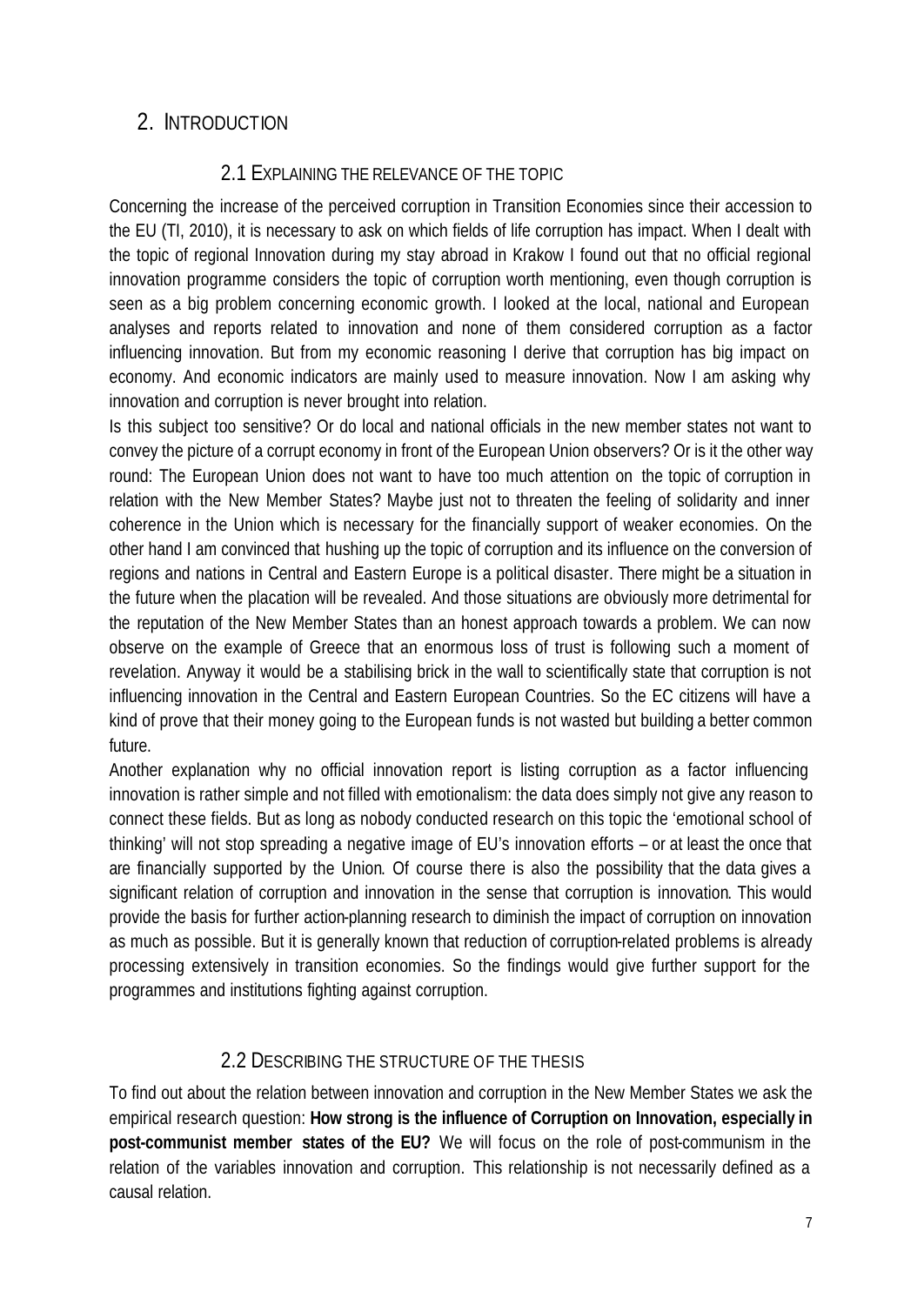To answer this relational question literature from the field of innovation and corruption needs to be reviewed. Existing theory provides definition for the analysed concepts, as well as a general abstract framework for establishing the hypothesis: **There is a scientifically significant, positive relationship between the indicators of corruption and innovation. This means the higher the corruption index (which indicates low perceived corruption) more innovation is present**.

Nevertheless, no theory connects the topic of innovation and corruption explicitly. The hypothesis is consequently implicitly derived from other existing theory.

Additionally, the methodology of research discusses how the hypothesis is actually tested. The main data sources used in the analysis are the Corruption Perception Index (CPI) by Transparency International (TI) and European Innovation System (EIS) data collected in the Summary Innovation Index (SII), both from 2009. A close look at the operationalisation of the variable is provided on the basis of the information published by TI and EIS methodology reports mainly. Threats to validity and reliability and other problems like data availability conclude the research methodology chapter. Moreover, reflections on the case selection will be part of the methodological explication. Since the thesis is limited we cannot take alternative measurements for corruption and innovation into account.

The core of the thesis namely the statistical analysis of the data and its interpretation is conducted in the next step. By means of SPSS and Excel outputs of the correlated TI and EIS data graphic and verbal description shows the relationship of innovation and corruption in the EU10 countries in various ways. The data will be analysed according to the methods extracted mainly from "Stats, Data and Models" written by De Veaux, Velleman and Bock as we deal with statistical analyses.

Finally, the hypothesis can be answered and the strength of the relation can be defined in mathematical terms that provides basis for interpretation. Also parts of the theory will be employed.

To conclude, the results of the statistical analysis are applied to the research question. Not every single state will be analysed, but we aim at constructing groups according to the theory of families of nations. Finally, reflections on political implications of the results of this thesis are provided. These reflections should set political actors' thinking for future creation of innovation strategies established at the European level. Many possibilities for follow up studies to this work will be pointed out, but first of all it is worth elaborating on the empirical research conducted by this thesis.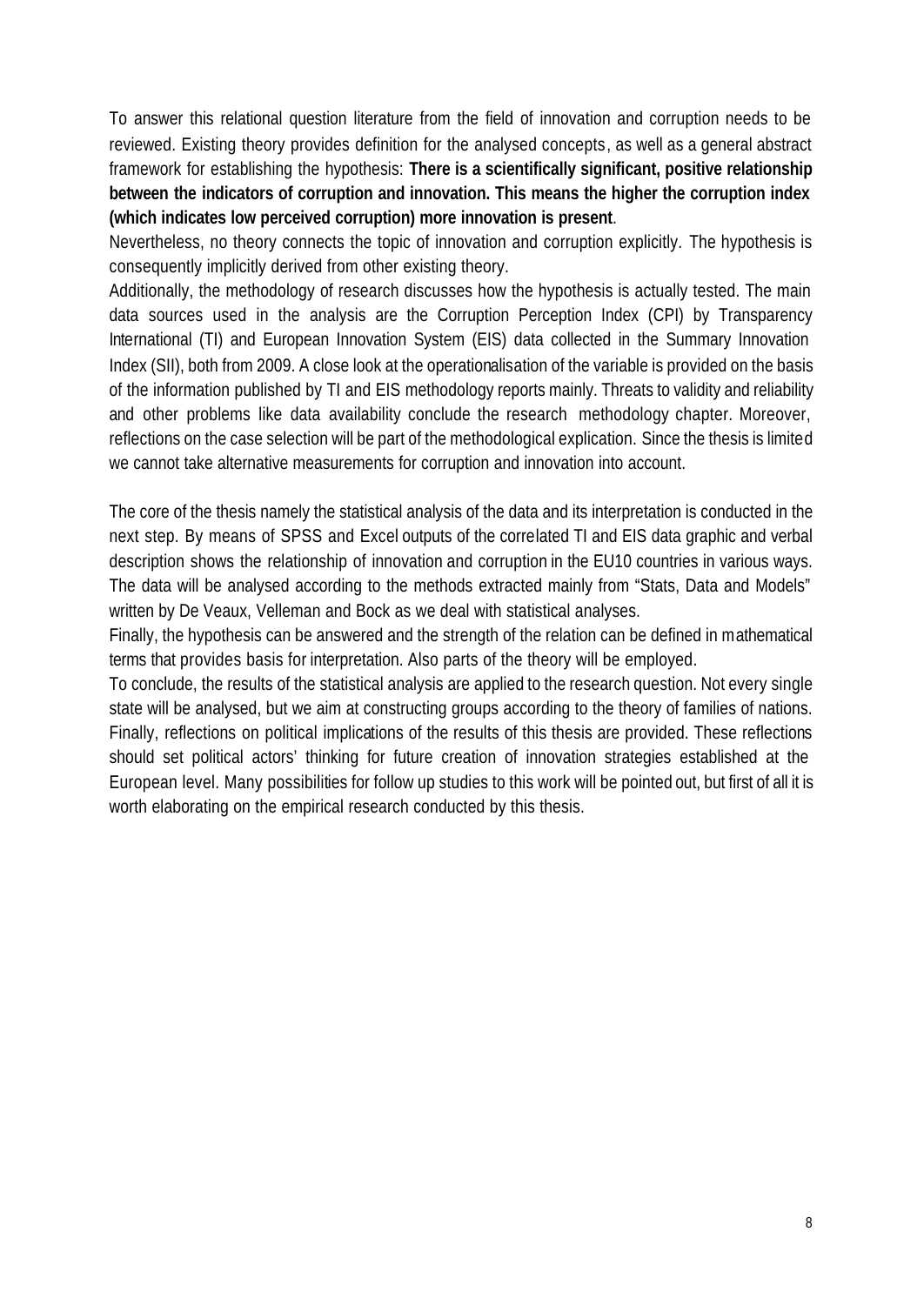## 3. THEORY

### 3.1 DEFINING CORRUPTION

In general everyone knows what is meant by corruption. However, defining the concepts leads to serious difficulties, since the question arises if corruption should be defined in legal, social or economic terms. Consequently a philosophical approach might help to access to the term corruption. Plato, Aristotle, Thucydides and Machiavelli looked at corruption as a threat to "moral health of whole societies" (see Dobel 1978 and Euben 1978). This normative approach is concerned about societal systems as a whole. Whereas nowadays interpretations of corruption refer rather to actions of individuals which abuse public power for private gains (Heidenheimer, 1989a).

"[Corruption] largely dependents on culture, [...] actual social climate and active social groups" (Gallup Hungary, 1999). Hence the idea that there might be a difference between post-communist systems and western democracies in the EU concerning corruption perception is a logical consequence of the scientific knowledge about corruption.

Going back to the most popular definitions in modern times one should quote Nye who define corruption on the basis of individual action as follows:

"Behaviour which deviates from the normal duties of a public role because of private-regarding (family, close private clique), pecuniary or status gains; or violates rules against the exercise of certain types of private-regarding influence. This includes such behaviour as bribery (use of reward to pervert the judgment of a person in a position of trust); nepotism (bestowal of patronage by reason of ascriptive relationship rather than merit); and misappropriation (illegal appropriation of public resources for private regarding uses)" (1967).

This definition summarises all kinds of action perceived as corrupt acts in current literature in a very direct and narrow way. Some scholars consider this view as dangerous, since it might be too narrow and does not include the moral aspect and the consequences for a political system like the classical philosophical approaches.

One of the critics of the narrow approach is Dennis Thompson. He adds to the notion of narrowly defined 'conventional corruption' the idea of 'mediated corruption'. The reasoning behind this term expresses the concept that "corrupt acts are mediated by the political process" (Thompson, 1993). Consequently is more than an economic crime, it's a political crime, a crime on democracy. With this connection between the modern narrow definition of corruption which focuses on the individual's wrongdoing and the reanimation of the classical broader view, Thompson created the neo-classical school of perceptions of corruption. Many contemporary scholars are basing their definitions on Thompson's 'two-level approach'.

To get closer to the answer of our research question "How strong is the influence of Corruption on Innovation, especially in new EU Member States?" it is sensible to have a closer look at theories and deliberations about corruption in post-communist states, since eight of the ten new member states are former communistic states.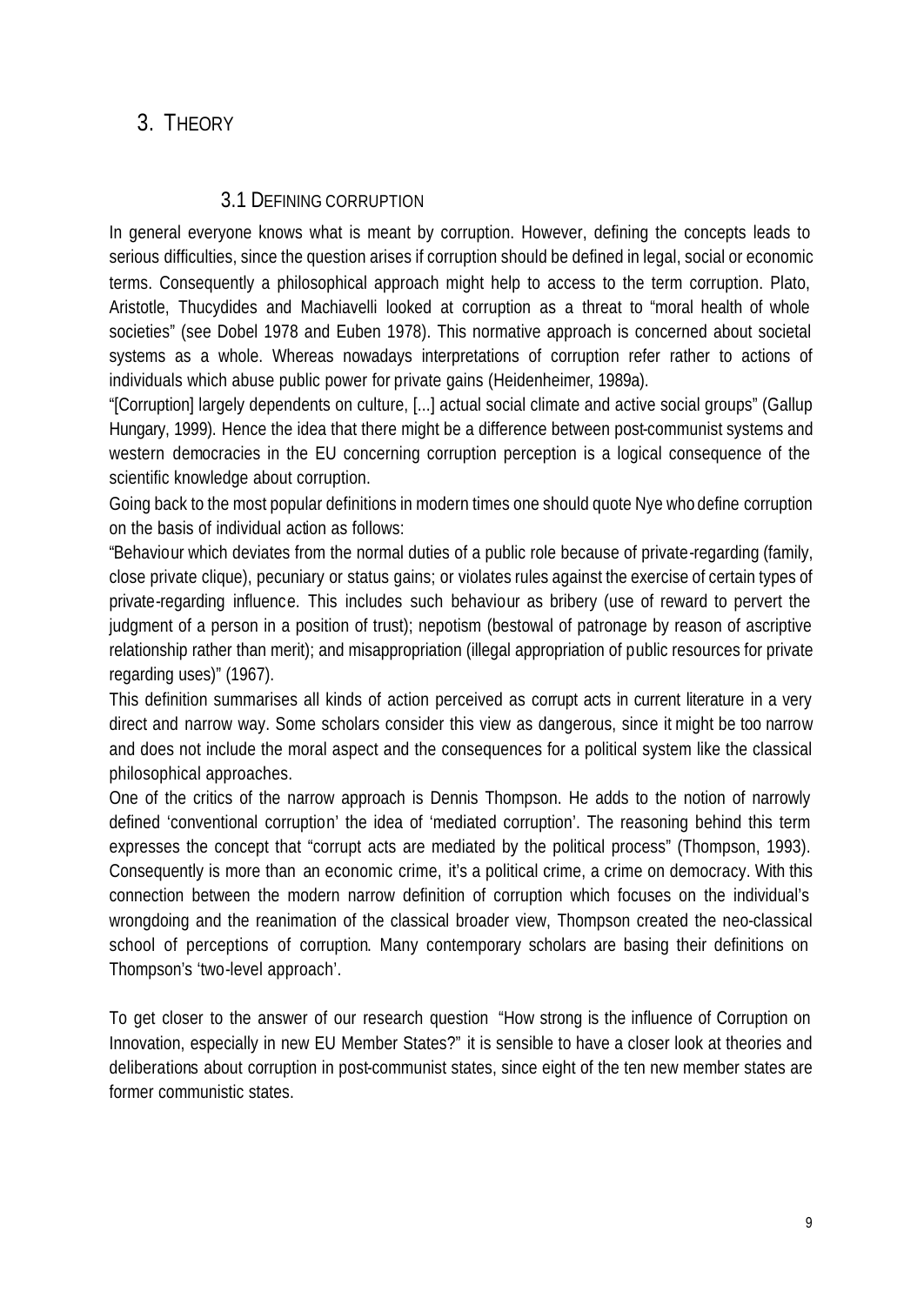#### CORRUPTION IN POST -COMMUNIST STATES

"Corruption is particularly problematic for developing and transition economies" (Johnston, 1998). Now we need to ask why these countries are more vulnerable to corruption.

Ce Shen and John Williamson approach this question in their cross-national Analysis "Corruption, Democracy, Economic Freedom and State Strength". They investigate determinants of perceived corruption by means of qualitative data of 91 countries. Two indicators serve as proxies of corruption, namely the Corruption Perception Index 2004 (Transparency International) and the composed by the World Bank.

Shen's and Williamson's results show "many developing and transition nations have very different historical, cultural, and social backgrounds than do the western industrial nations" (Shen&Williamson, 2005). Transition countries did not have the chance to establish democratic structures which are mature enough to fight corruption effectively. Especially weak legal structures like "lack of power to monitor the actions of high-ranking government officials and economic elites, incomplete laws and a lack of transparency" (Shen&Williamson, 2005) lead to corrupt governments. The analysis concludes that only a strong government can cope with corruption problems in post-communist countries.

Another scholar who faced the reasons for vulnerability to corruption of post-communist systems is R. Theobald. His study on "Corruption, Development and Underdevelopment" (1990) looked at the last years of the communistic regimes in Central and Eastern Europe. As Shen and Williamson Theobald already recognized, the importance of an efficient legal system is the main factor for failure of corruption

control. Similar to that, Theobald inferred from his findings that "societies with strong extended family or clanbased loyalties tend to have high levels of corruption" (1990). Even twenty years after the fall of the iron curtain a sceptical view towards government is ponderable among many people from transition economies. One phenomenon of mistrust is that every homeowner in bigger cities who can effort it hires private security services for protecting their property, instead of relying on the public security system. There are many of those examples observable in post-communist countries. The statement which is underlined by this example is that the atmosphere between government and the normal population still suffers from

#### **Typology of Post-Communist Corruption I. Low-level administrative corruption** • Bribery of public officials to bend rules • Deliberate over-regulation, obfuscation, disorganization • Using licensing and inspection powers for extortion **II. Self-serving asset stripping by officials** • Diverting public resources for civil servant spoils • Mismanagement and profiteering from public resources • Profiteering from privatization • Malpractice in public procurement • Nepotism, clientelism, and "selling" of jobs **III. "State capture" by corrupt networks** • De facto takeover of public institutions for private business or criminal activity • Forming collusive networks to limit political competition • Undermining free elections through slush funds, hidden advertising, etc. • Misuse of legislative power • Corruption of the judicial process • Misuse of auditing, investigatory, and oversight powers • Using kompromat for political blackmail and coercion • Corruption of and in the media by Rasma Karklins, 2002 **FIGURE 1 TYPOLOGY OF POST-COMMUNIST CORRUPTION**

distrustfulness and suspicion in post-communist states. These unsettled feelings are serving as hotbeds for corruptive actions.

The typology of post-communist corruption (Figure 1) is a very ingenious tool to demonstrate the various forms of corruption in Post-communist countries. In addition, it separates the different types of corruption sharply and provides a simple overview for defining post-communist corruption.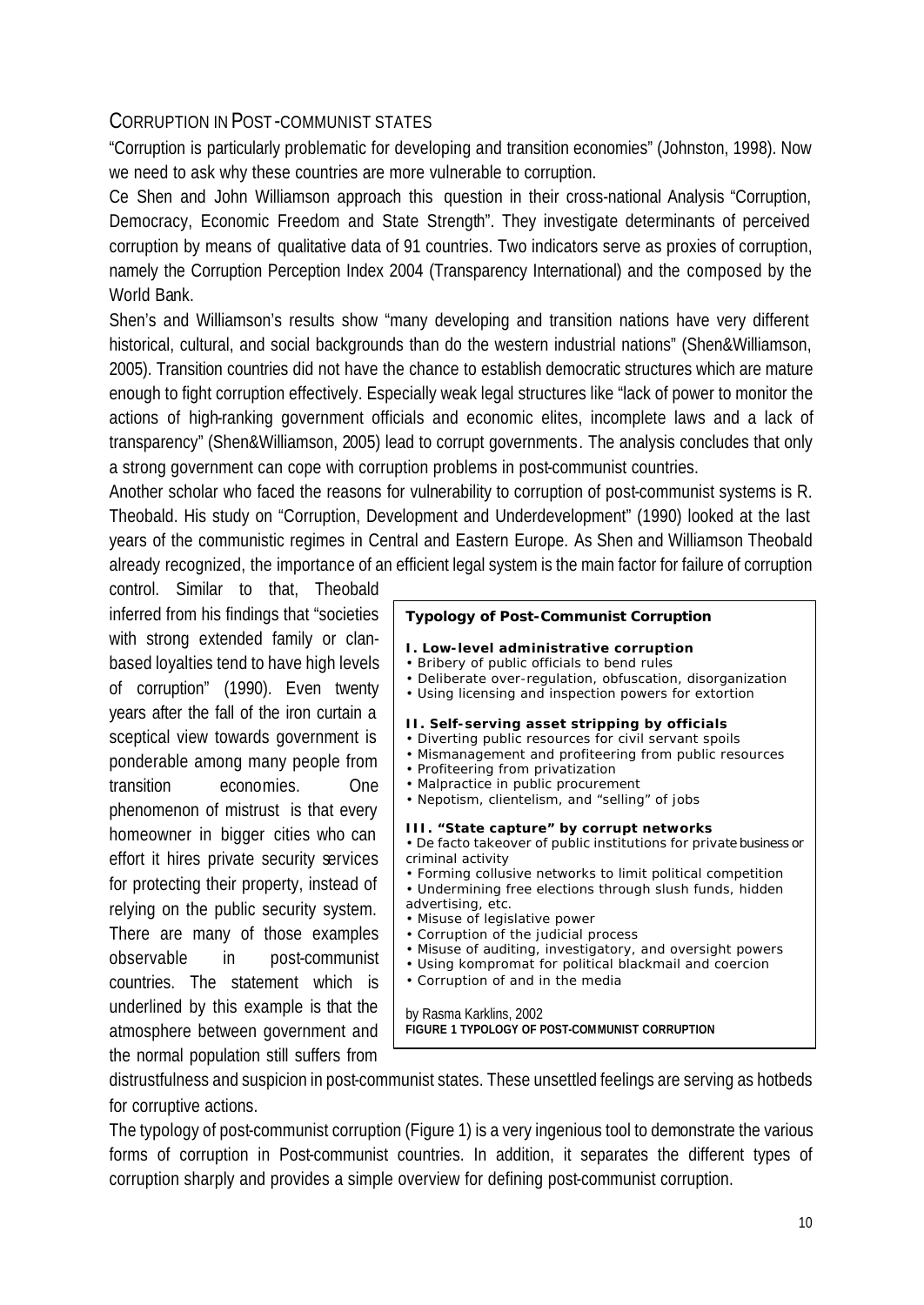Rasma Karklins' study "Capitalism, Corruption and Something Else" (2002) is based on data of Transparency International, but mainly gives qualitative contributions to the debate on post-communist corruption. As many other scholars Karklins identifies corruption as "the chief obstacle to democratic and economic process in the post-communist region" (2002). It is stressed that corruption causes direct costs for transition economies. "People at large pay a cost in terms of poor public safety, services, judicial enforcement of contracts and laws, and democratic representation" (Karklins, 2002). Corruption puts economic and political development in chains, at the same time it triggers anger, distrust and cynicism among people.

#### THE SIMPLE, BUT EFFECTIVE CONCEPT OF CORRUPTION BY TRANSPARENCY INTERNATIONAL

As we have seen there are many different ways to define and sub-divide the different forms of corruption. But this thesis needs to apply a clear concept of corruption. A review of many studies showed that the vast majority of scholars rely on the simple but applicable definition of Transparency International and their Corruption Perception Index (CPI) as a measurement instrument. An even more obvious reason to select CPI is that we employ this data for the following analysis. Transparency International defines corruption as *"the abuse of public power for private gain at the expense of public good"* (TI, 2010).

Many scholars are complaining that the terms 'public power', 'private gain' and 'public good' are not further specified. But no matter how one scholar defines the sub-terms, another scholar is arguing that the definition is either too broad or to narrow. So we apply the simple definition of Transparency International, even though it leaves many questions unanswered.

Now that we defined the concept of corruption and obtained an overview of the 'state of art' concerning scientific findings on corruption and especially post-communist corruption, we want to deal with theory related to our second variable: innovation.

### 3.2 INNOVATION - A FREQUENTLY-ANALYSED CONCEPT

#### SCHUMPETER'S DEFINITION OF INNOVATION

When one outlines the theory of innovation it is inevitable to discuss the ideas of Schumpeter, the father of research on innovation and economic trends. Even though these ideas were generated in the first half

| of the twentieth century they are always discussed                                                                                                                                                                             |                                                                                 |
|--------------------------------------------------------------------------------------------------------------------------------------------------------------------------------------------------------------------------------|---------------------------------------------------------------------------------|
| anew at times of vast economic upheavals.                                                                                                                                                                                      | 1) Introduction of new products                                                 |
| Schumpeter (1911) developed five events which he<br>considers as innovative actions (figure 2) and further<br>defines innovation as the application of new ideas to<br>reality. R&D activity only is not seen as innovation by | 2) Introduction of new methods of<br>production<br>3) Opening of new markets    |
| Schumpeter, but as invention. The innovation term is<br>only employed correctly if the invention is diffused<br>across all layers of the market by an entrepreneur.                                                            | 4) Development of new sources of<br>supply for raw materials or other<br>inputs |
| Moreover it is also important to Schumpeter that the<br>term innovation is only used in the context of                                                                                                                         | 5) Creation of new market structures<br>in an industry                          |
|                                                                                                                                                                                                                                |                                                                                 |

11 **FIGURE 2 SCHUMPETER'S DEFINITION OF INNOVATION**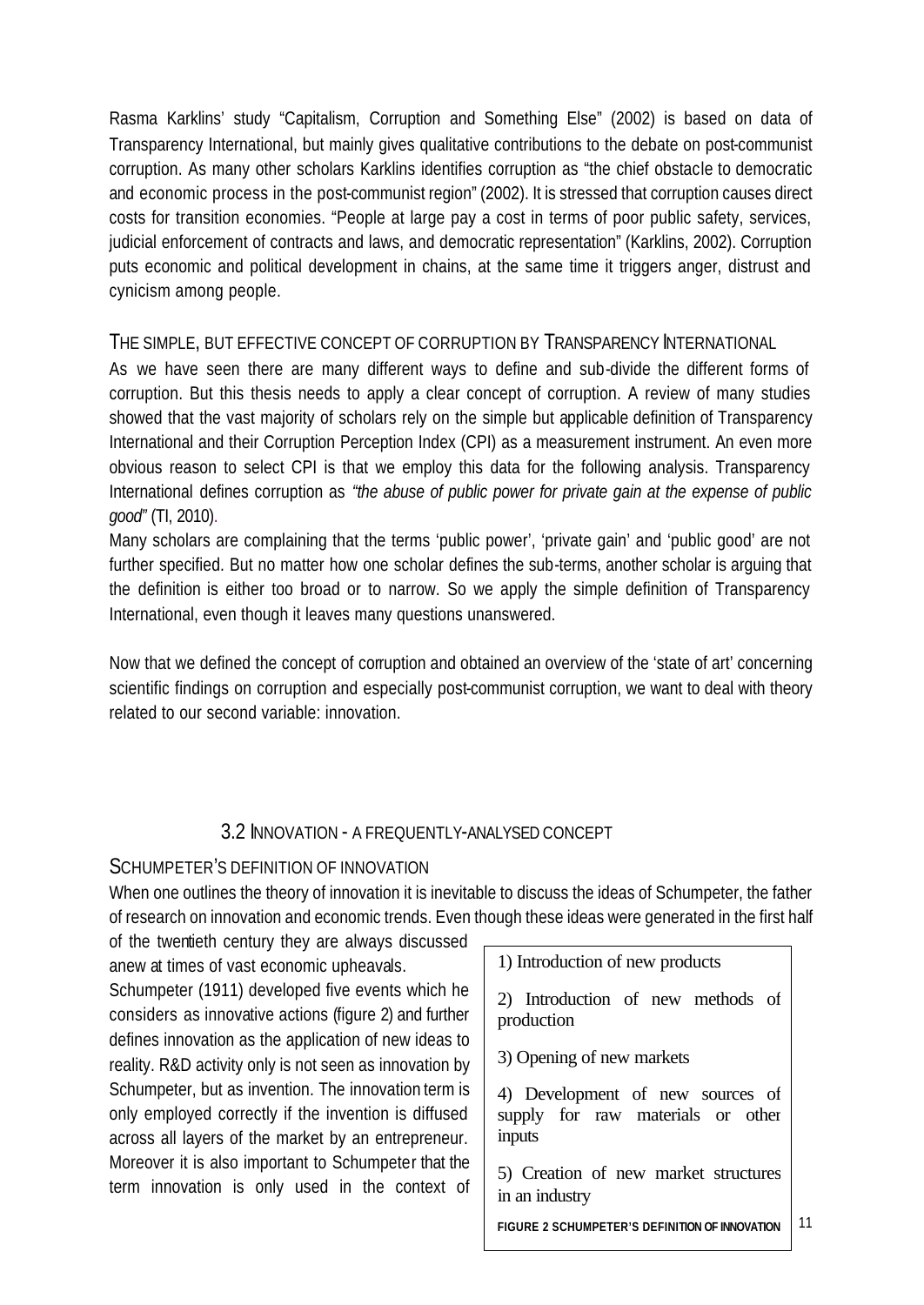dynamical processes (Freudenberger&Mensch, 1975). Schumpeter even goes beyond the economic level when he describes innovation. The political and the socio-cultural level can also be involved in dynamic processes of innovation. One very obvious example for a political innovation is the establishment of the European Union. Up to today it is unique in the world and it influenced the international political system to a large extent.

#### THE NEO-CLASSICAL DEVELOPMENT OF INNOVATION THEORY

Many theories on innovation were derived from Schumpeter's ideas. In the 1950s industrial innovation processes were seen as "a linear progression from scientific discovery through technological development in firms to the marketplace" (Rothwell, 1994). Thus technological development was considered as the main driver for innovation; this theory is called 'technology push'. In the late 1960s the 'market-pull' or 'need-pull' model of innovation became more popular according to the works of Schmookler (1966), Myer and Marquis (1969). So we observe a shift of perception of causes for innovation from the supply side (R&D) to the demand or market-oriented side.

In the 1980s theorists began to criticise the linear view on innovation and developed theories like 'social shaping of technology' by MacKenzie and Wajcman, Pinch and Bijker's 'social construction of technology' and Callon and Latour's 'actor-network theory'. All these views on innovation pay a lot of attention to the social circumstances next to the economic environment. More actors than just the inventor, the businessman and the consumer are taken into consideration. These new considerations were further developed to more systematic concepts which were directly applicable to improve innovation structures. A new era of thinking about innovation was born: the era of National Innovation Systems.

#### NATIONAL INNOVATION SYSTEMS (NIS)

Since innovation is understood as a complex interactive learning process with actors far beyond the researcher and the entrepreneur, there is a need for systemic approach, which integrates institutions to create, store, and transfer the knowledge, skills and artefacts (OECD, 1999).

NIS's are defined by various scientists since the late 1980's with the help of the following three quotations:

"... network of institutions in the public- and private-sectors whose activities and interactions initiate, import, modify and diffuse new technologies" (Freeman, 1987)

"... elements and relations which interact in the production, diffusion and use of new, and economically useful knowledge [...] and are either located within or rooted inside the borders of a nation state" (Lundvall, 1992)

NIS include "... all important economic, social, political, organizational, institutional and other factors that influence the development, diffusion and use of innovations" (Edquist, 1997)

Of course not all relevant definitions can be quoted at this point, since there are many scientists dealing with NIS. However, all of them overlap in certain points. First, all definitions declare institutions and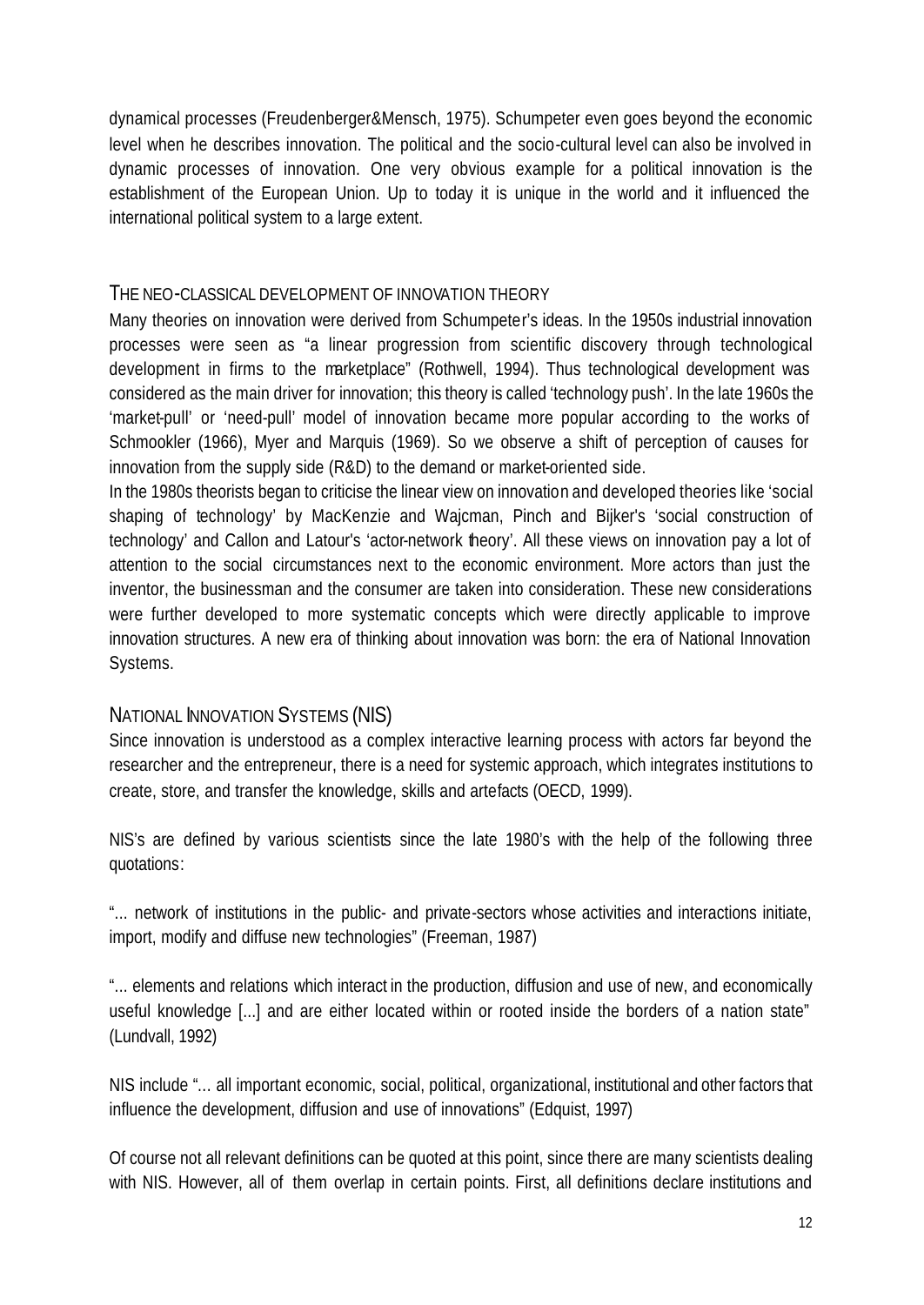organisations as common components of NIS. C. Edquist describes the relationship between the elements institutions and organisations as strongly influencing each other and adds "there is a complicated two-way relationship of mutual embedding between institutions and organisations, and this relationship influences innovation processes and thereby also both the performance and change of systems of innovation" (Edquist& Johnson, 1997). This concept is a clear contrast to the old linear view on innovation, because the innovation flows do not stream in one direction but are interlinking different concepts and actors. This leads to the next common point of all definitions of National Innovation Systems, namely the actors. In general one can say that the specific characteristic of NIS is that all actors are linked. They are the action-oriented agents in the game of creating organisations and institutions for innovation. To disabstract the term agent the triple Helix approach created by Etzkowitz (2002) to the actors of NIS gives a clear concrete picture of innovation system connections (Figure 3).

The "triple helix" is a spiral model of innovation (Etzkowitz, 2002) which assumes that the academic, industrial, and governmental spheres influence themselves as well as each other (figure 3). A dynamic level of functioning should be reached in order to induce 'tri-lateral networks' and 'hybrid organisations' of development.

The second component of the triple helix approach is Research and Development (R&D), here called academia. This part is pivotal for further development on all levels, nevertheless according to the theory it is only effective in combination with government and industry.

The third part necessary for a successful and innovative structure is the government. It gives the framework for developments providing rules on taxation, corporate governance, tariffs and competition. The government is not primary **FIGURE 3 TRIPLE HELIX- INTERCONNECTION OF ACTORS**interested in profit but is primarily responsible for the welfare of the society as a whole.



Triple Helix as created by Etzkowitz delivers a clear picture of actors of National Innovation System as indicated in figure 4 However, the element which is actually linking his system according to all definitions is knowledge and the aim to change knowledge into concrete products, which foster economic growth.

#### KNOWLEDGE – THE COUNTER-REACTIVE SOURCE

The most popular scientist dealing with NISs is Bengt-Åke Lundvall, a Danish professor who criticised the neo-classical, linear approach to innovation harshly. The reason for this is that he did not acknowledge supply and demand as the most influential driving force of innovation, but knowledge. As a consequence Lundvall emphasised the role of learning in national innovation. According to him "learning is predominantly an interactive and therefore, a socially embedded process which cannot be understood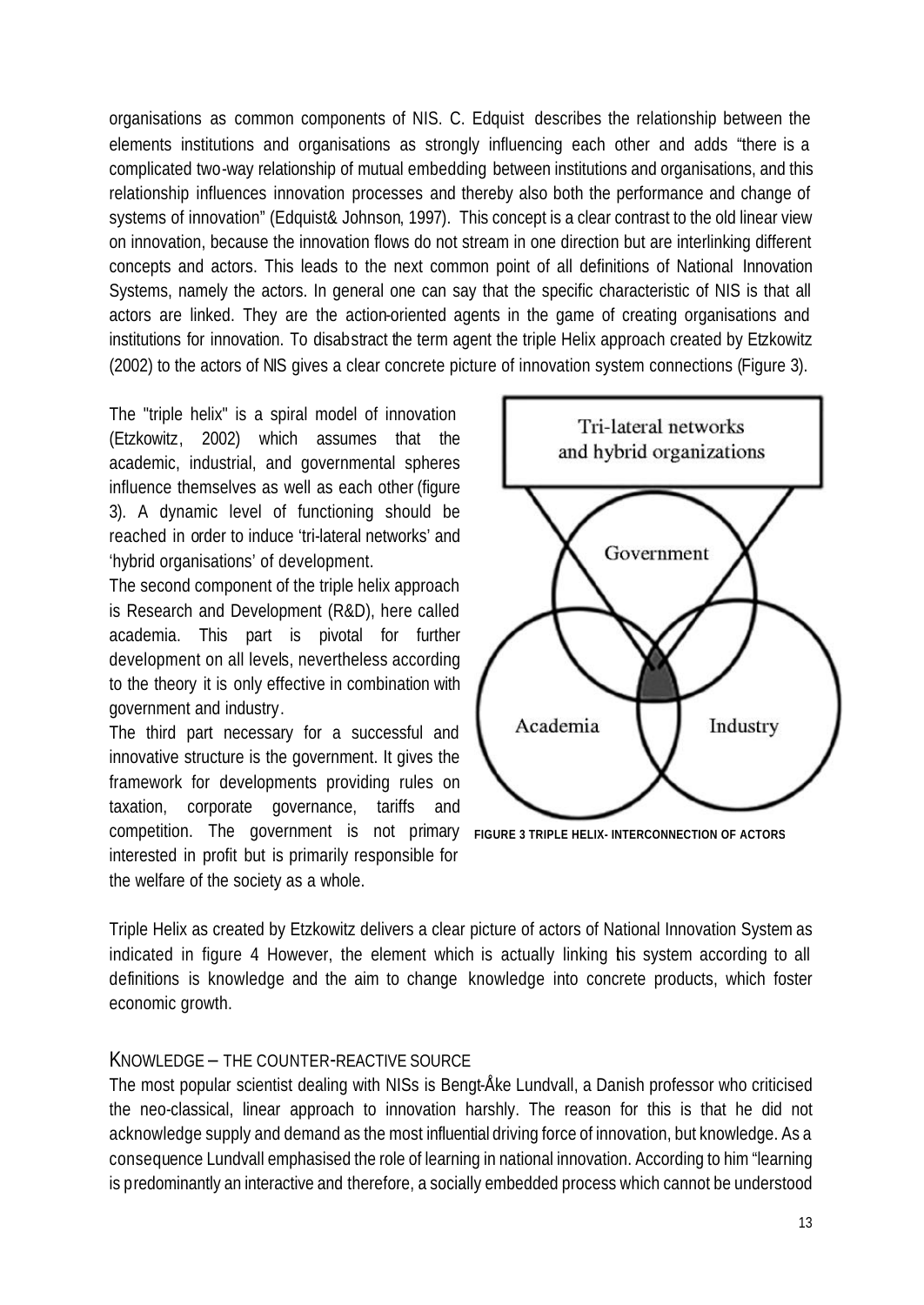without taking into consideration its institutional and cultural context" (1992). Knowledge is seen as a source of innovation which needs to be systematically raised with well-conceptualised policies. It is a source increasing in its value while it is applied – this does not mean that knowledge is a never-ending source, but it counter-reacts compared to classical, consumable sources.

#### NIS AS A GENERATOR FOR POLITICAL ACTION

The National Innovation System as a theoretical concept is scientifically well-developed and encouraged many policy makers to build up innovative structures. Various programmes were launched for the purpose to connect governmental, business and R&D actions at regional, national and European level. The most popular organisation dealing with the analysis of National Innovation Systems is OECD. The OECD is convinced of the systematic approach that the national structures of innovation provide new insight to the economic performance of its member states. The reason why such analyses are sensible is "interactions among the actors involved in technology development are as important as investments in research and development. And they are keys to translate the inputs into outputs. The study 'National Innovation Systems' directs attention to the linkages or web of interaction within the overall innovation system" (OECD, 1997). Political awareness of the importance for structuring innovation is the main aim of the analyses.

Similar purposes are followed by the European Innovation Scoreboard (EIS) by conducting research on the European level. Since this piece of work is the basis for the comparative analysis of this thesis we will discuss the content of the EIS approach in detail in the methodology part of this paper.

### INNOVATION IN POST-COMMUNIST EU-COUNTRIES

Since the accession to the EU the new European member states launched programmes on various levels of governance to foster innovation. But the preconditions for implementation of innovative structures were "very different from the ones in the EU15 with regard to history, institutional set up, priority setting [and] interactions between actors" (Bucar&Stare, 2009). The main reason for poor or no implementation of innovative actions is missing governance mechanisms according to Bucar and Stare (2009).

The European Commission proposed the "third generation of innovation policy" as a resort for the implementation problems (EC, 2002). This concept conveys the idea that innovation has to be optimised in all sectors and components of the innovation system by structured coordination and integration. This means that not only horizontal structures of government needs to be involved in innovation systems, but also the vertical structures like R&D and entrepreneurs need to start weaving an active innovation structure, as well.

It is to conclude that no special programmes dealing with post-communistic or new member state structures has ever been launched which might be a huge obstacle to proper implementation of innovation structures.

### 3.3 INTERIM RESULT

Now we know how the concepts of Corruption and Innovation are defined. Still, we are far away from answering the research question. The obvious reason for that is: there is no theory which has ever dealt explicitly with the influence of corruption on innovation. However both concepts laid out in the theory section give a hint for finding a solution for our question. Corruption and innovation theories tell us that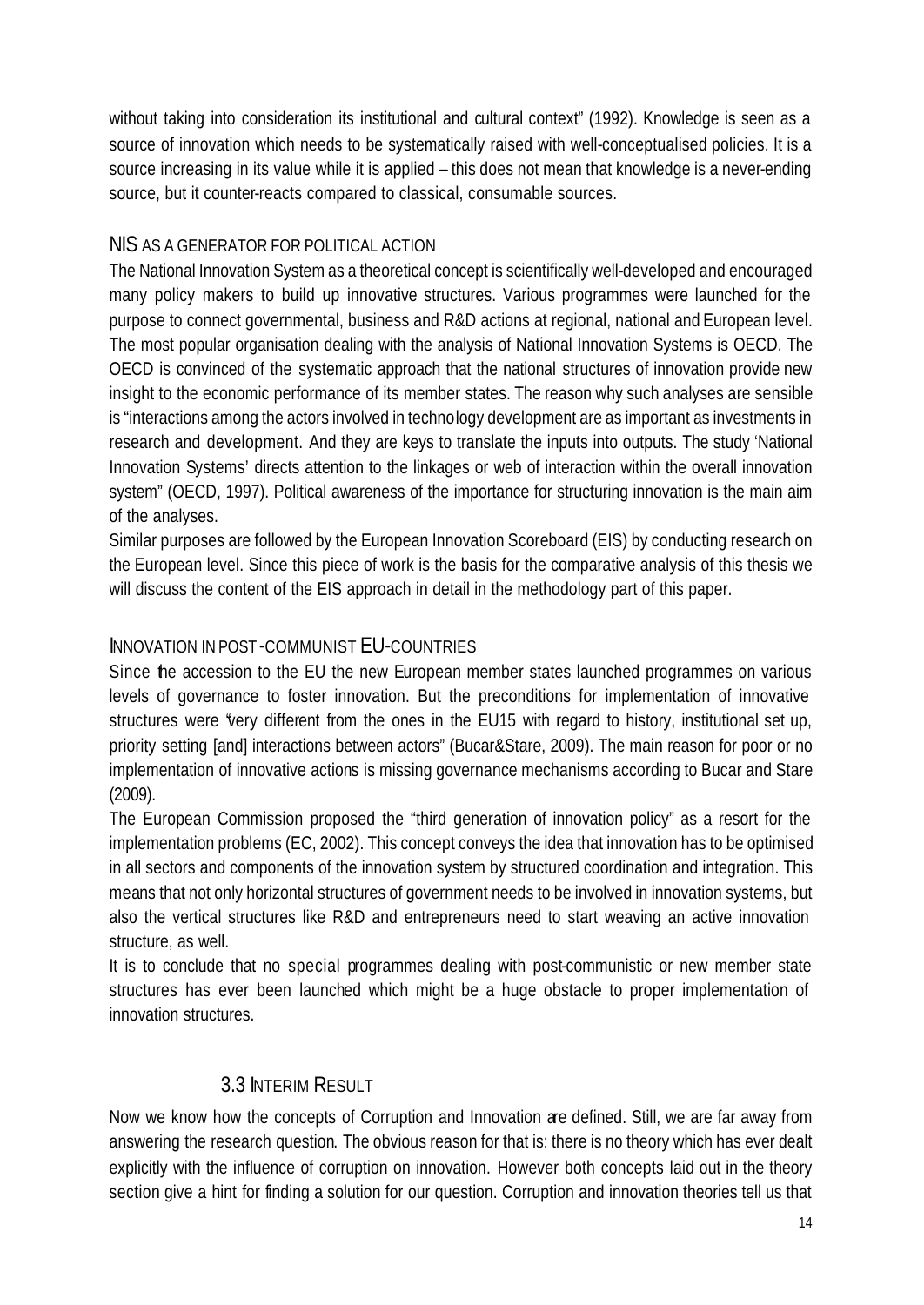they are highly dependent on societal circumstances, like mentality which includes traits of history or political system.

In this case the theory of *families of nations by* Francis G. Castles (1993) might serve as a bridge to overcome the gap between the concepts corruption and innovation. We do not want to go into detail regarding the theory of families of nation, but just look at the aspects that might help to explain differences in influence of corruption on innovation in Europe.

### 3.4 CLUSTERING EUROPE – THE FAMILIES OF NATIONS THEORY

'Policy similarities between groups and their differences from other groups may be attributable as much to history and culture and their transmission and diffusion amongst nations as to the immediate impact of the economic, political and social variables that figure almost exclusively in the contemporary public policy literature' (Castles, 1993).

Castles' statement reveals neglected explanatory aspects, namely history and culture, and at the same time he criticises current literature approach to the explication of policy outcomes. The vast majority of current literature is rigidly fixed on analysing policy outcomes from the economic, political and social point of view. Hence Castles' new perspective for reasons of political action go far beyond the 'superficial' reasons often taken into consideration when observing societal phenomena as the concept of families of nations demands dissection of cultural roots.

Esping-Andersen applied the families of nation's theory to his concept of welfare regimes. He described the clusters or families he formed as "similar in terms of social history as well as geography and welfare institutions" (Esping-Andersen, 1996). The typology of Esping-Andersen clusters the western European states into three families: liberal (Angelo-Saxon countries), corporatist-conservative (German-speaking countries) and social democratic (Scandinavian countries) (1990). The Mediterranean or southern model was established in a later phase by Bonoli (1997) and Ferrera (1996). In 1996 Esping-Andersen rejected the idea of a new, 'post-communist' or central eastern European welfare model, because similar structures of these countries are only of transitional nature. At that time experts expected the transitional phase to be overcome in 2005 (Deacon, 1993). Contrarily to that, Pierson (1994) relates to the strength of path-dependency in post-communist countries in Europe and prognoses that postcommunist countries will form a regime on their own for a long time in the future. We will see which forecast can be verified in this analysis, of course only with regard to the limited scope of indicators measuring corruption and innovation.

### 3.5 BUILDING THE HYPOTHESIS

The definitions of the concept of innovation and corruption, as well as the idea of families of nations will be applied in our analyses. The state of art of both theoretical backgrounds shows that innovation and corruption has never been explicitly investigated in a connected way. Unfortunately the puzzle of theories we looked at does not deliver sound direction for a science-based relationship between innovation and corruption. Nether can we find a special concept for post-communist EU countries which have to cope with the consequences of their past in fighting corrupt structures to make innovation flourish. Anyhow, there is a hint that corruption is an obstacle to economic development especially in post-communist states (Johnston, 1998). If innovation is considered as a feature of economic development we can conclude that: **corruption hampers innovation in post-communist countries of**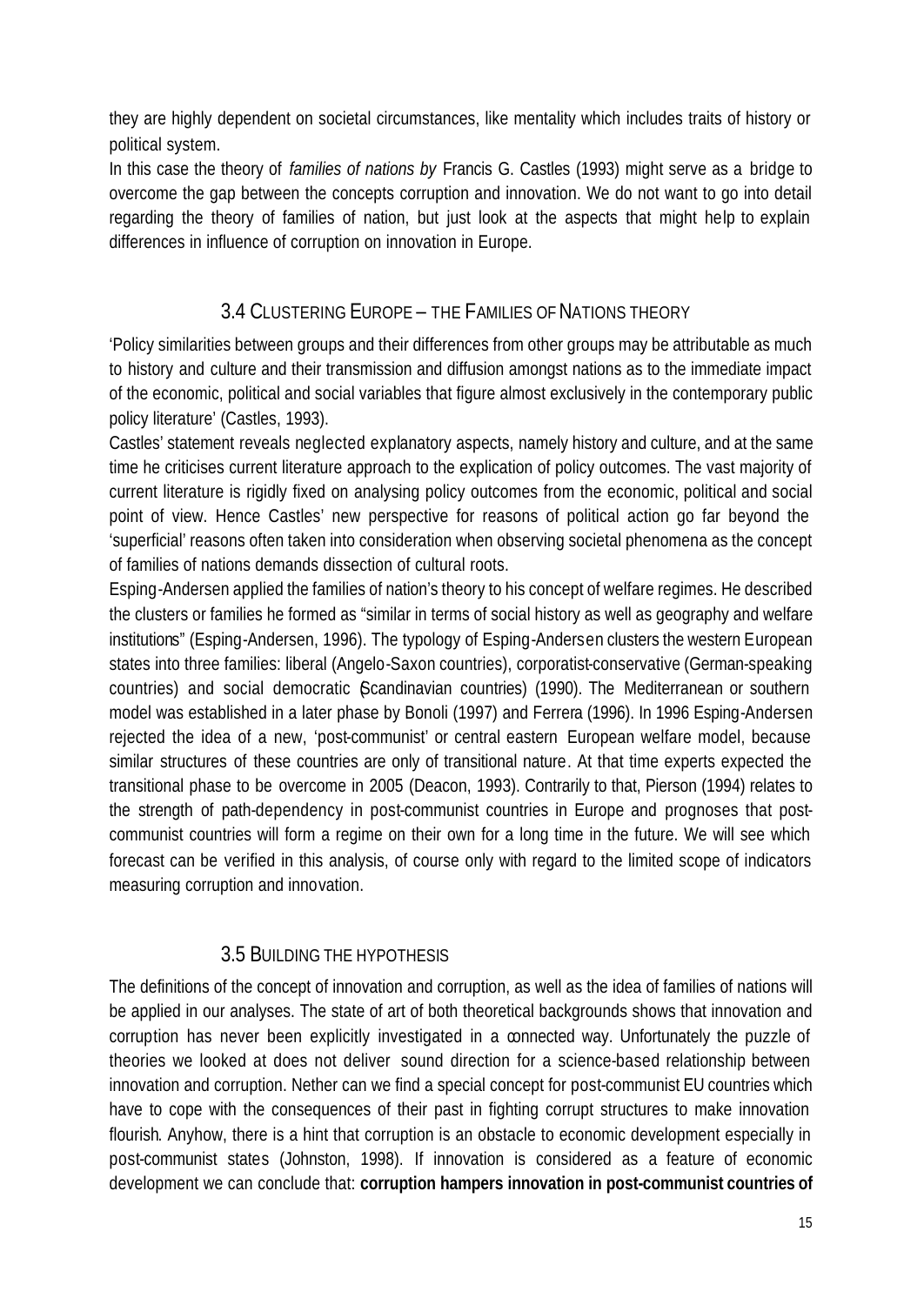**the EU more than in other parts of Europe**. To verify or falsify this hypothesis a close look at the measurement of our concepts needs to be taken in the methodology section.

## 4. METHODOLOGY

In this part of the thesis it will be explained in detail how the hypothesis will be tested. Now that the concepts employed in the hypothesis are explained by theory it is important to outline how they are will be measured. Additionally, we will describe how the correlation that will show a relationship between the indicators of innovation and corruption will be drawn with the help of statistical analysis. At that point the question of validity and reliability arises, as well.

But before we enter the critical, problematic parts of the methodology section a simple explanation for case selection is provided.

## 4.1 CASE SELECTION

The focus of this thesis concentrates on the cases of EU member states which have a communistic past. These countries are:

Estonia, Latvia, Lithuania, Poland, Czech Republic, Slovakia, Hungary, Slovenia, Bulgaria, Romania. The simple reason for this selection is that the vast majority of literature shows that these regions have a high level of corruption which origins in post-communistic structures. Now the question we follow is if these structures are decreasing innovative action. Since the literature does not give any answer to this question we try to investigate the relation between corruption and innovation in post-communist new member states by comparing them with other member countries of the European Union. These countries are mentioned as an object of comparison, but they are not further analysed in detail, as a result of the limited capacities of a bachelor thesis. Consequently, we deal with a cross-national comparison study.

### 4.2 RESEARCH QUESTION AND SUB-QUESTIONS

According to the advice of experienced researchers it is important that the research question, as the heart of every study is not too broad and not too narrow (Punch, 1998; Creswell, 1994). Since we talk about a relationship between the variables corruption and innovation focussing on the political area of new European Member States with a communistic past I decided for the following research question: **How strong is the influence of Corruption on Innovation, especially in post-communist EU Member States?**

It is an exploratory question as we explore a relationship or problem on a preliminary stage and enter new scientific territory.

According to Babbie's "The practise of social research" (2009) exploratory studies are most typically done for three purposes:

16

- 1. To satisfy the researchers curiosity and desire for better understanding
- 2. To test the feasability of undertaking a more extensive study
- 3. To develop the methods to be employed in any subsequent study

**FIGURE 5 PURPOSES OF EXPLORATORY RESEARCH QUESTIONS**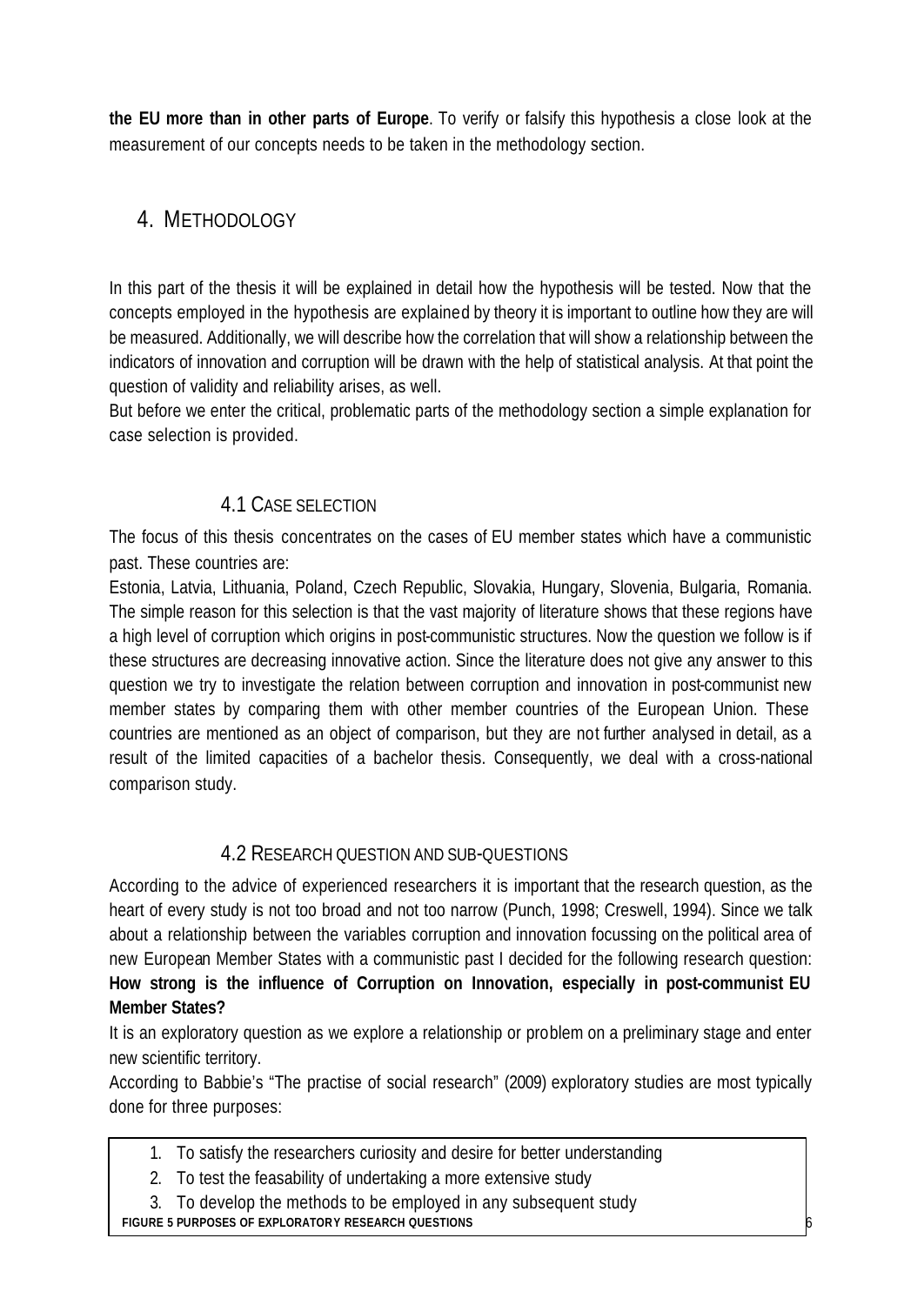These arguments are appropriate to a large extent to this thesis. But at the same time the quantitative data analysis supports the idea of a descriptive design, because the data just describes the situation. Anyhow, Babbie supports the idea that "a given study can have more than one purpose" – namely exploratory *and* descriptive elements included in a single research question (2009).

The research question reflects the idea that corruption influences innovation. A causal direction is not indicated by this formulation for two purposes: On the one hand there are scholars who argue that corruption can have positive effects on economic structures. Even though we do not elaborate on that position in this thesis, we do not want to exclude its existence by prejudging a negative relation between corruption and innovation. The second reason for not explicitly asking "What negative influences are caused by corruption on innovation?" is simply that we do not claim a direct causal relationship between the variables. There might be a cause-effect relationship, but this thesis cannot prove it in a scientifically justified way. At this point the research question and thus also the thesis is mainly limited to the descriptive level.

The following subquestions are touching upon aspects which are of high significance for the thesis, but too broad to be mentioned in the main research question:

1. "How do post-communist member states perform differently in innovation correlated to corruption in comparison to the other member states?"

2. "Do the post-communist European member States fit into the clusters established by the families of nation theory?

3. "Is it sensible to take corruption as a future instrument for measuring innovation?"

4. "What kind of third factors will influence the results of my research?"

To answer all research questions the variables mentioned in that question need to be properly operationalized which is done in the next section.

### 4.3 DATA COLLECTION AND OPERATIONALISATION

Operationalizing the applied concepts is highly important to conduct quantitative research, as it is the process which transforms observation into statistically applicable values. Since the indices of perceived corruption (CPI) and the summary innovation index (SII) are already operationalised by Transparency International and the European Innovation Scoreboard we now need to retrace their methodology process.

### OPERATIONALISATION OF THE CPI

The corruption perception index (CPI) measures the perceived level of public-sector corruption in 180 countries on a scale from 0 (very high perceived corruption) to 10 (very low perceived corruption). An overview of its 2009 results is provided in figure seven.

For the generalisation of the CPI 2009 data from the previous two years are involved (2008 and 2009). The calculation is based on data provided by 13 sources from 10 independent institutions. All sources measure the perceived frequency and size of bribes in public and political spheres. The evaluation of the data is done by two groups: country experts and business leaders. African Development Bank, Asian Development Bank, Bertelsmann Foundation, Economist Intelligence Unit, Freedom House,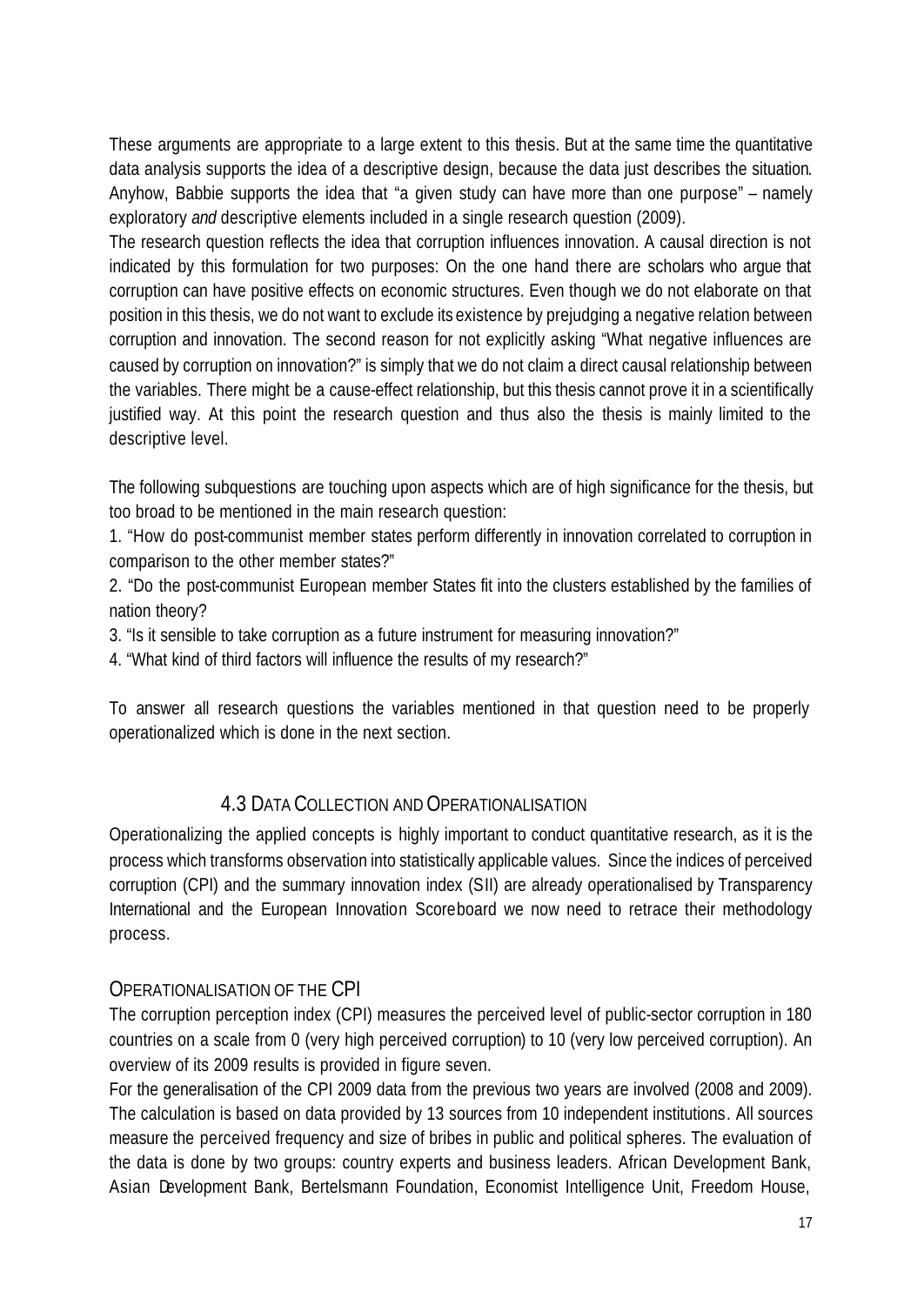Global Insight and the World Bank base their evaluation on the opinion of country experts. IMD, Political and Economical Risk Consultancy and the World Economic Forum give resident business leaders the task of evaluating the countries' situation concerning corruption. Sources which have different distribution systems are standardised.

To see how the indices coincide with each other every standardized result is correlated to all of the other results which also deal with the same country. This correlation shows that most of the indices tend to have similar results, which makes them more reliable (TI, Methodology, 2009).



**FIGURE 6 CPI 2009 WOLDWIDE OVERVIEW**

All of sources used for the TI index employ a homogenous definition of corruption. It summarises existent data of all scientifically acknowledged sources. Therefore looking for alternative data sources is pointless. All scholars that deal with quantitative analyses of corruption trust the CPI, because it comprises all reliable sources. Still, there are limitations to the data provided by Transparency International which will be discovered in the next section.

#### LIMITATIONS OF THE CPI

First, when defining corruption we always have to face the problem that this phenomenon is perceived by some respondents in a very broad sense; whereas others define corruption in narrow terms. As discussed in the theory part the differences in definition seem to depend on cultural roots of societies. Supposing that corruption definition depends on culture may lead to the conclusion that a ranking of perceived corruption is senseless, since it tries to standardize results which are not comparable due to differences in definition. On the other hand there is no other tool that makes corruption measurable. Second, he fact that we only deal with *perceived* corruption makes it hard to examine on 'real' corruption. But as a matter of fact real corruption is a hidden action which cannot be observed directly. The few witnesses with direct knowledge often have a strong interest in keeping their first-hand information secretly. On top of that, even perceived corruption has the same effects as 'real' corruption. The third crucial point of criticism is that the CPI does not distinguish high-level corruption and low-level corruption. So the measurable effect we derive from the CPI cannot tell us if corruption is well-organized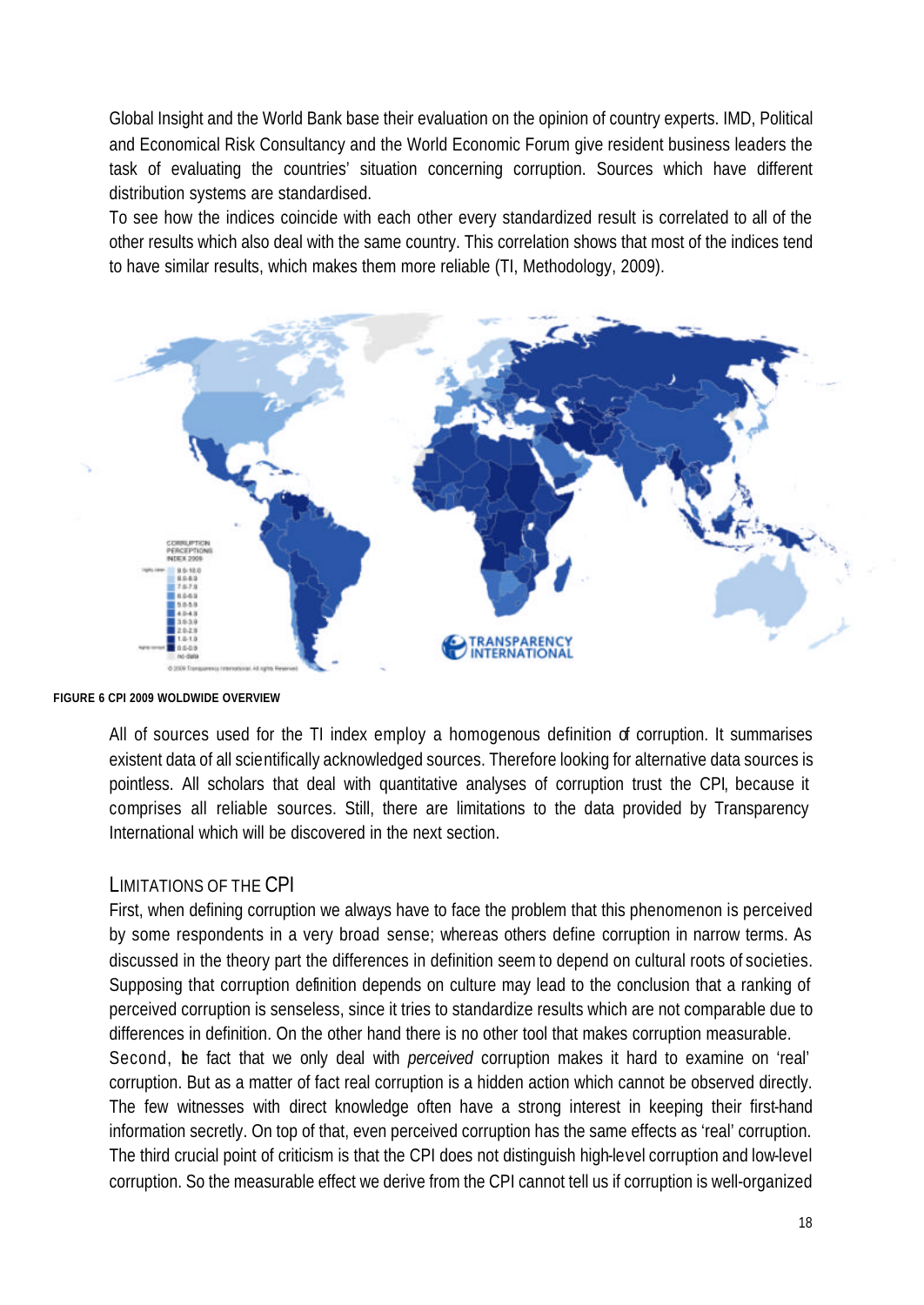or poorly-organized, for example. Those kinds of simplifications are always problematic when an index is created.

Other problems arises form the statistical or methodological point of view. For example, "the sources used in the CPI changes almost yearly, changes in the value of the CPI may result not from a change in the level of corruption, but from changes due to the fact that each source uses a different methodology" (Thompson&Shah, 2005). Next to the changing methodology of the CPI's components there is even a bigger point of criticism: It happens that some sources are omitted, while new sources enter the cadre of components. This is surely influencing the available data, and thus also the result of the CPI.

Another problem is that some countries have coverage of four sources contributing to the CPI and others have eight. The more sources we take into considerations the more reliable is the result, at least form the statistical point of view. Even though there is a minimum of three sources per country set by TI a CPI with eight basic sources has a higher reliability than a country with less.

The correlation of all results of studies and surveys provides security that the data show similar tendencies in cases when the coefficient is high, which is the case for most observed calculations. Anyway, some sources do not show strong association of the correlation coefficient. TI confesses to have no explanation for that phenomenon (TI Methodology, 2009).

No matter how solid the methodology of the CPI is designed, the limitations and problems mentioned above cannot be avoided.

### OPERATIONALISATION OF THE SII

The summary innovation index (SII) is developed yearly since 2001 by the European Innovation Scoreboard (EIS) as a part of the programme ProInno Europe which is an initiative of the Directorate General for Enterprise and Industry of the European Commission. The index provides a comparative assessment of all EU member states, Switzerland, Iceland, Norway, Turkey, Serbia and Croatia. The research is conducted by Maastricht Economic and Social Research and Training Centre on Innovation and Technology (UNU-MERIT).

The index is composed of 30 indicators which measure different characteristics causing innovation on a scale from 0 (no innovation) to 1 (maximum innovation). The indicators are summarized in 3 blocks: Enablers, Firm activity and outputs.

The first block, enablers captures the main drivers to innovation which are external to the firm. This part comprises the categories human resources and finance and support. Measurement of the availability of highly-educated and skilled people is as important as the financial provision for innovative project and the support of political governance for innovative actions.

Firm activity, the second block, describes the activities of single firms to support innovative progress. It is measured by firm investments, linkages&entrepreneurship and throughputs of intellectual property rights and technology balance of payment flows.

The categories 'innovators' and 'economic effects' are components of the third block, outputs. The outputs of innovators are concretely measured by numbers of firms that have introduced innovations onto the market or within their organisations, covering technological and non-technological innovations. Economic effects are operationalised by looking at employment, export and sales changes caused by innovative action (EIS, 2009).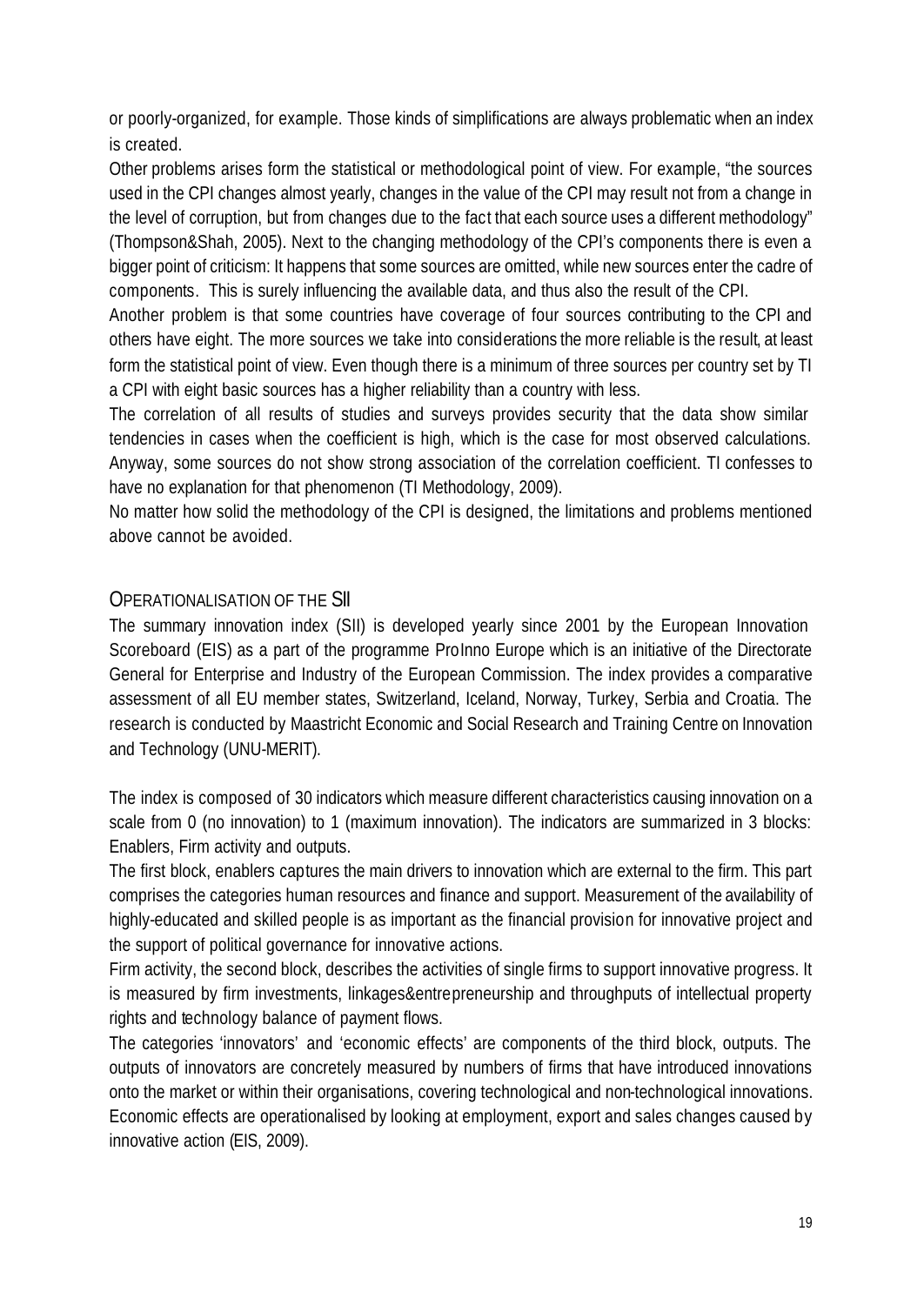The data which is processed in figure 6 for calculating the SII is mainly taken from Eurostat and other internationally recognized sources. It contains most recent data from the years 2007 and 2008 (EIS, 2009). Unfortunately 2009 data is not available yet.



**FIGURE 7 SUMMARY INNOVATION PERFORMANCE EU27 MEMBER STATES (2009 SII)**

The SII 2009 is based on the same methodological principles as the SII 2008. Therefore we look at the 2008-methodology report.

The process of calculating the SII is explained in detail in Rethinking the European Innovation Scoreboard: A New Methodology for 2008-2010" a document published by the initiative ProInno (Hollanders&vanCruysen, 2008). The most important step in the calculations is re-scaling of data. Especially data which is not given in percent or without any limitation needs to be transformed. Moreover, outliers are eliminated if they exceed three standard deviations above or below the mean. For the final index, the SII, data availability of at least 70% per category is required. This might have led to exclusion of some factors. Nevertheless, internal validity is strengthened by cutting of the categories which have too much missing data.

### LIMITATIONS TO THE SII

Like any other index the SII is also limited by validity and reliability threats and other problems which confound the overall result.

Many critical thinkers approached the SII. All of them mentioned the same point of criticism at first: the lack of a model which explains innovation in terms of inputs, throughputs and outputs. It is not explained in a model why exactly these criteria are chosen and how they are related (Rammer, 2005; Arundel et al, 2005; Frietsch, 2005; Schibany et al., 2008).

The EIS justifies its ignorance of this criticism, because "the aim of the EIS is to measure innovation performance, and for measuring such performance we do not need a detailed model fully explaining the innovation process" (Hollanders&vanCruysen, 2008).

In the methodology report Hollanders and van Cruysen criticise themselves by saying that many aspects like socio-economic situation or non-technological and non-R&D activities which influence innovation are not included in the calculation (Hollanders&vanCruysen, 2008). This thesis even goes beyond the mentioned point of criticism, by saying that we also need to take into consideration the factors that are an obstacle to innovation. Corruption is just one of these barriers to innovation. Many other factors might also be tested in this context, like mentality aspects or administrative barriers.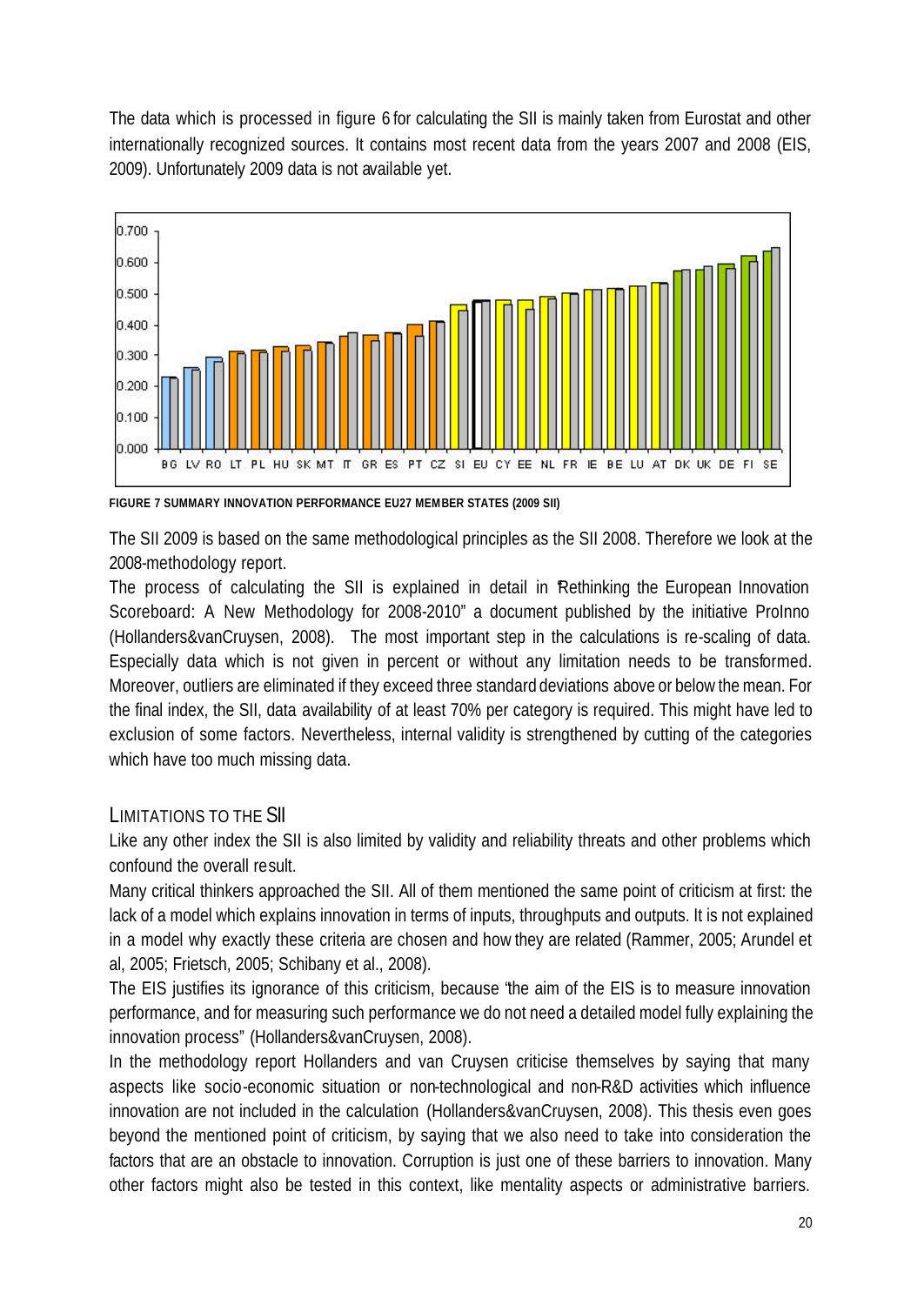Corruption already touches upon many possible barriers, but we need to keep in mind that it is just one of many missing factors which retard innovation.

Furthermore we have a 'high-tech bias' which threatens internal validity, as the single categories tend to measure well-observed sectors like high-tech industries (Hollanders&vanCruysen, 2008). Innovation in other sectors is often not easily countable and thus overlooked.

The problem of multicolliniarity is also often mentioned by scholars (Schibany&Streicher, 2008; Rammer, 2005). This means that many factors measured to create the SII influence each other. It is not possible to separate their effects.

This is just an excerpt of the frequently-mentioned limitations of the SII. A long and detailed list of further problems and limitations can be found in annex 2 of "Rethinking the European Innovation Scoreboard: A New Methodology for 2008-2010" written by the EIS experts Hollanders and van Cruysen.

#### HOW TO ANALYSE THE INFLUENCE OF CORRUPTION ON INNOVATION?

As we have well-developed quantitative data as a basis for our analysis provided by EIS and TI, it is possilble to apply statistical tools of association to the independent variable corruption and the dependent variable innovation. Guiding instructions for the analysis are extracted form "Stats, Data and Models" written by De Veaux, Velleman and Bock (2008).

First of all a regression model will to be calculated which can graphically picture the strength and direction of the association. Moreover the regression equation is calculated and its helps to visualise the distribution.

De Veaux et al. (2008) state that three conditions must be fulfilled before calculating the correlation:

1. **Quantitative variable condition**: the data must be clearly quantitative and not nominal or ordinal.

2. **Straight Enough Condition**: the scatterplot must give a linear impression, as an association can be calculated for every pair of variables, but to measure correlation only linear relationships can be taken into account.

3. **Outlier condition**: outliers can adulterate the correlation dramatically. Since they have the power to make a weak correlation look strong and vice versa. So outliers can not be accepted. **FIGURE 8 CORRELATION CONDITIONS**

If these conditions are fulfilled will be seen later in the analysis part with the help of a scatter plot and analytical logic.

To go more into detail it is also interesting to look for clusters in Europe which have similar values with regard to their CPIs and SIIs. Clusters can be created in many ways. We will go for Excel tabulation. These clusters will be applied to the Theory of families of nations.

The results of the regression analysis and the clustering will be used to create a new regression model. This will provide more specific results for certain groups of nations. Moreover a close look at the SII will reveal which components of this index are contributing the most to the establishment of a tool for measuring innovation. Are there variables which do not contribute a lot? Which variables are the most important ones? Would corruption as a variable strengthen the conclusiveness of the index? To find this out a multiple-regression model will be created in SPSS. To exclude at least some third or confounding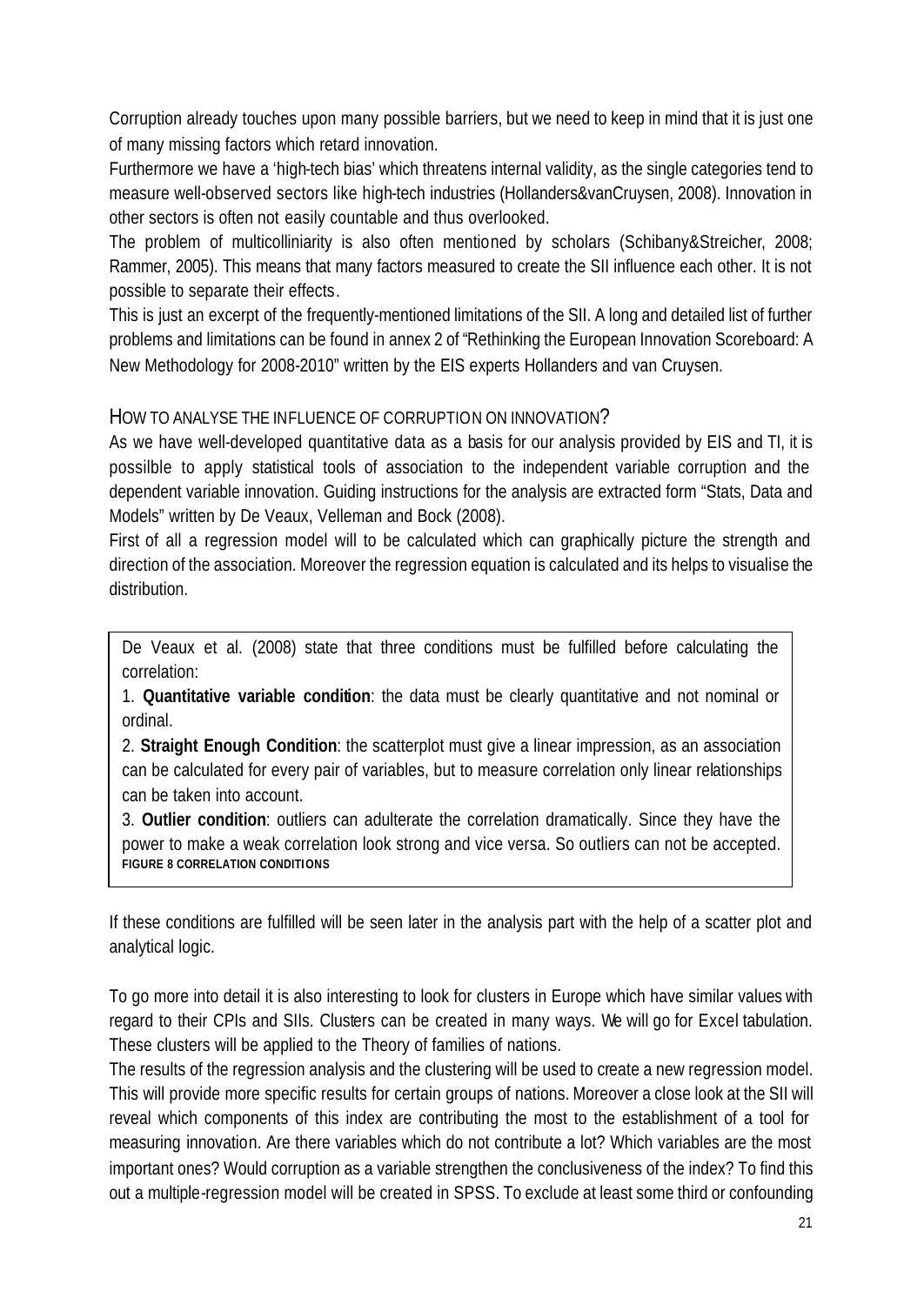variables we provide analyses of the effect of GDP per capita, GDP growth, deficit of the household in % of GDP, total loan deficit in % of the GDP, growth inflation consumer prices on innovation. This shows if other factors are more influential on innovation than the ones the EIS already looked at. These are the basic mechanisms to answer the research question and its sub-questions.

#### LIMITATIONS TO THE ASSOCIATION OF INNOVAT ION AND CORRUPTION DATA

The main problem we have to face in this analysis is the influence of third factors. We take it for granted that there are other factors than corruption which influence innovation. Only a very small number of them can be analysed due to two reasons:

First, the capacity of this Bachelor thesis is limited. Second, if we look at too many confounding factors the risk of multicolliniearity is increasing. Multicolliniearity is very likely to occur if we analyse data sets which follow the same purpose, namely expressing the state of economy. Achen, an expert on the field of social research warn that "control variables do not give more meaning to the initial relationship" (2002). He created the so-called 'ART'-theory (a Rule of Three), which claims that no model should be tested on more than three control variables (Achen, 2002). So we keep the investigations on confound variables limited, but still we do not apply the rule of three in a very strict manner.

Third factors also might disturb the cause-and-effect logic of the analysis. I already mentioned in the introduction that we cannot guarantee a direct causal relationship of corruption on innovation since the effects of corruption which we cannot describe in this thesis in detail might be the cause for a low innovation index. So actually the direct consequences of corruption need to be measured, like low trust in an economic structure or complication of administrative procedures as a variable, for example. Of course this is included in the CPI, but our analysis does not reveal *which* aspects of corruption decrease innovation rates.

Another problematic point in the thesis is the 'restriction of range', as it may lead to a threat of statistical conclusion validity according to Shadish, Cook, & Campbell (2002). The small numbers of cases we analyse make the results sensitive to outliers, for example. So we need to keep in mind that the calculations we conduct could be influenced by this threat.

Moreover many minor threats to validity and reliability may arise which we do not address at this point.

To apply the knowledge we generated up to this point a statistical analysis of the described data will follow in the next section.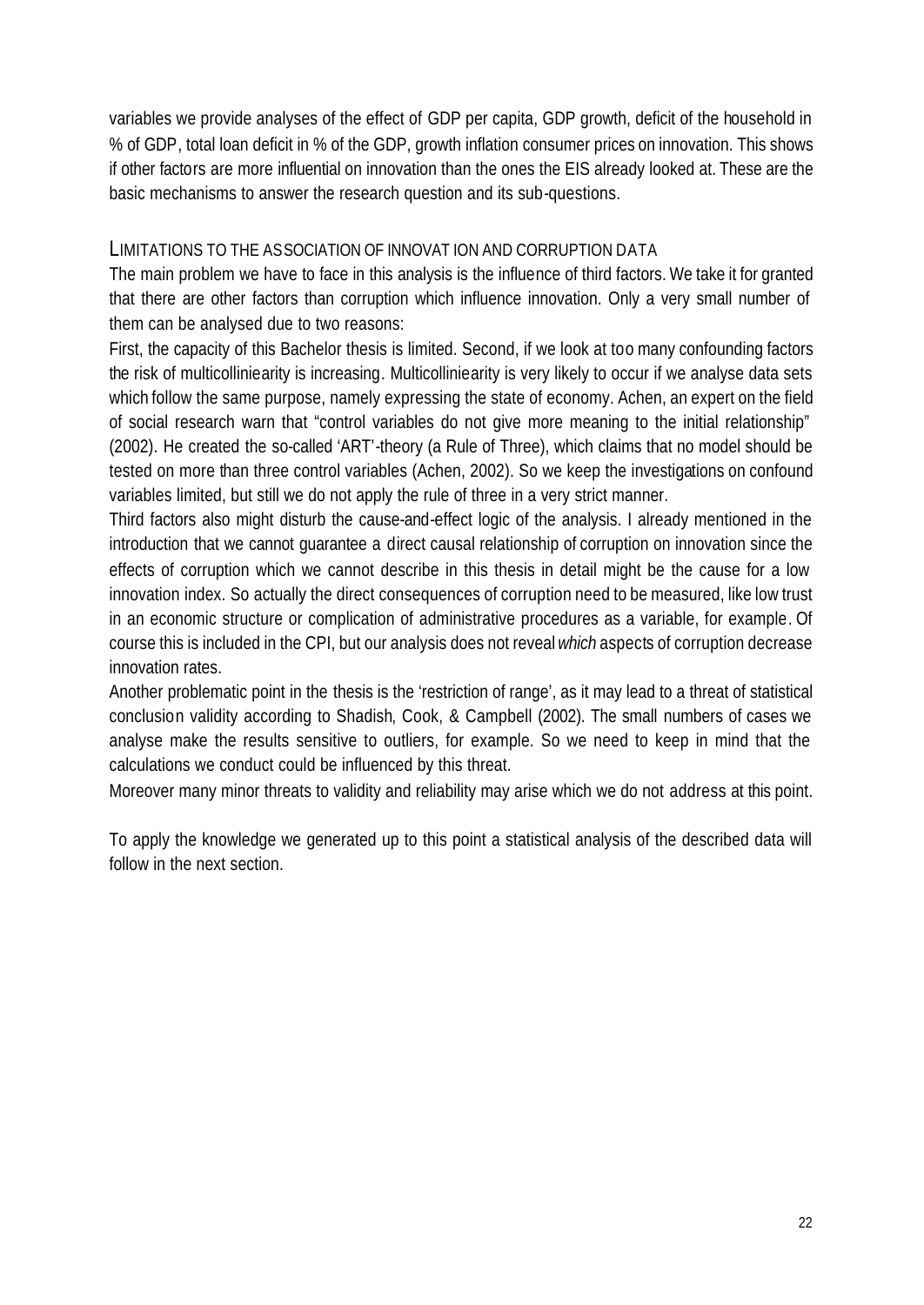### 5. DATA ANALYSIS

After looking at the concepts and methodology established by many different scholars who deal with innovation and corruption as separate constructs, it is time to bring the data of innovation and corruption together. A first simple overview can be seen in the scatter plot below:



5.1 REGRESSION OF SII AND TII

At the first glance we can obviously see that the datasets plotted against each other must be related, because drawing a straight line through it is possible. Hence they fulfil the straight enough condition (DeVeaux, Velleman, & Bock 2008). We cannot see any outliers from the cloud which is the criterion for the second condition, the outlier condition. The third condition, the quantitative, variables condition cannot be investigated by looking at the scatter plot. But it is clear that the numbers we see on the axes are a quantitative tool of measurement. Nevertheless, this condition leaves room for some doubt, because the scale we apply is artificially created, of cause. This means we do not have a natural scale unit, but we created quantitative data from qualitative criteria. The creation of in index generates some problems which are discussed in the methodology part already.

In conclusion we consider the conditions as fulfilled to a large extent. So we can go on analysing the data by calculating a regression equation: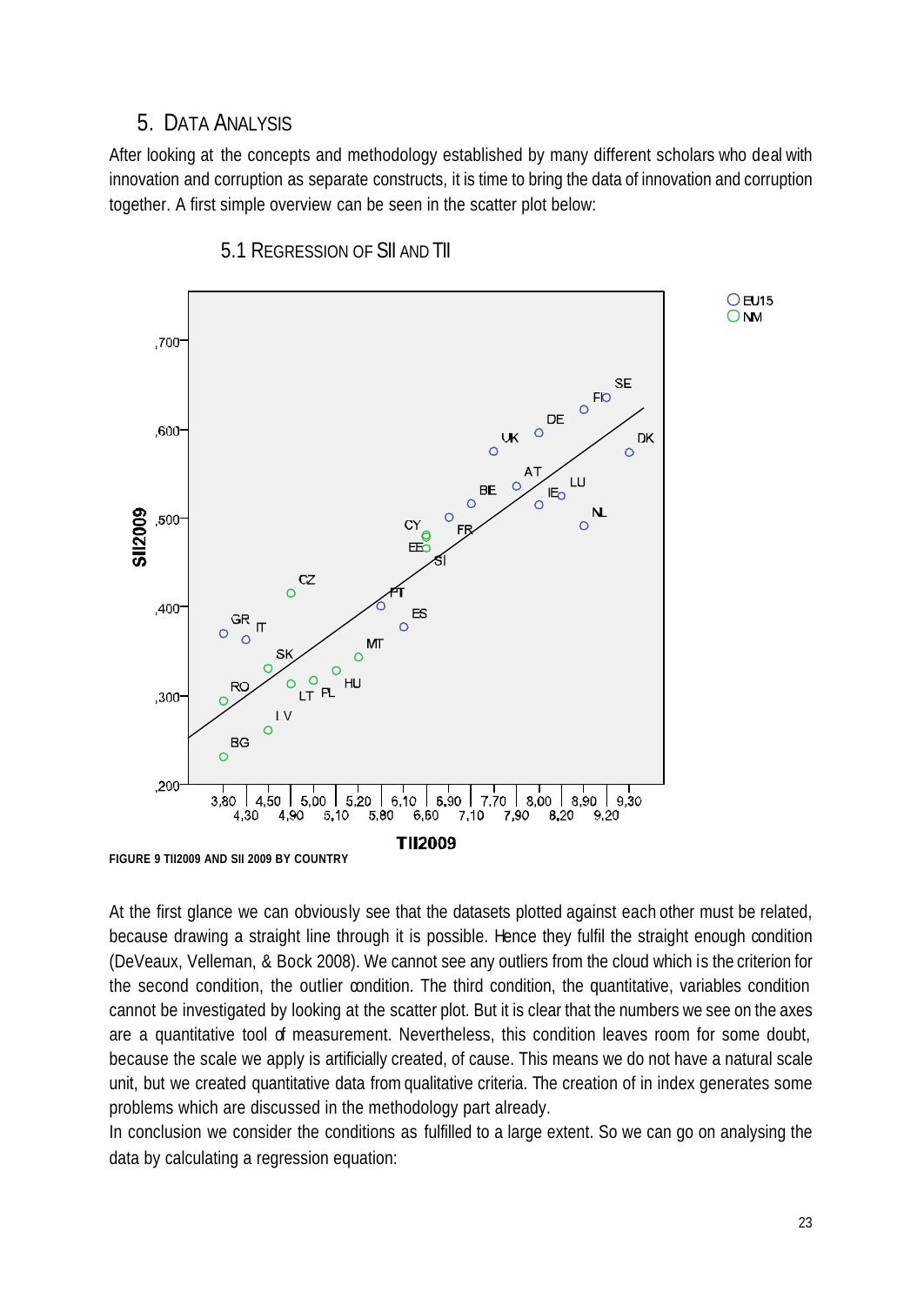#### **Coefficients<sup>a</sup>**

|       |                | <b>Unstandardized Coefficients</b> |            | Standardized<br>Coefficients |        |      |
|-------|----------------|------------------------------------|------------|------------------------------|--------|------|
| Model |                | B                                  | Std. Error | <b>Beta</b>                  | t      | Sig. |
|       | (Constant)     | ,061                               | ,033       |                              | 1,849  | ,076 |
|       | <b>TII2009</b> | ,059                               | ,005       | ,921                         | 11,856 | ,000 |

a. Dependent Variable: SII2009

**CALCULATION 1 REGRESSION OF TII TO SII**

The equation for creating the correlation is according to the SPSS output:

#### **SII = 0,061 + 0,059 x TII2009**

The B-factor in the SPSS output shows that for each point of increase in the TII2009 the SII index is increasing 0,059 points (Calculation 1). This means the visible impression is also supported from the mathematical viewpoint, namely that a positive relationship is given between the indices of corruption and innovation. Moreover we would like to know if the variable of corruption is a contributively factor for innovation. Therefore a model summary is created (Calculation 2) via SPSS which tells us that R<sup>2</sup> equals 0,849. This has the meaning that about 84,3% of the dependent variable, innovation is explained by corruption as the independent variable. This is a high percentage value which brings us to the conclusion that corruption is very useful for explaining the extent of innovation in the countries we analyse.

#### **Model Summary**

| Model | R                 | R Square | Adjusted R<br>Square | Std. Error of the<br>Estimate |  |
|-------|-------------------|----------|----------------------|-------------------------------|--|
|       | ,921 <sup>a</sup> | ,849     | ,843                 | ,045922                       |  |

**CALCULATION 2 MODEL SUMMARY REGRESSION OF TII TO SII**

### 5.2 RANKING AND CLUSTERING

A second step towards organising the data is to rank and to form clusters. First we wanted to divide the data into EU15 and EU 10, but the figures showed immediately, that this makes not much sense. The main reason for this is that a group of old member states is lagging far behind the rest of the highly developed EU15 states.

We sorted the data according to their SII and CPI in descending order. With the help of this method we can directly identify the 'top-ranking-countries' and the 'low-ranking-countries'. Unfortunately the CPI and SII data do not match perfectly, so that we chose the SII as the dominant factor. This means the SII is completely listed in descending order, then following the CPI's order.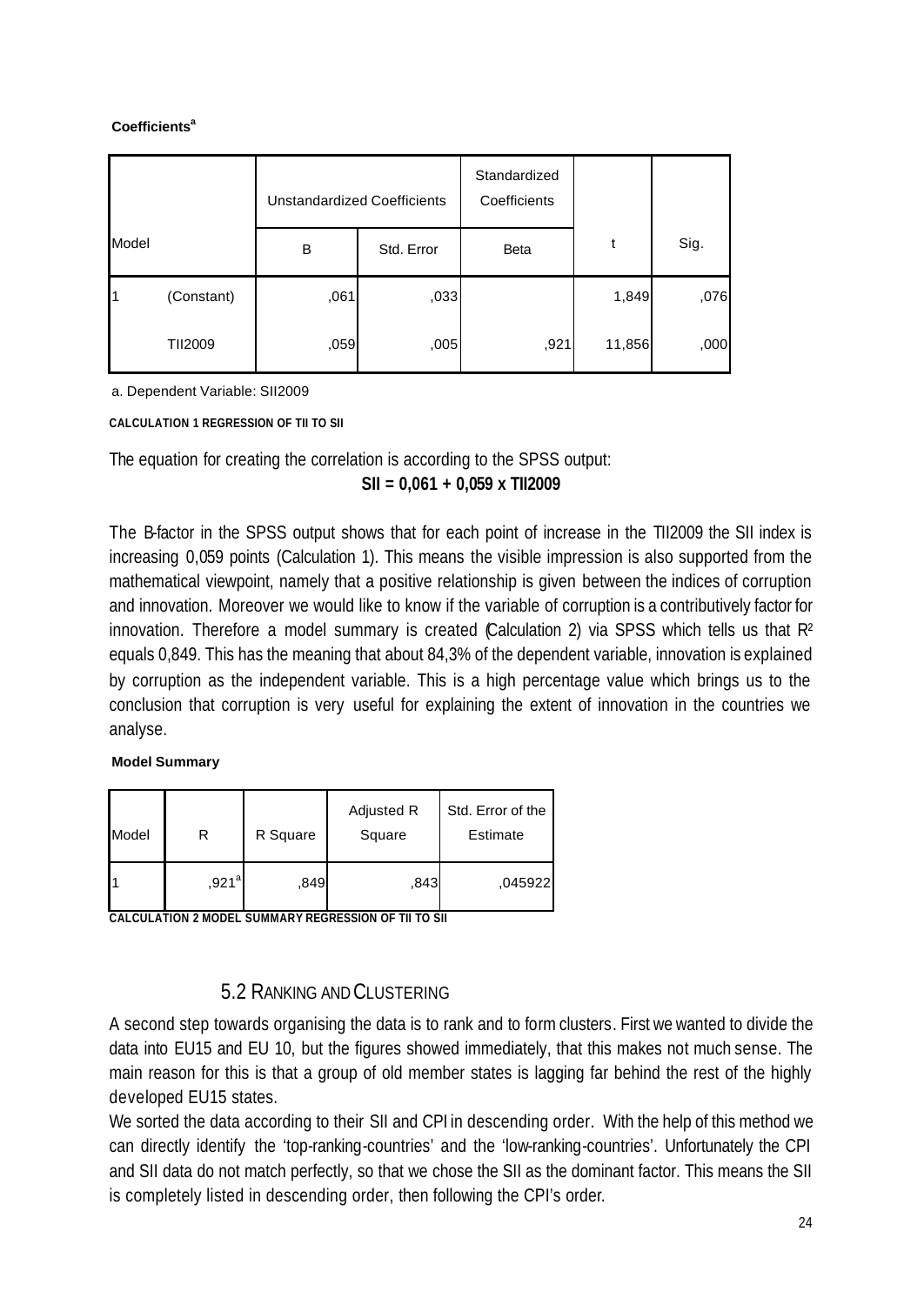TABLE 1 shows the clustering of all analysed countries into four groups. The first group (blue) consists of old member states only. The second cluster comprises four new member states, indicated in brown. Estonia, Cyprus and Slovenia are catching up clearly to the old member states in terms of innovation and perceived corruption. Also the Czech Republic belongs to this group of 'newcomers', because of its high innovation rank, but the CPI still shows that this country is close to the edge of falling down to the third cluster.

The third block of countries (green) consists completely of Mediterranean states, namely Portugal, Spain, Greece, Italy and Malta. The fact that Malta is ranking last among that cluster is not a surprise since it is the only new member state among this group. But Greece with its very low CPI of 3,8 is close to lose its rank in this group. Therefore it is indicated in red.

The 'slow-developing'- new member states group (grey) include seven post-communistic member states. In terms of innovativeness they rank clearly behind, but some CPIs give hope for future development. Poland and Hungary, for example have a CPI of 5 resp. 5,1. If causality between corruption and innovation is expected than we can predict an innovation increase for the future. But this needs to be investigated in a separate study in detail.

| <b>ISO</b>                |                       | <b>NM</b>      | Cluster                 | SII   | <b>CPI</b>     |
|---------------------------|-----------------------|----------------|-------------------------|-------|----------------|
| 3166                      |                       | $0=NO$         |                         | 2009  | 2009           |
| 2-ciffry                  |                       | $1 = YES$      |                         |       |                |
| <b>SE</b>                 | Sweden                | $\overline{0}$ | 1                       | 0,636 | 9,2            |
| F1                        | Finland               | $\mathbf 0$    | 1                       | 0,622 | 8,9            |
| DE                        | Germany               | $\mathbf 0$    | 1                       | 0,596 | 8              |
| <b>UK</b>                 | <b>United Kingdom</b> | $\overline{0}$ | 1                       | 0,575 | 7,7            |
| <b>DK</b>                 | <b>Denmark</b>        | $\overline{0}$ | 1                       | 0,574 | 9,3            |
| <b>AT</b>                 | Austria               | $\overline{0}$ | $\overline{1}$          | 0,536 | 7,9            |
| LU                        | Luxembourg            | $\overline{0}$ | 1                       | 0,525 | 8,2            |
| <b>BE</b>                 | <b>Belgium</b>        | $\overline{0}$ | 1                       | 0,516 | 7,1            |
| IE.                       | Ireland               | $\overline{0}$ | 1                       | 0,515 | 8              |
| <b>FR</b>                 | France                | $\overline{0}$ | 1                       | 0,501 | 6,9            |
| NL                        | <b>Netherlands</b>    | $\overline{0}$ | 1                       | 0,491 | 8,9            |
| EE.                       | <b>Estonia</b>        | 1              | $\overline{2}$          | 0,481 | 6,6            |
| <b>CY</b>                 | Cyprus                | 1              | $\overline{2}$          | 0,479 | 6,6            |
| SI                        | Slovenia              | 1              | $\overline{2}$          | 0,466 | 6,6            |
| CZ                        | <b>Czech Republic</b> | $\overline{1}$ | $\overline{2}$          | 0,415 | 4, 9           |
| PT                        | Portugal              | $\overline{0}$ | 3                       | 0,401 | 5,8            |
| <b>ES</b>                 | Spain                 | $\overline{0}$ | 3                       | 0,377 | 6,1            |
| <b>GR</b>                 | Greece                | $\overline{0}$ | 3                       | 0,370 | 3.8            |
| $\Pi$                     | Italy                 | $\overline{0}$ | 3                       | 0,363 | 4,3            |
| MT                        | <b>Malta</b>          | 1              | 3                       | 0,343 | 5,2            |
| <b>SK</b>                 | Slovakia              | $\overline{1}$ | $\overline{\mathbf{4}}$ | 0,331 | 4,5            |
| <b>HU</b>                 | Hungary               | 1              | $\overline{\mathbf{4}}$ | 0,328 | 5,1            |
| PL.                       | Poland                | 1              | $\overline{\mathbf{4}}$ | 0,317 | $5\phantom{.}$ |
| LT                        | Lithuania             | 1              | $\overline{4}$          | 0,313 | 4,9            |
| <b>RO</b>                 | Romania               | 1              | $\overline{\mathbf{4}}$ | 0,294 | 3,8            |
| LV                        | Latvia                | 1              | $\overline{\mathbf{4}}$ | 0,261 | 4,5            |
| <b>BG</b>                 | <b>Bulgaria</b>       | $\overline{1}$ | $\overline{4}$          | 0,231 | 3,8            |
| <b>TABLE 1 CLUSTERING</b> |                       |                |                         |       |                |

5.3 PROOF OF INEQUALITY OF THE CLUSTERS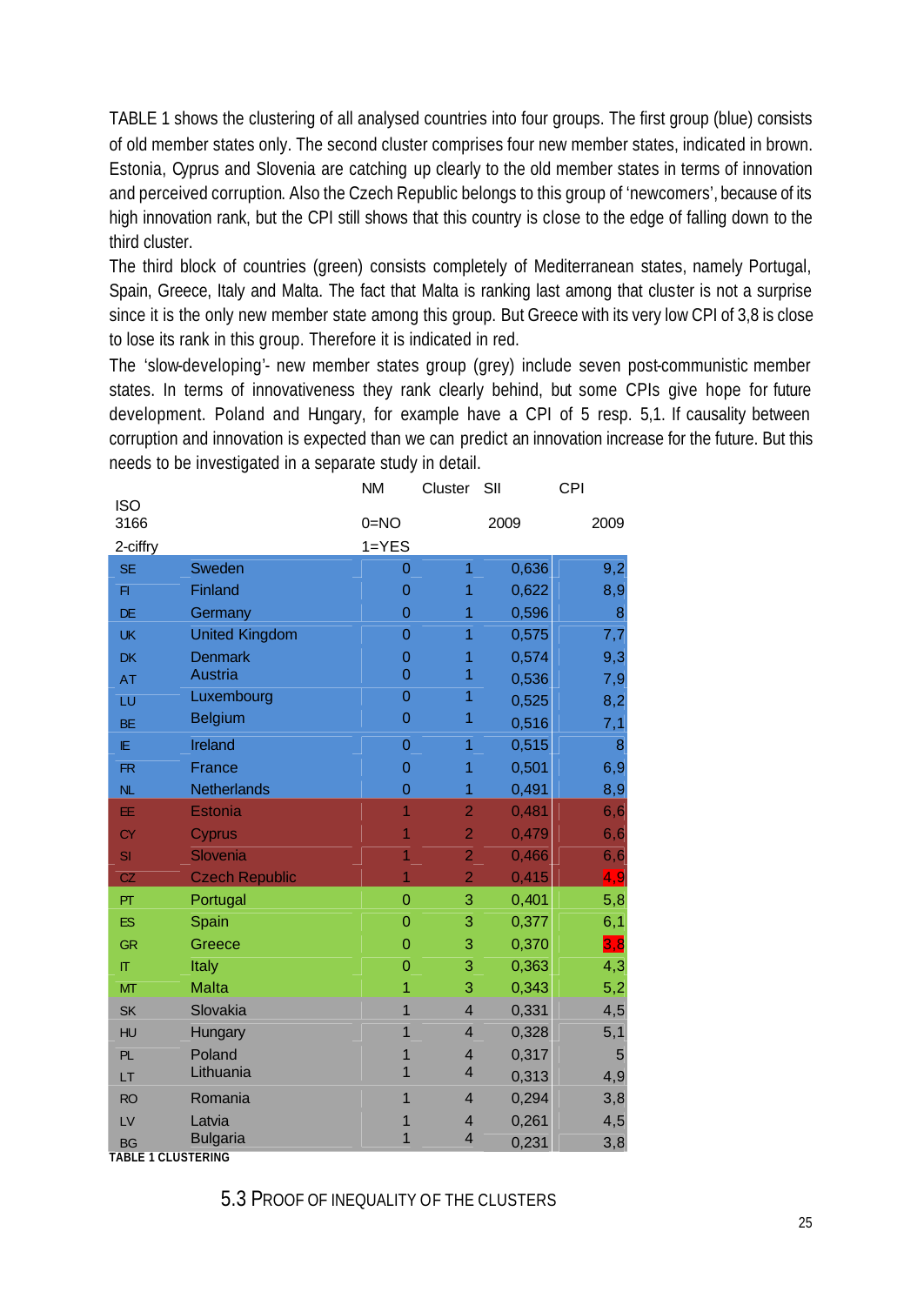|         | Cluster                                   | ${\bf N}$ | Mean Rank | <b>Test Statistics</b> <sup>a,b</sup>                               |
|---------|-------------------------------------------|-----------|-----------|---------------------------------------------------------------------|
| SII2009 | I Main Old MS                             | 11        | 22,00     | SII2009                                                             |
|         | II Catching-up new MS                     |           |           | 14,50 Chi-Square<br>23,571                                          |
|         | <b>III</b> Mediterranean                  | 5         | 10,00 df  | 3                                                                   |
|         | slow-developing<br>IV<br>new<br><b>MS</b> |           |           | ,000<br>4,00 Asymp. Sig.                                            |
|         | Total                                     | 27        |           | Kruskal Wallis Test<br>a.<br>Grouping<br>Variable:<br>b.<br>Cluster |

**Ranks**

**CALCULATION 3 KRUSKAL WALLIS TEST DEMONSTRATES DIFFERENCES IN CLUSTERS**

The Kruskal-Wallis test (Calculation 3) gives the opportunity to compare the mean ranks of the different clusters, main old MS, catching-up new MS, Mediterranean and slow-developing new member states. The mean rank of the created groups must be significantly different from each other to build a single cluster. The test provides a scientific legitimation for the formation of our clusters established before. If this is the case we can reject the null-hypothesis which states: the means of the clusters are not significantly different from each other. Whereas the alternative hypothesis says that the means are scientifically different. Now we look at the Chi-Square result of 23,571 and notice that this value with 3 degrees of freedom in fact rejects the null-hypothesis. This has the consequence that the clusters built are scientifically legitimate, because of their means that differ significantly from each another.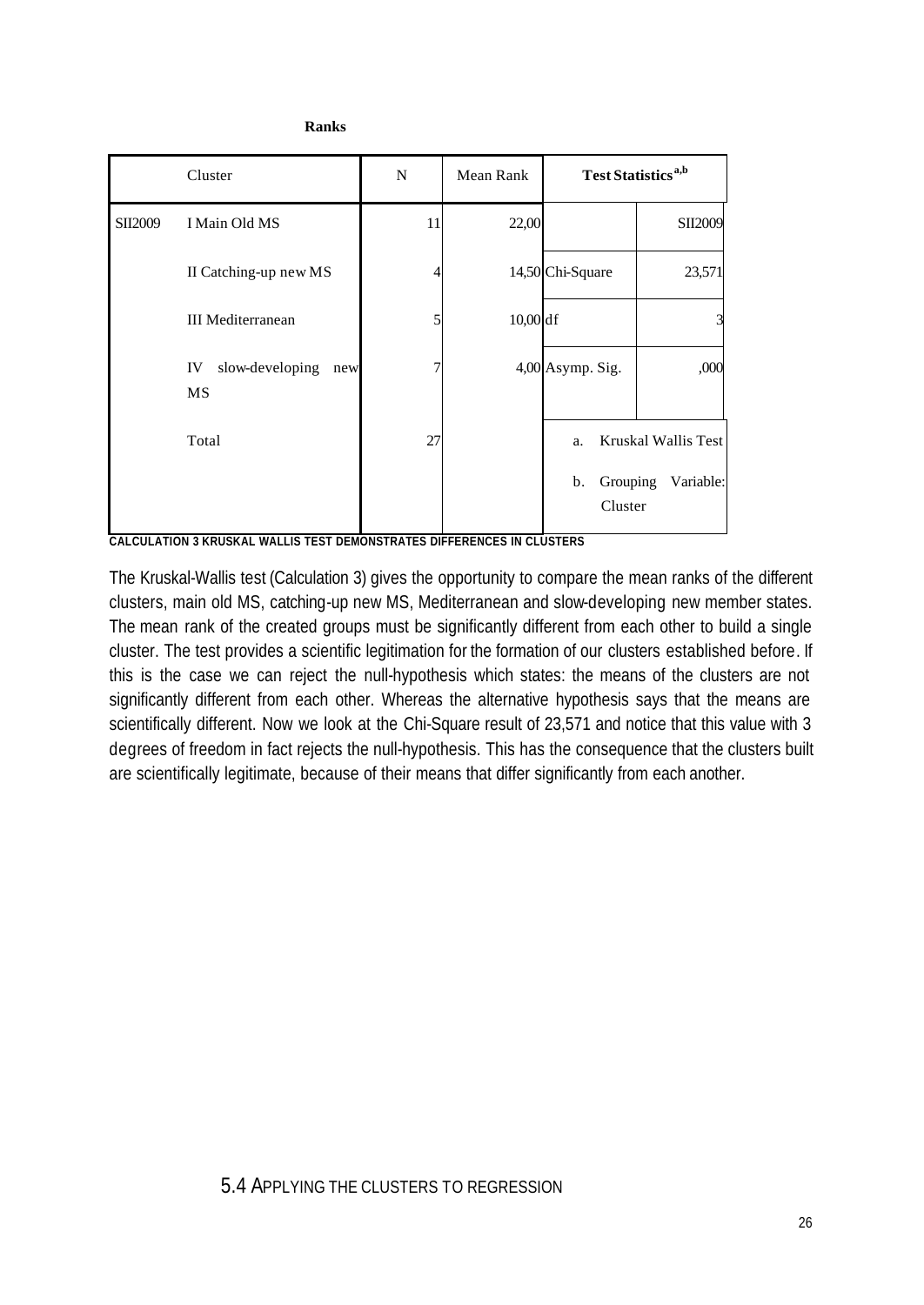

**FIGURE 10 APPLYING THE CLUSTERS TO REGRESSION**

Up to this point we analysed the regression of the values innovation and corruption and created clusters which rank the countries according to their performance. The application of that findings in one plot provides an interesting result:

The groups we identified seem have a different sensitivity for the influence of corruption on innovation. The most striking finding is that the post-communistic member states, cluster 2 and cluster 4 react more sensitively to the variable corruption than the clusters 1 and 3, which contain old member states, with the exception of Malta. This result demontrates clearly that the post-communist states' innovation index is stronger influenced by the level of corruption than the non-post-communist member states clusters. This result is statistically supported by the b1-value of every regression equation. In cluster 2 and 4 the b1-value equals 0,0447, whereas the b1-values in the groups dominated by old member states have lower b1-values, which leads to a moderate increase of the regression line.

Due to the low number of cases we analyse in this thesis it is not advisable to interpret these regression line in too much detail since statistical conclustion validity is in danger due to a the threat of a small amount of analysed units (Shadish et al., 2002).

## 5.5 RE-MODELLING THE INNOVATION INDEX SII2009

The aim of the remodelation of the SII-model is to reduce the number of included factors, but keeping the level of conclusiveness high. At the same time the new model will include the factor of corruption in form of the TI index 2009.

The orginal SII2009 is calculated by appling 30 factors. When typing the data into SPSS, the programme automatically excludes four factors: 1.2.3 Private credit (relative to GDP), 2.3.2 Community trademarks per million population, 3.2.2 Employment in knowledge-intensive services (% of workforce) and 3.1.3 b Reduced use of materials and energy (% of firms). The reason for this is that their influence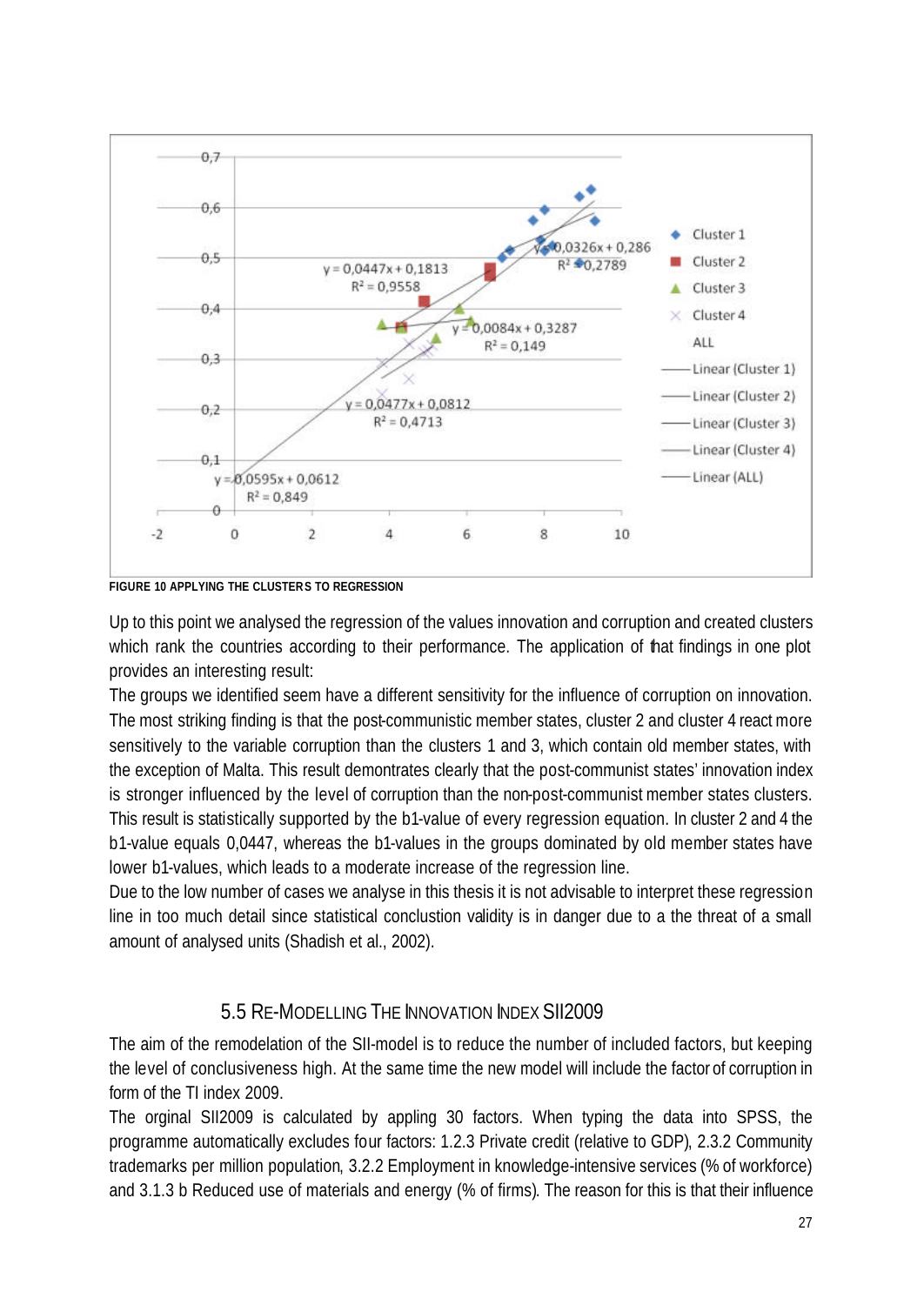on the overall result of the SII equals 0% (calculation 4, annex). This means we can eliminate these four factors. Even Hollanders and van Cruysen critisize the meaningless of some factors in their methodology report (2008). The remaining 26 factors have still a  $R<sup>2</sup>$  of 1,0, so 100% of the original conclusiveness is conserved.

To create a 'slimmer' model for innovation we look at the variables which contribute the most to the final result of the SII2009.

From the remaining 26 factors the 10 most important factors are found in the firm activities section indicated in green, in the output part five very useful variables can be found (yellow) and Enablers contribute with one important factor to the new model, coloured in blue (table 2, annex). The contributiveness of the single factor can be recognised by looking at the Beta-factor. This factor of standardised coefficients shows how strong a regression model is changed by the single factor.

Now, the new model consists of only 10 factors and explains the SII2009 for  $R^2 = 0.976$  compared to 1,0 with the full data set. The new constellation of factors reveals two more redundant, factors, namely SMEs introducing marketing or organisational innovations (% of SMEs) and innovative SMEs collaborating with others (% of SMEs) (calculation 5, annex). Their standardized Beta is very low.

|   |                                                                      | Unstandardized<br>Coefficients |               | Standardized<br>Coefficients |       |       |
|---|----------------------------------------------------------------------|--------------------------------|---------------|------------------------------|-------|-------|
|   | Model                                                                | B                              | Std.<br>Error | <b>Beta</b>                  | t     | Sig.  |
| 1 | TII2009                                                              | ,053                           | ,005          | ,814                         | 9,740 | ,000, |
|   | rec_CP2.1.2ITexpenditures                                            | ,058                           | ,030          | ,159                         | 1,897 | ,072  |
|   | rec_CP3.2.3Mediumtechandhightechmanufacturing                        | ,066                           | ,031          | ,148                         | 2,130 | ,045  |
|   | rec_CP3.1.2SMEsintroducingmarketingororganisational                  | ,050                           | ,025          | , 144                        | 2,031 | ,055  |
|   | rec_CP3.1.3aReducedlabourcosts                                       | ,053                           | ,030          | ,121                         | 1,759 | ,093  |
|   | (Constant)<br>CALCULATION 6 REDUCING FACTORS AND INTRODUCING TII2009 | ,010                           | ,034          |                              | ,291  | ,774  |

Further revealing redundant factors was also the purpose of the next calculation. Even though it might not be sensible to reduce the SII factors to the lowest possible level, the reduction to only five factors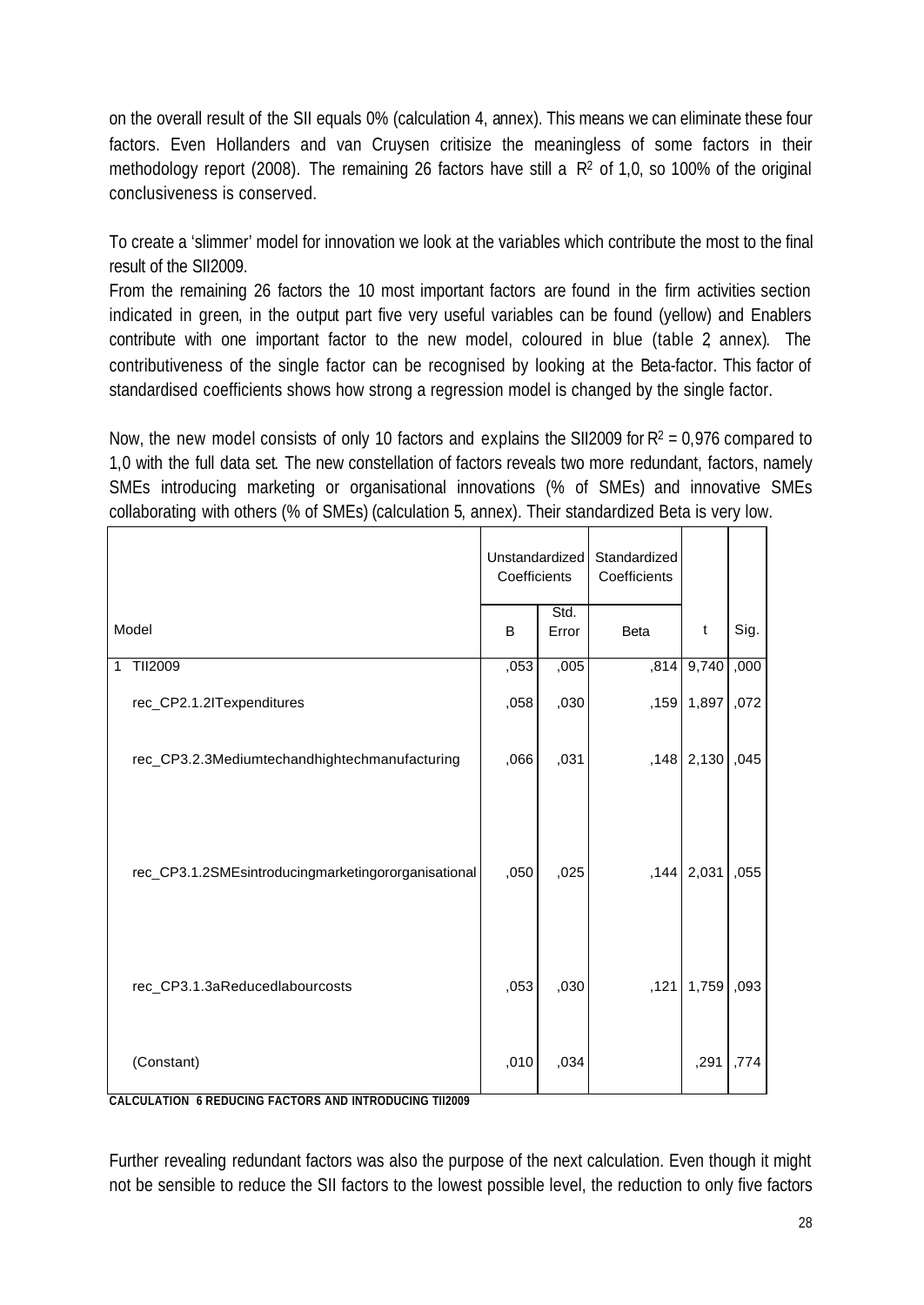including corruption in form of the TII2009 shows that it is statistically possible to minimise the input variables drastically without loosing much of its conclusiveness.

Calculation 6 delivers the evidence that TI2009 is a very influential factor of all the chosen factors with a standard beta of 0,814. Our new model has R<sup>2</sup> of 0,93 which means that about 93% of the dependent variable SII2009/innovation is explained by the five factors we have chosen.

The new regression equation according to this model is:

Innovation =  $0.01 +$ 0.053 x TII2009 + 0.058 x ITexpenditures + 0.066 x Mediumtechandhightechmanufacturing + 0.05 x SMEsintroducingmarketingororganisationalinnovations + 0.053 x Reducedlabourcosts + 0.033 x Standarderror

To conclude, the SII model was sharply reduced form 30 factors to five factors in this section. Now the question arises if it is really sensible to exclude so many of the original factors. In statistical terms we got evidence that the re-modulation does not harm the conclusiveness of the model strongly. However, reality is more complex than a mathematical model can ever be. Therefore we do not recommend reducing the number of factors to the lowest statistically possible level, but we postulate at least for a statistical test if the variables give any input to the final result. Moreover this thesis provides evidence that it is worth looking at the factor corruption as a tool of measurement for innovation in future analyses, like the European Innovation Scoreboards SII or even other scientific projects which aim at measuring innovation.

Before a final statement about the influence of corruption on innovation can be uttered, third factors which could destroy our findings' meaning need to be analysed.

### 5.6 THIRD FACTORS APPLIED TO THE SII2009 MODEL

To take care of the question "What kind of third factors could influence the results of the research?" we think about some main descriptive factors for economic growth as possible confounders. Of course many factors even outside the economic sphere could be taken into consideration. But this exceeds the limits of our thesis.

First a multi-regression of the years 2007, 2008, 2009 for the factors GDP per capita, GDP growth, deficit of the household in % of GDP, total loan deficit in % of the GDP, growth inflation consumer prices was done. No factor showed any significance towards the SII2009. We used the different years as a time lack could be supposed or that extreme changes in the crisis 2008 and following years could harm our result.

Thereafter a regression of the third factors towards the SII for the year 2009 was done. The figure below shows the numerical results, with a poor explaining factor  $R<sup>2</sup>$  for each of the analysed factors.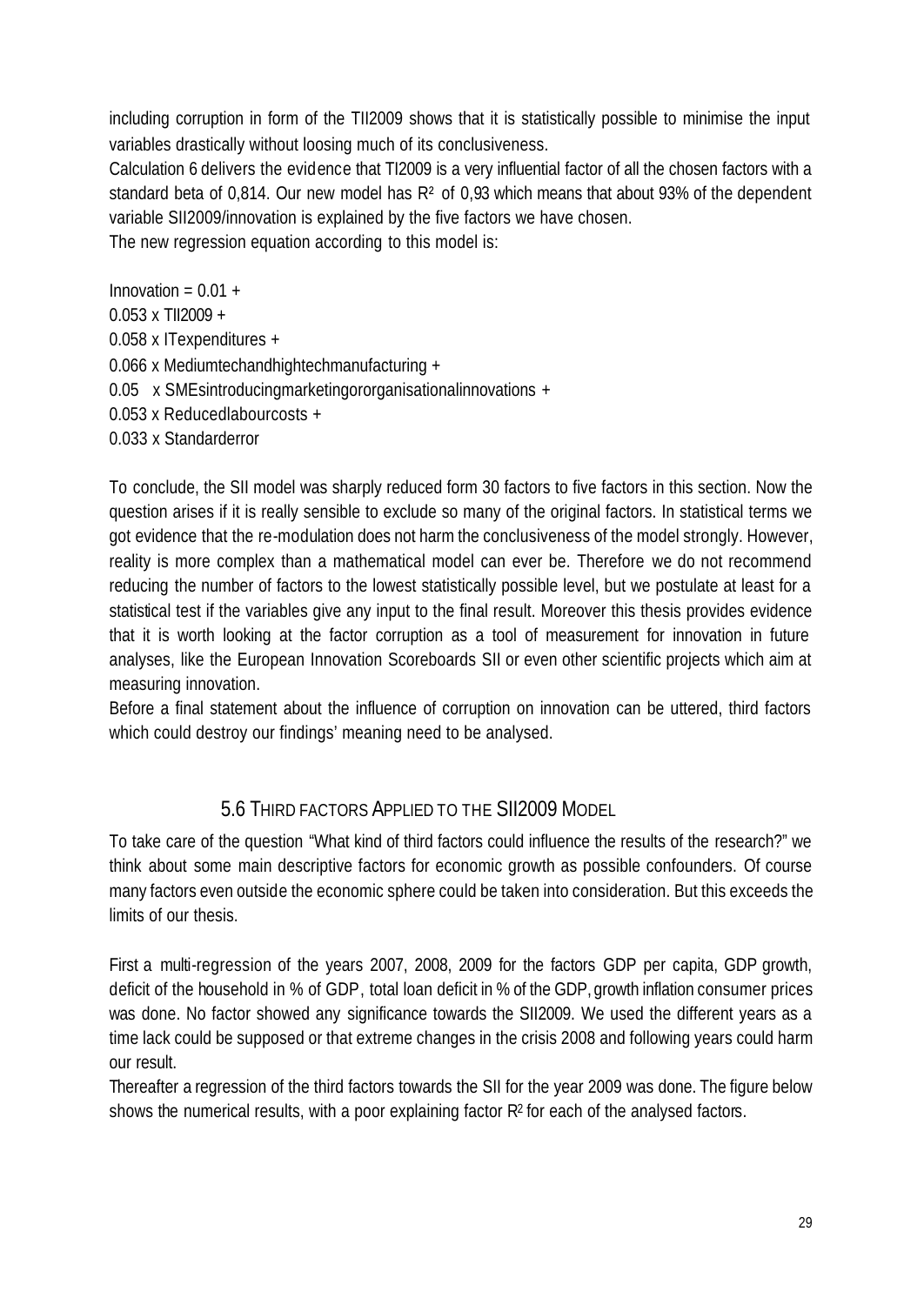We also put the factor of corruption (TII2009) into account, just as a tool of comparison. There we see the big difference between the contributions of the different factors to the SII. While the TII2009 contributes about 85% to the final result, factors like the GDP deficit or inflation in consumer prices only explain about 11% resp. 26% of the SII2009. These poor results are also graphically illustrated in the annex (figure 10 – 14, annex).

To sum up our short third factor analysis it is to state that general economic measurements which we used are not explaining the factor innovation properly. These factors do not alternatively explain the innovation and therefore do not need to be considered as confounding variables for the SII2009.

|                                   | Square |
|-----------------------------------|--------|
| <b>TII2009</b>                    | 0,849  |
|                                   |        |
| DefizitOfGDP2009_p <sup>a</sup>   | 0,106  |
|                                   |        |
| LoanOfStateOfGDP2009 <sup>a</sup> | 0,009  |
|                                   |        |
| [tsieb010] 2009 BIP per           |        |
| capita <sup>a</sup>               | 0,223  |
|                                   |        |
| GDP_increase 2009 <sup>a</sup>    | 0,260  |
|                                   |        |
| Inflation consumer Prices         |        |
| 2009                              | 0,262  |
|                                   |        |

**CALCULATION 7 REGRESSION THIRD FACTORS**

 **AND SII2009**

#### SUMMARIZING THE DATA ANALYSIS FINDINGS

The correlation we found between the variables of corruption and innovation show clearly that here must be a strong relation between these factors. Moreover we identified corruption as a well-suited factor for explaining or measure innovation. Our clustering showed that different groups of states in the EU have a different sensibility to corruption in relation to innovation. Especially the post-communist states showed in the regression model, that their vulnerability to corruption is higher compared to the other EU states. The analysis of the single factors of the SII revealed some meaningless factors for measuring innovation. We created a new model which also works with the Corruption Perception Index. The introduction of this factor showed that corruption is a sensible factor to take into consideration when measuring innovation. The analysis of the third factors showed that none of the general economic tools of measurements we statistically related to innovation in form of the SII2009 can contribute to explain innovation and is also not correlated scientifically.

Of course we need to take into account that we work only with statistical models. These models tend to generalise and categorise the complex reality and are therefore vulnerable to misinterpretation. The results found are only shortly investigated and leave plenty of room for further research. Especially the analysis of post-communistic states' corruption and their innovation rates require further in-depth analysis.

Now that the quantitative procedure of this thesis is finalised the qualitative application of the theory of families of nations will follow.

### IS THE 'FAMILIES OF NATIONS'-THEORY VALID FOR THE CONCEPTS OF CORRUPTION AND INNOVATION IN EUROPE?

As found out by means of the applications of the clusters to the regression model some 'families' or groups of nations react more sensitive to corruption depending on their innovation levels than others. Since we do not exactly deal with the groups formed by the original families of nation's theory, it is unfortunately not possible to transfer our finding directly to the theory. Anyway, what we can derive some meaningful statement from the application of the thesis. The first and most important result is that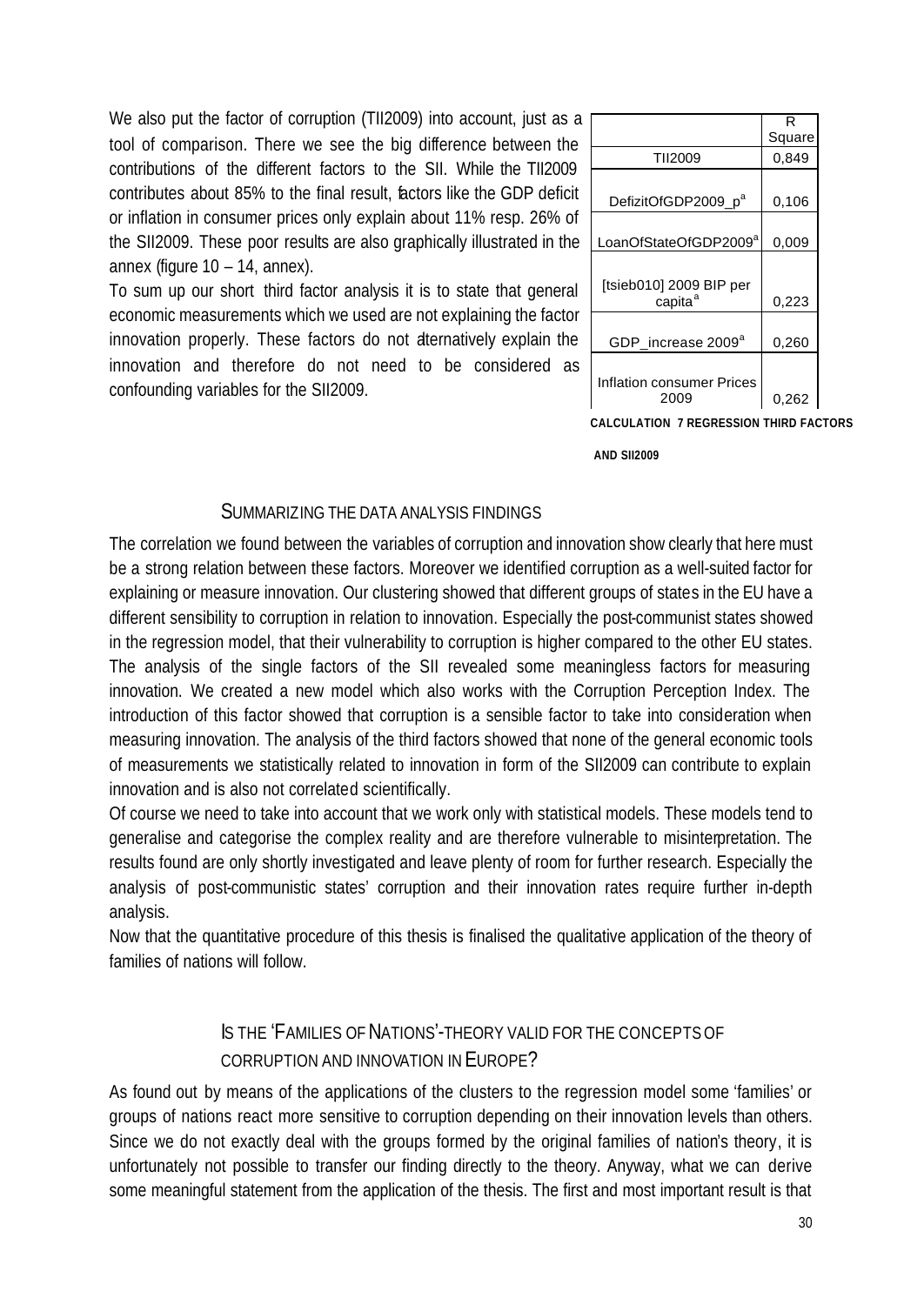Esping-Andersen was right in his prediction that the former communist states will develop in different directions and with different pace after the transitional period is over. This prediction fits to our separation of the post-communist EU member into two clusters: the catching up countries and the slow developing countries. At the same time our findings reject Pierson's idea to claimed path-dependency in transition economies in Europe as strong enough to create a single family of nation for this group. Next, we can confirm the existence of a strong Mediterranean group as developed by Bonoli (1997) and Ferrera (1996). Since there is a clear difference in terms of corruption and innovation effects on this family of nations. The low innovation rate is a criterion of separating them sharply from the other old member states. Also in terms of corruption vulnerability the Mediterranean family of nations ranks in between the catching-up countries and the slow-developing nations. Both of these surrounding groups are post-communistic and separate the Mediterranean states strictly from the 'old member state family'. All in all the theory of families of nations supports our finding about the clusters we created according to the states' relation of innovation and corruption.

### 6. CONCLUSION

#### ANSWERING THE RESEARCH QUESTION AND SUBQUESTIONS

According to the results of our comparative data analysis we can state for sure that corruption has a clearly negative impact on innovation in the new member states of the EU. The role of post-communistic structures cannot be clearly identified with the help of a data analysis, but we can state that it is striking that post-communist countries are obviously more affected by the problem of corruption and its negative consequences for innovation compared to the old member states. Nevertheless we cannot draw a clear line between the results of old and new member states concerning their vulnerability to corruption and the negative influence on innovation. The reason for this is simply that the Mediterranean states, especially Greece and Italy also suffer from low innovation potential and high corruption level. That statement already give an answer to our subquestion: "How do post-communist New Member States perform differently in innovation correlated to corruption in comparison to the other Member States?" These results are not revolutionary, but they support our hypothesis which says 'there is a positive relationship between the indicators of corruption and innovation. This means the higher the corruption

index (which indicates low perceived corruption) more innovation is present.' Nevertheless, the thesis gives scientific evidence about the relation of innovation and corruption in Europe and creates a basis for further research on this field. The fact that a lot of questions concerning causal relations between the variables are not answered yet is also part of the exploratory approach of this paper.

Moreover we applied the theory of 'families of nation' to our clusters of nations. The main result form this application of theory with regard to our research question is that the 'families of nation' clustering fits to the empirical reality we look at to a large extent. Even though this theory is not precise concerning the question if the new member states form a single homogenous group, the families of nation concept gives some explanation for the conspicuous values of the Mediterranean states. However, to draw a concrete statement about the reasons for this phenomenon further research is required.

A more precise answer can be concluded for the third sub-question: "Is it sensible to take corruption as a future instrument for measuring innovation?" At this point we can clearly affirm the question, because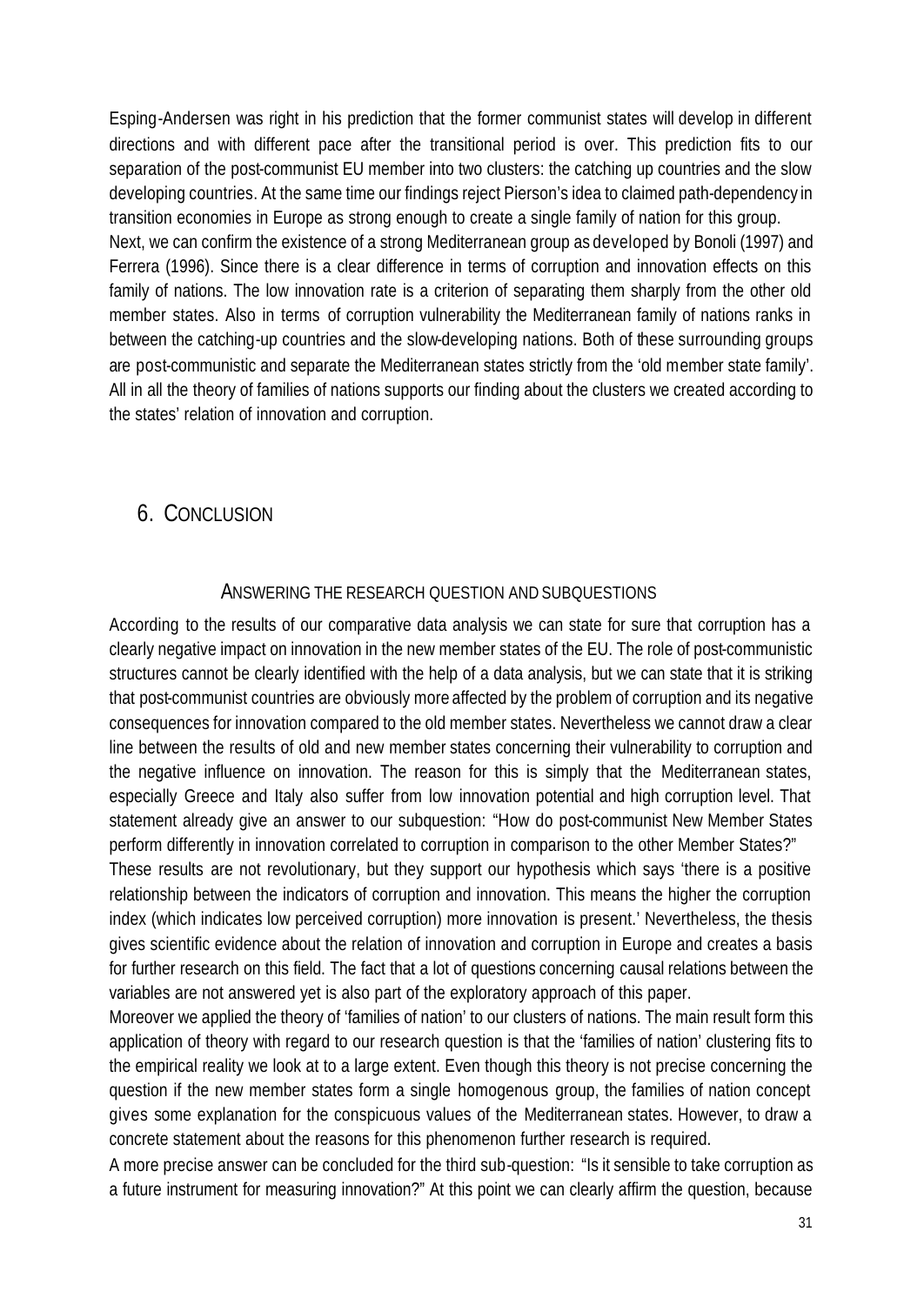the analysis of SII components showed that corruption as an indicator for measuring innovation increases the quality of the conclusiveness of the SII. Taking Corruption into account as a new component for measuring innovation is the most applicable and directly useful result from my analysis. It explores a new dimension for measuring innovation. Hence we recommend to not only focus on the drivers of innovation, but also to look at the barriers of innovation. None of the institutes, for example the OECD and its research we look at during the establishment of this thesis, investigated barriers to innovation to create an index for measuring it. Corruption seems to be a feasible component to create such an new generation of indices. But other barriers to innovation can for sure be found and analysed in a similar way as corruption. The cognition of the power of barriers to innovation for measuring it opens a range of new possibilities to create or enrich indices of innovation with new, reliable variables. Coming back to the European Scoreboard's index, the SII, we identified that the power to draw scientific conclusions is strengthened by taking corruption into the cadre of variables, even though we cut the number of factors down from 30 to finally a 2-factor+TII2009 model.

The last subquestion we posed was: "What kind of third factors will influence the results of my research?" Of cause, every factor could have been tested as a possible confound to our relationship. To find out about at least some third variables we correlated very general economic factors, but none of them seem to be correlated to innovation. At this point a more extensive analysis of third factors is required, as they are not easily identifiable. Many variables were already included in the SII. A lot of possible alternative variables are logically bound to at least one of the components of the SII. Here we face the problem of multicollinearity and its confounding effects to our results.

All in all, the main question is answered by our comparative analysis, but this study leaves many questions open due to its exploratory character. So it's obvious to suggest further research at this point.

#### FURTHER RESEARCH

Our quantitative analysis showed that there is a significant relationship between corruption and innovation. Nevertheless, this research does not answer the important question*: how* does corruption influence innovation? Moreover the causal effect structures are not yet developed, which means we do not know why post-communistic structures are more vulnerable to corruption and hence have low innovation. These are very basic questions, which needs to be answered to have an explanatory input for creating further measurement tools. Bound to this aspect it is possible to create a theoretical basis which provides an answer to the question if the post-communistic states are one family of nation or must be sub-divided in many families? If there is a model which sheds light on the reasons for the high level of corruption and the low level of innovation in the new post-communistic member states, it would be possible to create special innovation strategies and action plans for overcoming these barriers to innovation. At the moment the innovation strategies in the new member states are conceptualised for western states mainly. This might be a reason for their ineffectiveness. A tailor-made solution will surely yield more success than the old systems.

Another central point with is not resolved, but touched upon in this thesis is the investigation of alternative factors which could influence the relationship of corruption and innovation significantly. Even though we took some factors of general economics into consideration a closer look at third factors is needed to exclude misinterpretations completely.

As already mentioned before we strongly recommend looking at other obstacles towards innovation next to corruption which are significant for influencing innovation. This research might improve and specify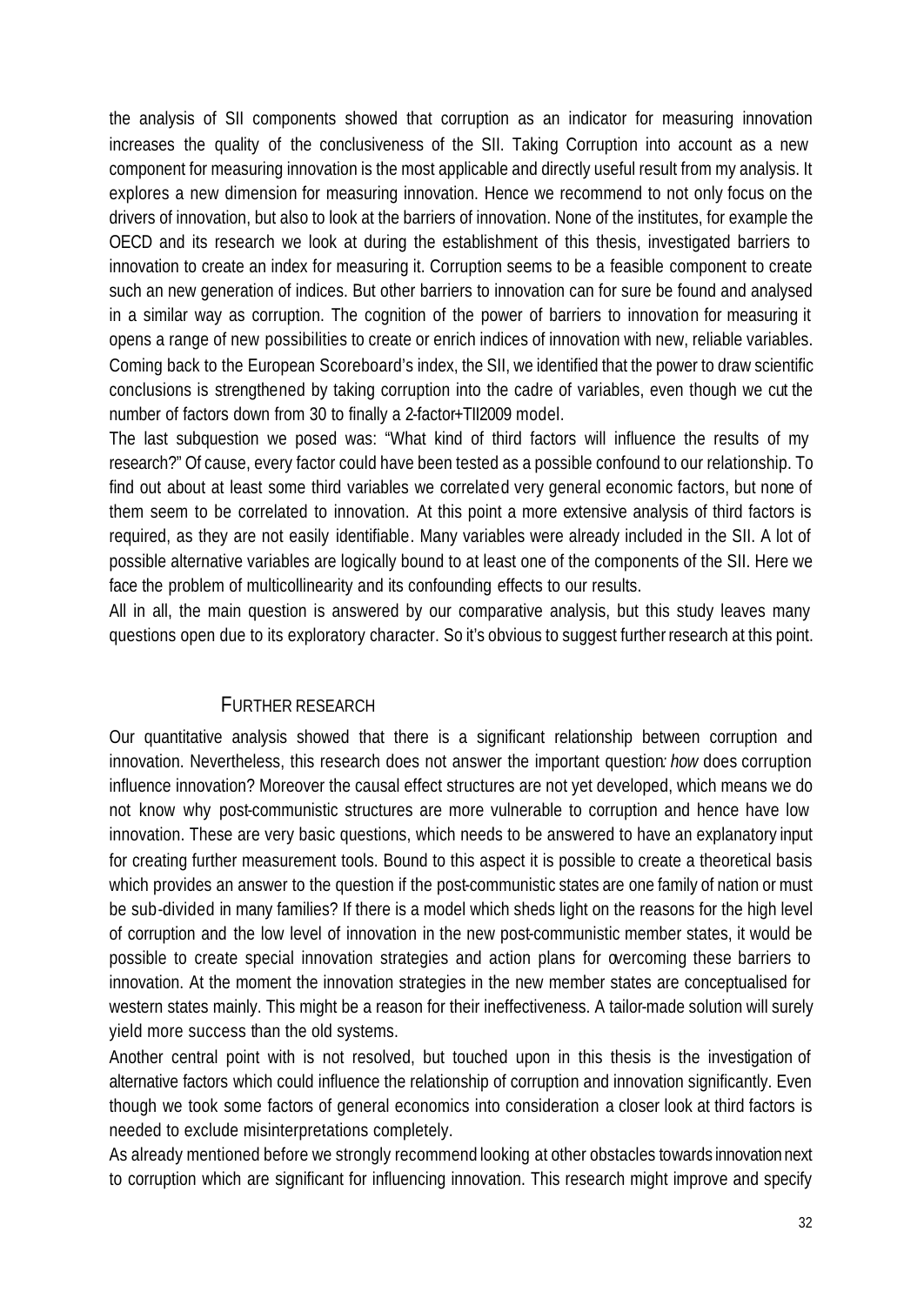the SII enormously. Also other institutions next to the European Scoreboard should try to identify barriers to innovation to improve their indices.

All these suggestions for further research also point out the limits of this thesis. Many aspects could not be investigated, even though they are very interesting and helpful to give more detailed answers to our questions. Of course the analysis of data is always bound to the limitations of the data sources. These limitations are already listed in the methodology part.

#### POLITICAL IMPLICATIONS

Now that we know that communistic structures are highly vulnerable to corruption than the EU15 and consequently suffer a lot from low innovation it is advisable for policy makers and administrators to face the problems more directly than in past times. There are already a lot of programmes against corruption and for innovation in the EU. However the actions taken are not specified enough for the regions or countries in which they are implemented. Most of the innovation strategies established in the new member states are originally conceptualized for the old member states. Their success is moderate, which might origin from the ignorance of specific problems caused by post-communistic structures. Most evaluations on innovation strategies in the post-communistic countries are palliated. One reason for that might be that the same actors which implement the programme are responsible for its evaluation and of cause, they what to present their programmes as successful as possible. But the pure numbers which we now analysed tell a lot more than the smooth talking about the success or failure of the programmes.

To establish consciousness for the sensitive topic of corruption and its influence on innovation indices like the SII should make corruption part of the range of variables to measure innovation. The attention to the problem will help to change the public opinion in many parts of the new member state, hat corruption is not a peccadillo, even not on the low level, but a serious crime which retards the economic progress of their country and leads to a worse future in the long run.

Next to the depiction of the innovation barrier 'corruption' in the new post-communist part of the European Union this thesis produced an interesting discovery: many Mediterranean states also suffer from corruption and low innovation. Some countries especially Greece and Italy even range on similar levels as Romania and Bulgaria. This dramatic finding should change some people's mind concerning the 'underdeveloped' eastern part of the EU, because these countries which are often considered as 'parasitic' with regard to the EU's distribution policy, are not the only ones which suffer from serious structural problems. Also for the Mediterranean structures barriers to innovation must be identified and faced instead of being de-emphasised.

The final finding which is to state at this point is: no matter how uniform and coherent European policies might be, it is stringently advisable to look at the problems the Union's member states and regions on a more individual basis. Since every region and country has its own problems which cannot be solved in a mainstreamed way, but tailor-made solutions must be provided.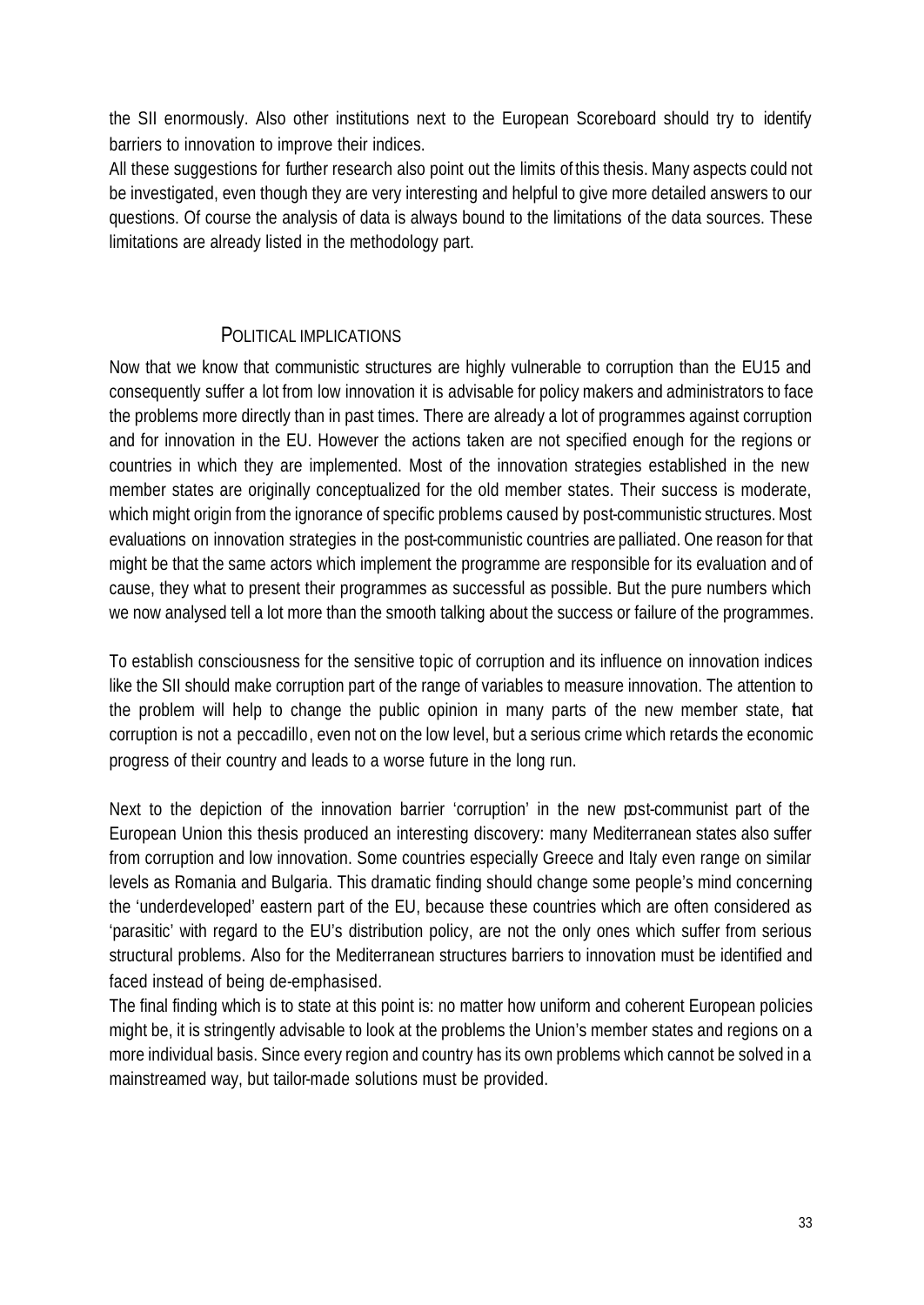### 7. REFERENCE LIST

Achen, C. 2002. Toward a new political methodology: Micro foundations and ART. *Annual Review of Political Science* 5: 423-450.

Arundel, A. & Hollanders H. (2005). *EXIS: An Exploratory Approach to Innovation Scoreboards.* Brussels: European Commission, DG Enterprise.

Babbie, E. (2009). *The Practice of Social Research.* Belmont CA: Wadsworth

Bonoli, G. (1997). Classifying Welfare States: a Two Dimensional Approach. *Journal of Social Policy.* 26 (3):351-372.

Bucar, M. & Stare, M. (2009). Governance of Innovation Policies in the New Member States. Centre of International Relations. Garnet JERP 5.3.6.

Castles, F.G. (1993). *Families of Nations: Patterns of Public Policy in Western Democracies*. Aldershot: **Dartmouth.** 

Creswell, J.W. (1994). *Research Design. Quantitative and Qualitative Approaches*. London: Sage Publications.

Deacon, B. (1993*). Developments in East European social policy. In New Perspectives on the Welfare State in Europe.* London: Routledge.

De Veaux, R.D., Velleman, P.F.,& Bock, D.E. (2008). *Stats: Data and Models.* USA: Pearson Education.

Dobel, J.P. (1978). The Corruption of a State. *American Political Science Review* 72: 958-73.

Edquist, C. (1997). *Systems of Innovation: Technologies, Institutions, and Organizations.* London: Pinter.

Edquist. C. (2001). *The Systems of Innovation Approach and Innovation Policy: An account of the state of the art.* Aalborg: Druid.

Edquist, C. & Johnson, B. (1997). *Institutions and organisations in systems of innovation*, in C.Edquist *Systems of Innovation: Technologies, Institutions and Organizations.* London and Washington: Pinter/Cassell Academic.

Esping-Andersen, G. (1990). *Three Worlds of Welfare Capitalis*m. Cambridge: Polity Press.

Esping-Andersen, G (1996). *Welfare States in Transition. Social Security in the New Global Economy*. London: Sage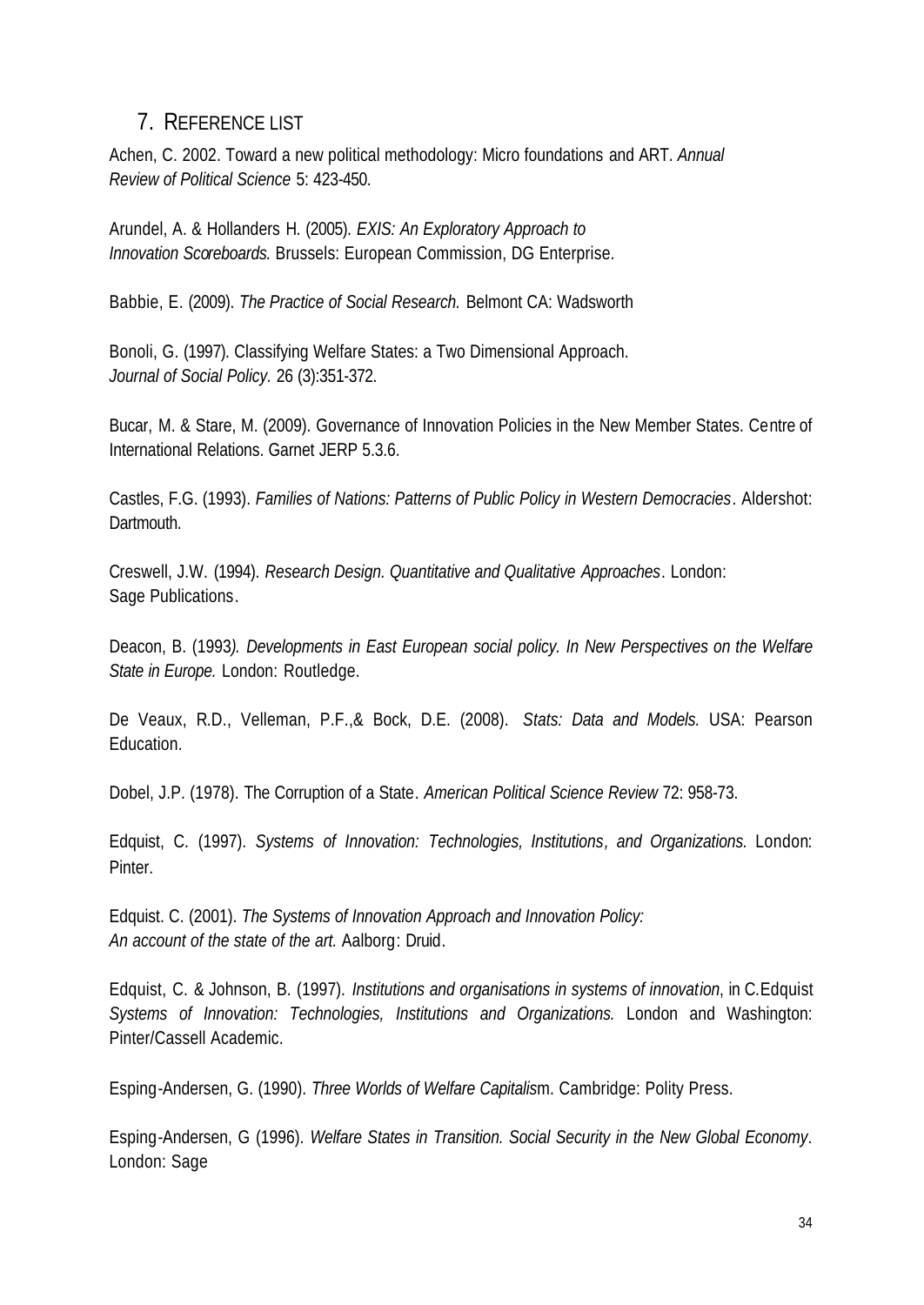Euben, J.P. (1978). On Political Corruption, *Antioch Review* 36: 103-18.

Etzkowitz, H. (2002). The Triple Helix of University - Industry – Government, Implications for Policy and Evaluation, Working Paper 2002·11.

Ferrera, M. (1996). The "Southern" Model of Welfare in Social Europe, *Journal of European Social Policy* 6 (1):17-37.

Freeman, C. (1987). *Technology and Economic Performance: Lessons from Japan*. London: Printer.

H. Freudenberger, & G. Mensch (1975). *Von der Provinzstadt zur Industrieregion.* Brünn Studie, Göttingen.

Frietsch, Rainer (2005). *Comments on the European Innovation Scoreboard 2005.* Fraunhofer ISI.

Gallup Hungary (1999). *Basic Methodological Aspects of Corruption Measurement: Lessons learned from the Literature and the Pilot Study.* Joint Project against corruption in Hungary.

Heidenheimer, A.J. (1989a). *Perspectives on the Perception of Corruption,* in A.J. Heidenheimer, M. Johnston, & V. LeVine, *Political Corruption: A Handbook*, New Brunswick. NJ: Transaction.

Hollanders H. & vanCruysen R. (2008). *Rethinking the European Innovation Scoreboard: A New Methodology for 2008-2010.* ProInno, UNU-MERIT.

EC (2002). *Innovation Tomorrow.* Brussels: EC.

Johnston, M. (2003). *Fighting Systematic Corruption: Social Foundations for Institutional Reform*, in M. Robinson (ed.) Corruption and Development. London: Frank Cass

Karklins, R. (2002). Capitalism, Corruption, and Something Else: Typology of Post-Communist Corruption, Problems of Post-communism vol. 49, no.4, pp. 22- 32.

Lundvall, B. (1992). *National Systems of Innovation. Towards a Theory of Innovation and Interactive Learning.* London: Printer Publishers.

Myers, S. & Marquis, D.G. (1969). *Successful Industrial Innovation.* Virginia: National Science Foundation.

Nye, J.S. (1967). Corruption and Political Development: A Cost-Benefit Analysis, *American Political Science Review* 61: 417-27.

OECD (1997). *National Innovation Systems.* Paris: Centre Français d'Exploitation du Droit de Copie (CFC).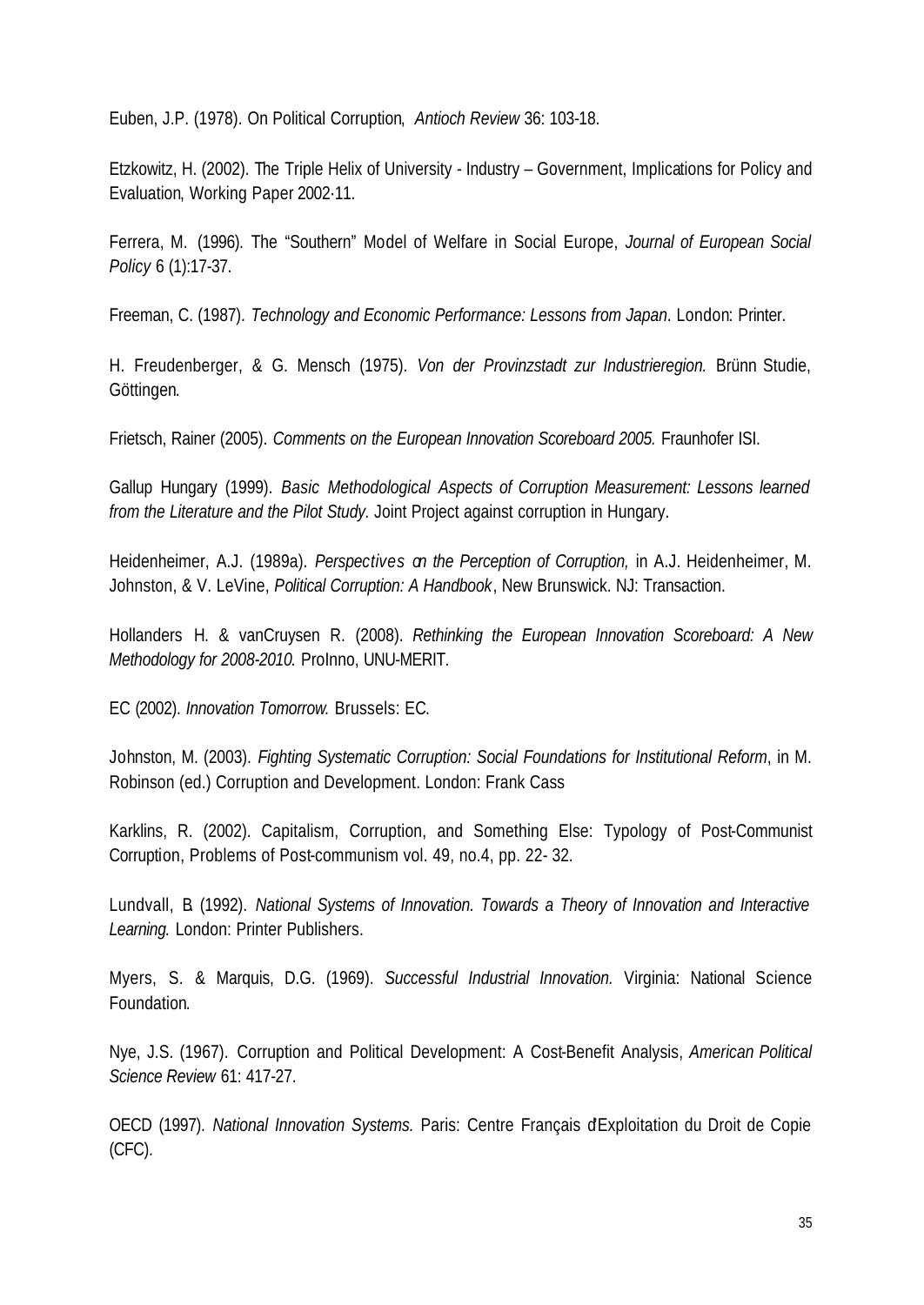OECD (1999). *From Boosting Innovation: The Cluster Approach, OECD Proceedings*. Paris: Report the Focus Group on Clusters.

Pierson, P. (2004). *Politics in time. History, Institutions and Social Analysis.* Princeton and Oxford: Princeton University Press.

PRO INNO Europe (2009). *European Innovation Scoreboard (EIS) 2009*. Retrieved July 5<sup>th</sup>, 2010 from: http://ec.europa.eu/enterprise/e\_i/index\_en.htm

Punch F. (1998). *Introduction to Social Research. Quantitative and Qualitative Approaches*. London: Sage Publications.

Rammer, C. (2005). *Comments on EIS Improvements for 2005.* Mannheim: Centre for European Economic Research (ZEW).

Rothwell, R. (1994). Towards the Fifth-generation Innovation Process. *International Marketing Review* Vol.11,No 1, pp.7-31.

Schibany, A. & G. Streicher (2008). *How not to compare innovation performance: A critical assessment of the European Innovation Scoreboard.*Graz: Joanneum Research.

Schmookler, J. (1966). *Invention and Economic Growth*. Harvard: University Press.

Schumpeter, J.A. (1911). *Theorie der wirtschaftlichen Entwicklung.* Berlin.

Shen, C. & Williamson, B. (2005). *Corruption, Democracy, Economic Freedom and State Strength. A Cross-national Analysis*. London, Thousand Oaks, and New Delhi: SAGE Publications.

Theobald, R. (1990). *Corruption, Development, and Underdevelopment.* Durham, NC: Duke University Press.

Thompson, D.F. (1993). Mediated Corruption: The Case of the Keating Five, *American Political Science Review* 87: 369-81.

Thompson, D.F., & Shah, A. (2005). *Transparency International's Corruption Perceptions Index: Whose Perceptions Are They Anyway?* Revised Discussion Draft.

TI Methodology (2009). *Transparency International Corruption Perceptions Index 2009.* Berlin: Methodological Brief.

TI (2010). Retrieved July 26th, 2010 from: http://www.transparency.org/policy\_research/surveys\_indices/cpi/2009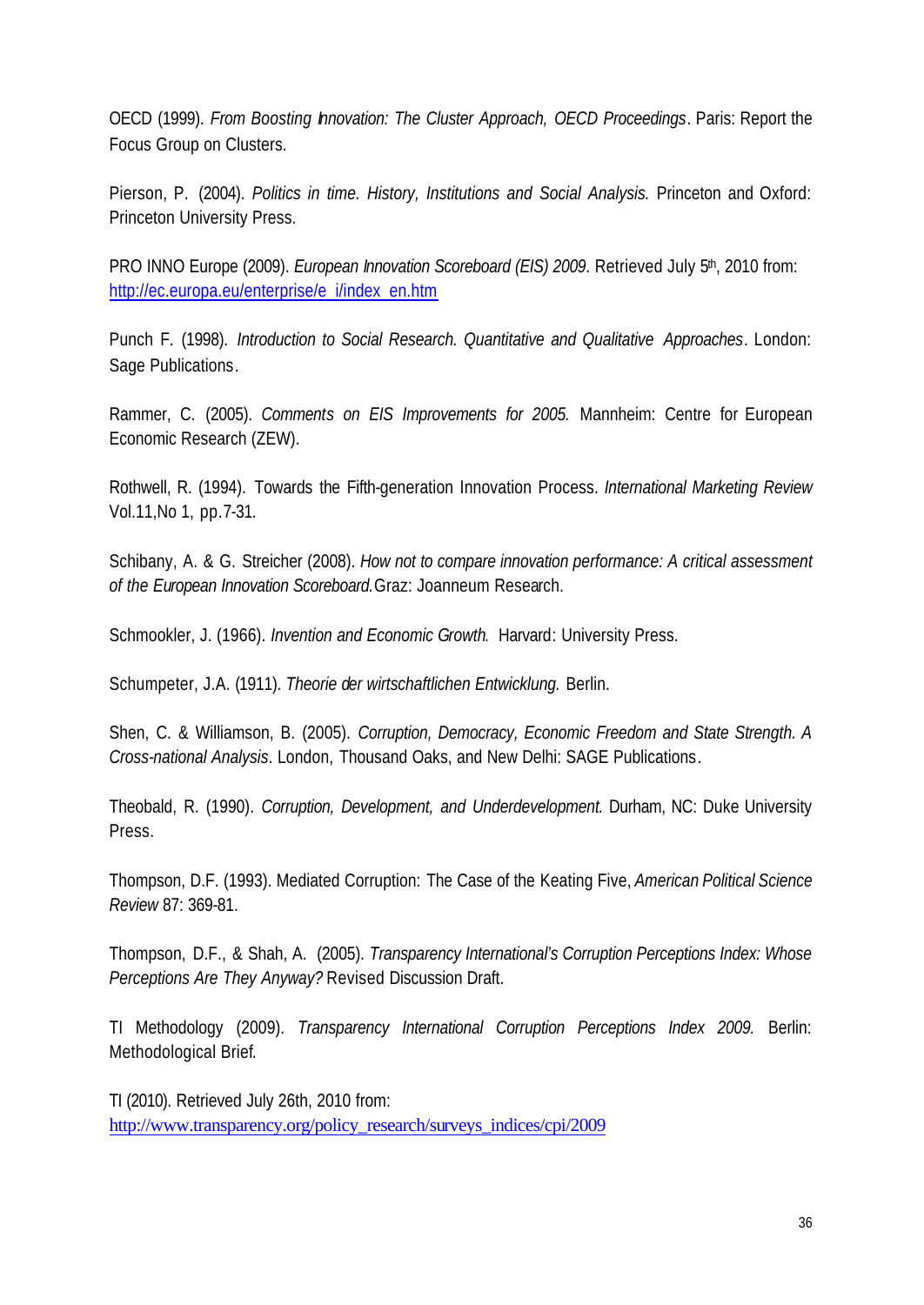# 8. ANNEX

| <b>Excluded Variables</b> <sup>b</sup> |                                                              |         |   |      |                        |                                                |  |  |  |
|----------------------------------------|--------------------------------------------------------------|---------|---|------|------------------------|------------------------------------------------|--|--|--|
| Model                                  |                                                              | Beta In | т | Sig. | Partial<br>Correlation | Collinearity<br><b>Statistics</b><br>Tolerance |  |  |  |
|                                        | rec_CP1.2.3Privatecredit                                     | a       |   |      |                        | ,000                                           |  |  |  |
|                                        | rec_CP2.3.2Communitytrade.<br>marks                          |         |   |      |                        | ,000                                           |  |  |  |
|                                        | rec_CP3.1.3bReduceduseof. <sup>a</sup><br>materialsandenergy |         |   |      |                        | ,000                                           |  |  |  |
|                                        | rec_CP3.2.2Employmentinkn<br>owledgeintensiveservices        |         |   |      |                        | ,000                                           |  |  |  |

b. Dependent Variable: SII2009 **CALCULATION 4 EXCLUDED VARIABLES**

|                                                       | Unstandardized<br>Coefficients |               | Standardized<br>Coefficients |     |      |
|-------------------------------------------------------|--------------------------------|---------------|------------------------------|-----|------|
| Model                                                 |                                | Std.<br>Error | <b>Beta</b>                  | t l | Sig. |
| (Constant)                                            | ,183                           | ,000          |                              |     |      |
| rec_CP2.1.1BusinessRDexpenditures                     | ,302                           | ,000          | ,753                         |     |      |
| rec_CP2.1.2ITexpenditures                             | ,116                           | ,000          | ,320                         |     |      |
| rec_CP3.1.2SMEsintroducingmarketingororganisational   | ,109                           | ,000          | ,315                         |     |      |
| rec_CP3.2.3Mediumtechandhightechmanufacturing         | ,138                           | ,000          | ,311                         |     |      |
| rec_CP1.1.3Tertiaryeducation                          | ,088                           | ,000          | ,251                         |     |      |
| rec_CP3.1.1SMEsintroducingproductorprocessinnovations | ,097                           | ,000          | ,248                         |     |      |
| rec_CP3.2.4Knowledgeintensiveservicesexports          | ,061                           | ,000          | ,159                         |     |      |
| rec_CP2.2.4Publicprivatecopublications                | ,054                           | ,000          | ,142                         |     |      |
| rec_CP1.2.4Broadbandaccessbyfirms                     | ,057                           | ,000          | ,127                         |     |      |
| rec_CP3.1.3aReducedlabourcosts                        | ,049                           | ,000          | ,113                         |     |      |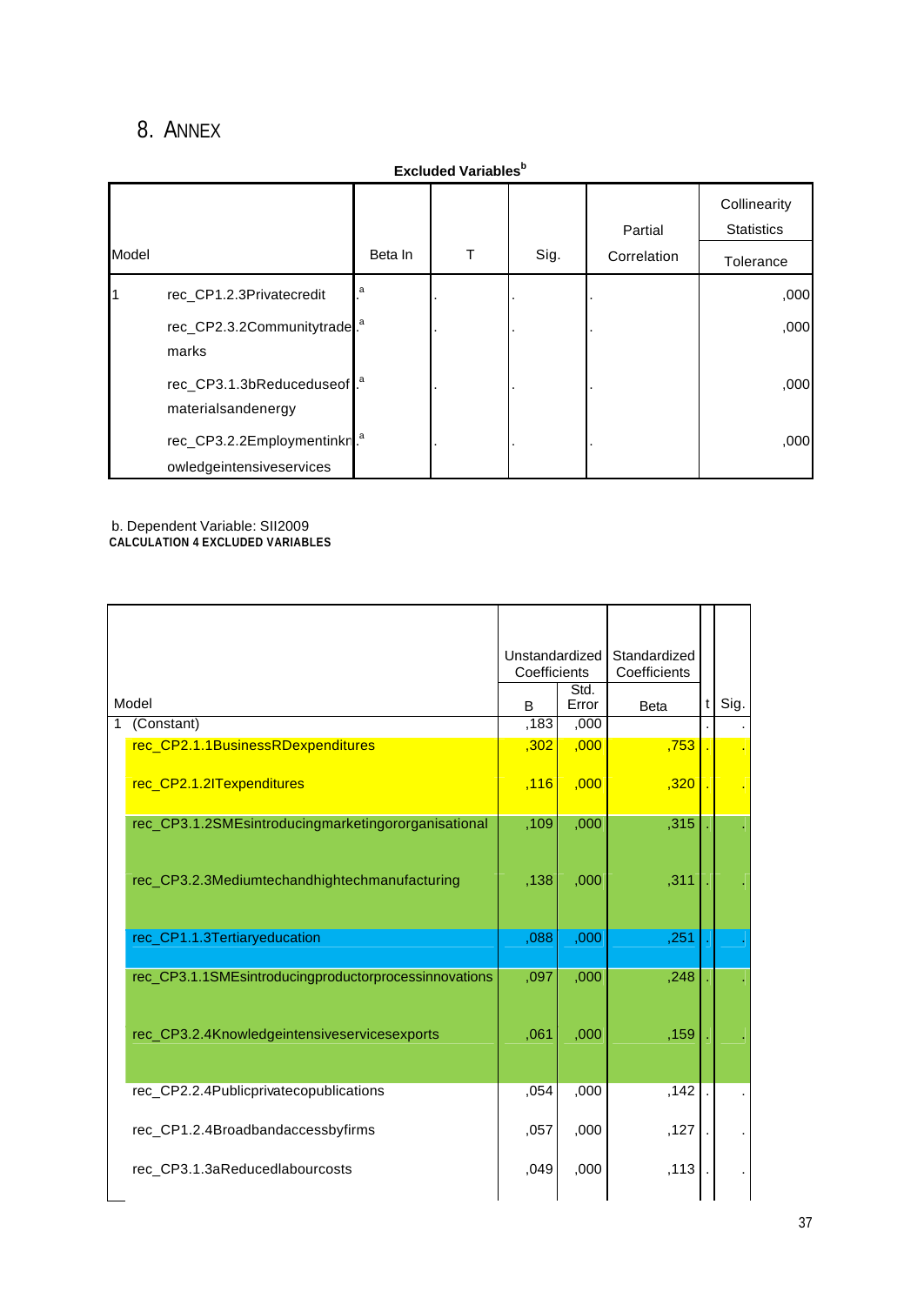| rec_CP1.1.5Youtheducation                        | ,041     | ,000 | ,095     |  |
|--------------------------------------------------|----------|------|----------|--|
| rec_CP2.1.3NonRDinnovationexpenditures           | ,047     | ,000 | ,089     |  |
| rec_CP1.1.2SEandSSHdoctorategraduates            | ,033     | ,000 | ,065     |  |
| rec_CP1.1.4Lifelonglearning                      | ,028     | ,000 | ,062     |  |
| rec_CP2.3.4TechnologyBalanceofPaymentsflows      | ,032     | ,000 | ,053     |  |
| rec_CP3.2.6Newtofirmssales                       | ,007     | ,000 | ,012     |  |
| rec_CP2.2.3FirmrenewalSMEsentriesexits           | ,004     | ,000 | ,010     |  |
| rec_CP3.2.5Newtomarketsales                      | $-0.034$ | ,000 | $-0.057$ |  |
| rec_CP2.3.1EPOpatents                            | $-0.026$ | ,000 | $-0.075$ |  |
| rec_CP2.3.3Communitydesigns                      | $-0.055$ | ,000 | $-0.095$ |  |
| rec_CP1.2.1PublicRDexpenditures                  | $-0.068$ | ,000 | $-152$   |  |
| rec_CP1.2.2Venturecapital                        | $-0.072$ | ,000 | $-152$   |  |
| rec_CP1.1.1SEandSSHgraduates                     | $-0.055$ | ,000 | $-157$   |  |
| rec_CP2.2.2InnovativeSMEscollaboratingwithothers | $-0.085$ | ,000 | $-187$   |  |
| rec_CP3.2.1Employmentinmediumhighhightech        | $-164$   | ,000 | $-0.369$ |  |
| rec_CP2.2.1SMEsinnovatinginhouse                 | $-106$   | ,000 | $-0.371$ |  |

**TABLE 2 SELECTION OF IMPORTANT FACTORS**

|       |                                                          |      | <b>Coemicients</b>                 |                              |       |      |
|-------|----------------------------------------------------------|------|------------------------------------|------------------------------|-------|------|
|       |                                                          |      | <b>Unstandardized Coefficients</b> | Standardized<br>Coefficients |       |      |
| Model |                                                          | B    | Std. Error                         | <b>Beta</b>                  |       | Sig. |
|       | (Constant)                                               | ,024 | ,039                               |                              | ,610  | ,550 |
|       | CP 2.1.1 Business R&D<br>expenditures                    | ,052 | ,011                               | ,348                         | 4,827 | ,000 |
|       | CP 2.1.2 IT expenditures                                 | ,039 | ,010                               | ,225                         | 3,721 | ,002 |
|       | CP 3.1.2 SMEs introducing<br>marketing or organisational | ,001 | ,000                               | ,062                         | 1,230 | ,236 |

**Coefficients<sup>a</sup>**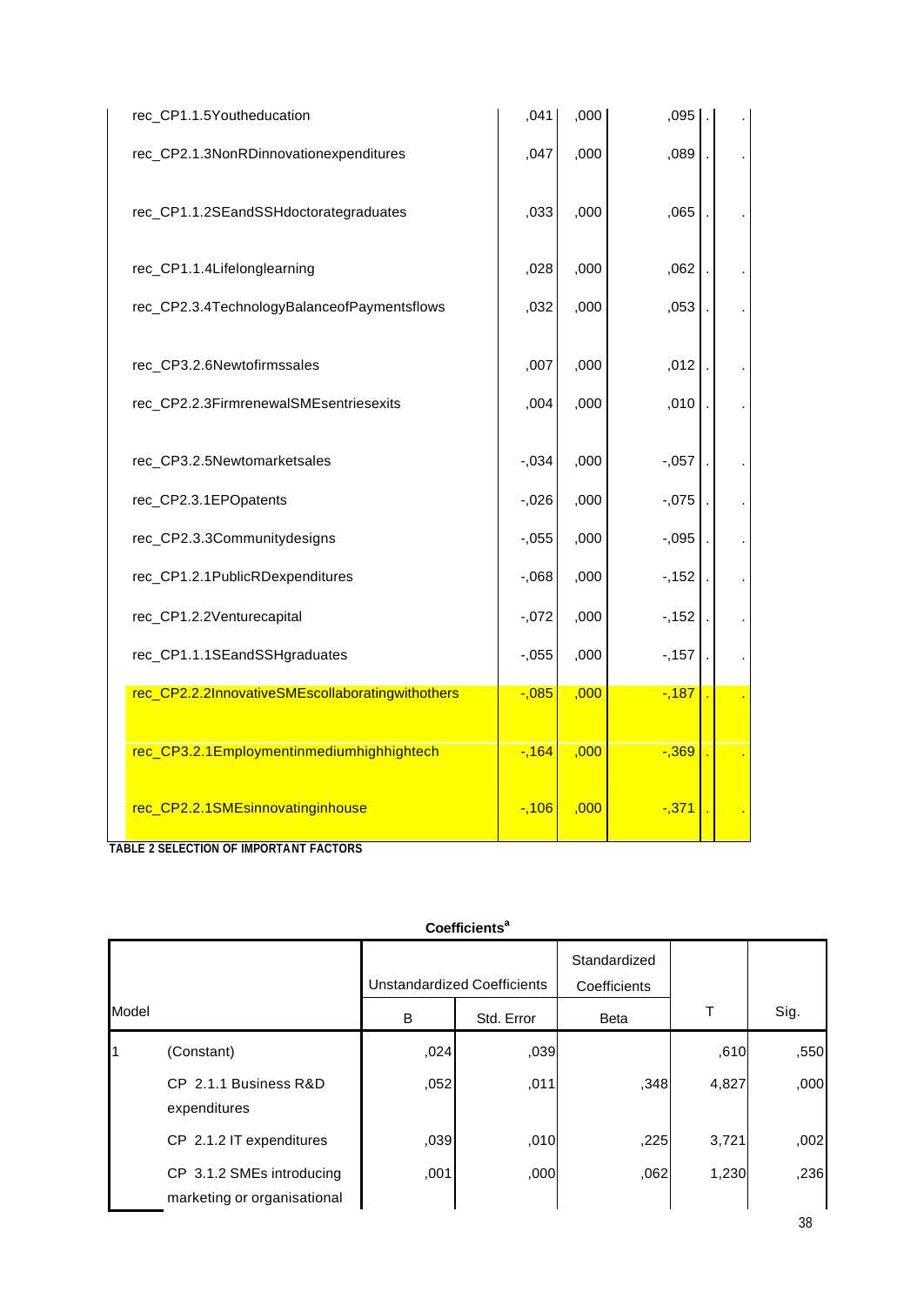| CP 3.2.3 Medium-tech and<br>high-tech manufacturing       | ,002     | ,001 | ,244     | 3,652    | ,002 |
|-----------------------------------------------------------|----------|------|----------|----------|------|
| CP 1.1.3 Tertiary education                               | ,003     | ,001 | ,228     | 3,909    | ,001 |
| rec_CP3.1.1SMEsintroducingp<br>roductorprocessinnovations | ,206     | ,035 | ,528     | 5,848    | ,000 |
| rec_CP3.2.4Knowledgeintens<br>veservicesexports           | ,042     | ,017 | ,110     | 2,422    | ,028 |
| rec CP2.2.2InnovativeSMEsc<br>ollaboratingwithothers      | $-0.004$ | ,031 | $-0.008$ | $-124$   | ,903 |
| rec_CP3.2.1Employmentinme<br>diumhighhightech             | $-0.074$ | ,029 | $-166$   | $-2,534$ | ,022 |
| rec_CP2.2.1SMEsinnovatingin<br>house                      | $-0.057$ | ,019 | $-199$   | $-2,931$ | ,010 |

a. Dependent Variable: SII2009

**CALCULATION 5 FURTHER REDUCTION OF THE SII MODEL**

| Coemuchus                                             |                                                                |               |             |          |      |
|-------------------------------------------------------|----------------------------------------------------------------|---------------|-------------|----------|------|
|                                                       | Unstandardized<br>Standardized<br>Coefficients<br>Coefficients |               |             |          |      |
| Model                                                 | B                                                              | Std.<br>Error | <b>Beta</b> | t        | Sig. |
| (Constant)                                            | ,036                                                           | ,035          |             | 1,019    | ,322 |
| CP 2.1.1 Business R&D expenditures                    | ,044                                                           | ,013          | ,291        | 3,279    | ,004 |
| CP 2.1.2 IT expenditures                              | ,034                                                           | ,010          | ,195        | 3,279    | ,004 |
| CP 3.2.3 Medium-tech and high-tech manufacturing      | ,002                                                           | ,001          | ,234        | 3,273    | ,004 |
| CP 1.1.3 Tertiary education                           | ,003                                                           | ,001          | ,193        | 2,922    | ,010 |
| rec_CP3.1.1SMEsintroducingproductorprocessinnovations | ,205                                                           | ,032          | ,524        | 6,342    | ,000 |
| rec_CP3.2.4Knowledgeintensiveservicesexports          | ,037                                                           | ,017          | ,097        | 2,216    | ,041 |
| rec_CP3.2.1Employmentinmediumhighhightech             | $-063$                                                         | ,032          | $-142$      | $-1,986$ | ,063 |
|                                                       |                                                                |               |             |          |      |

#### **Coefficients<sup>a</sup>**

 $\overline{a}$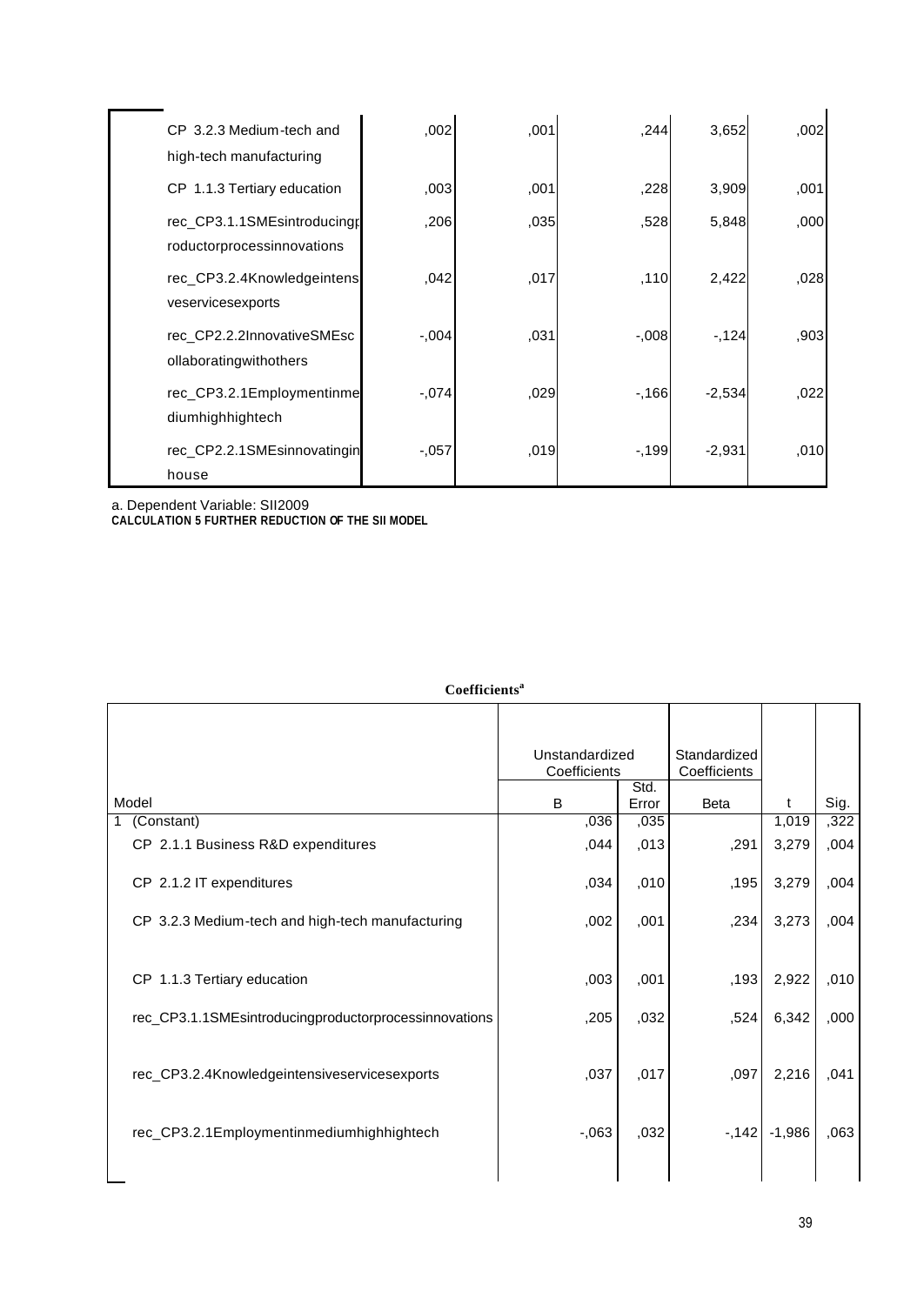| rec_CP2.2.1SMEsinnovatinginhouse                           | $-.048$ | .019 |     | $-167$ $-2,499$ | .023 |
|------------------------------------------------------------|---------|------|-----|-----------------|------|
| TII2009                                                    | .007    | 008  | 104 | 859             | 402  |
| CALCULATION 6 INTRODUCTION OF CORRUPTION AS AN SII FACTOR. |         |      |     |                 |      |



**FIGURE 11 THIRD FACTOR GDP**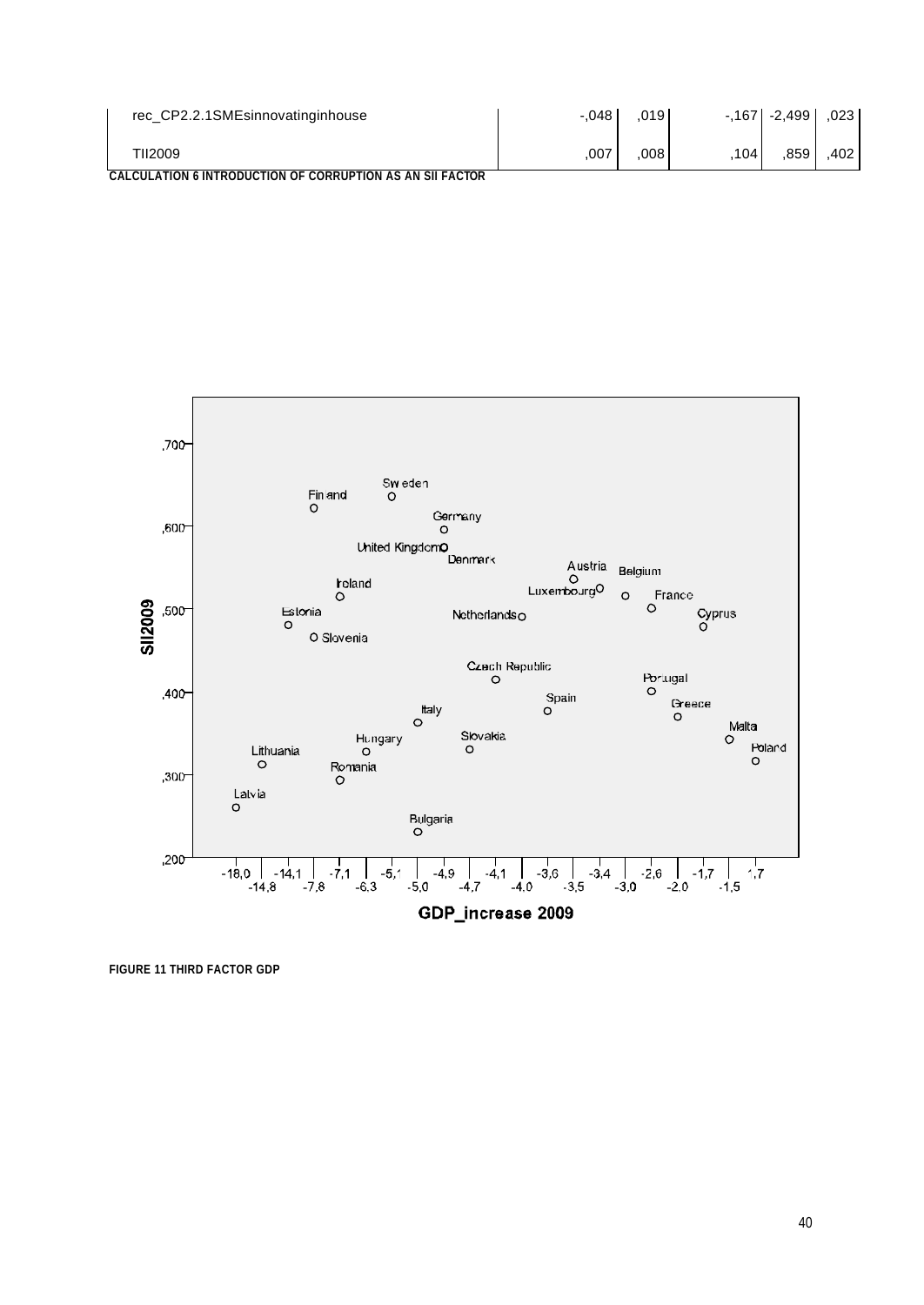

**FIGURE 12 THIRD FACTOR INFLATION CONSUMER PRICES**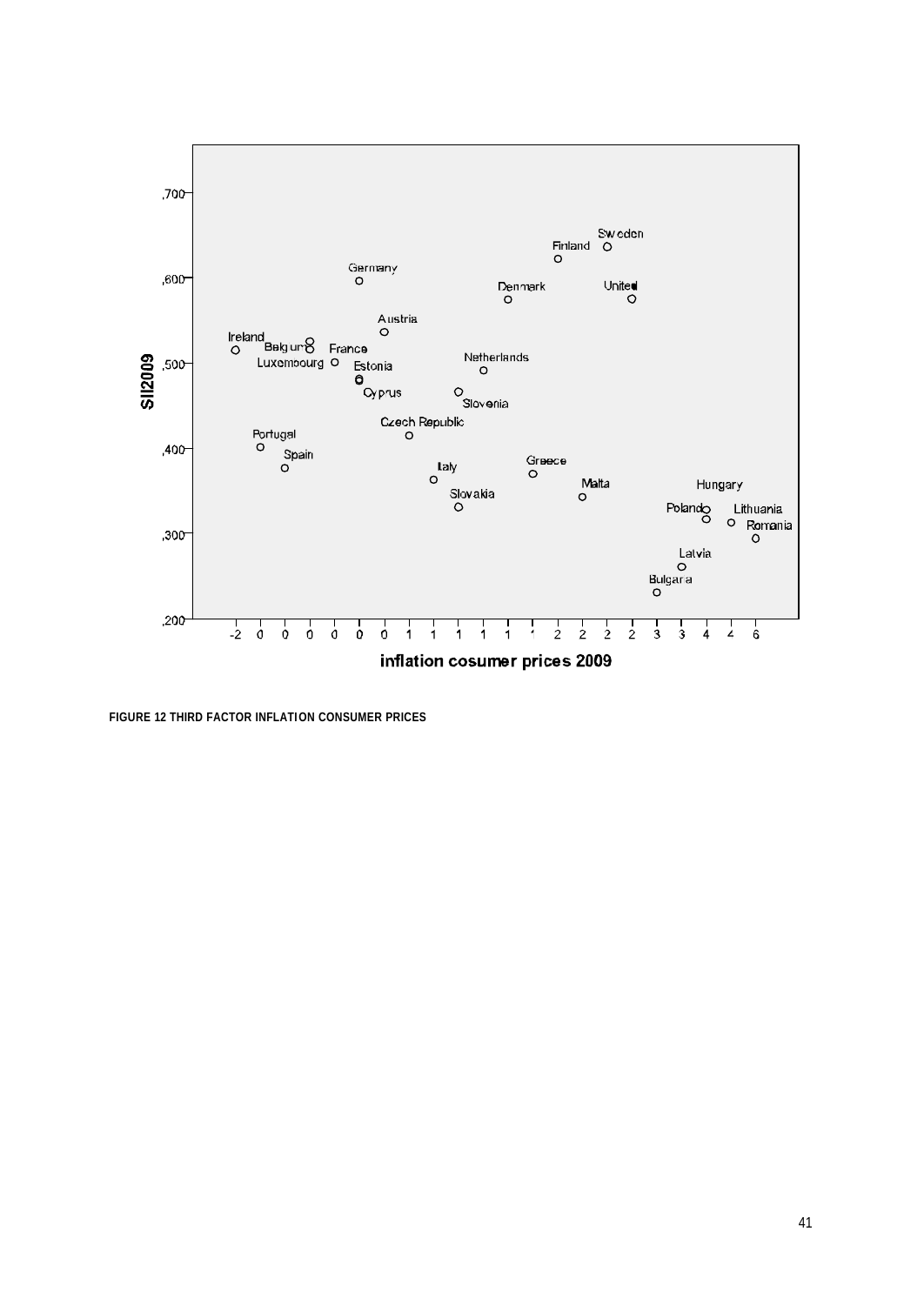

**FIGURE 13 THIRD FACTOR HOUSEHOLD DEFICIT IN % OF GDP**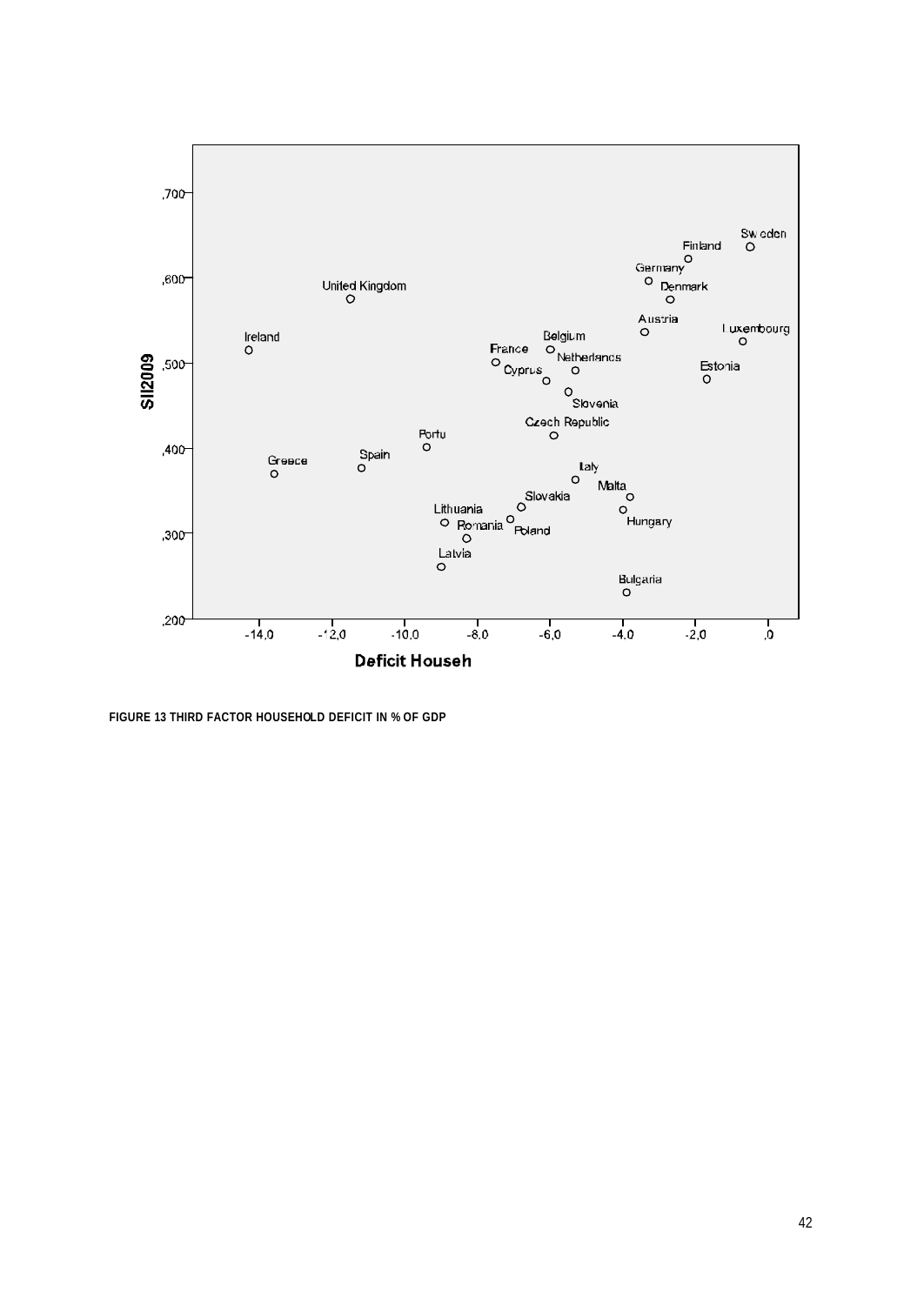

**FIGURE 14 THIRD FACTOR TOTAL DEFICIT**